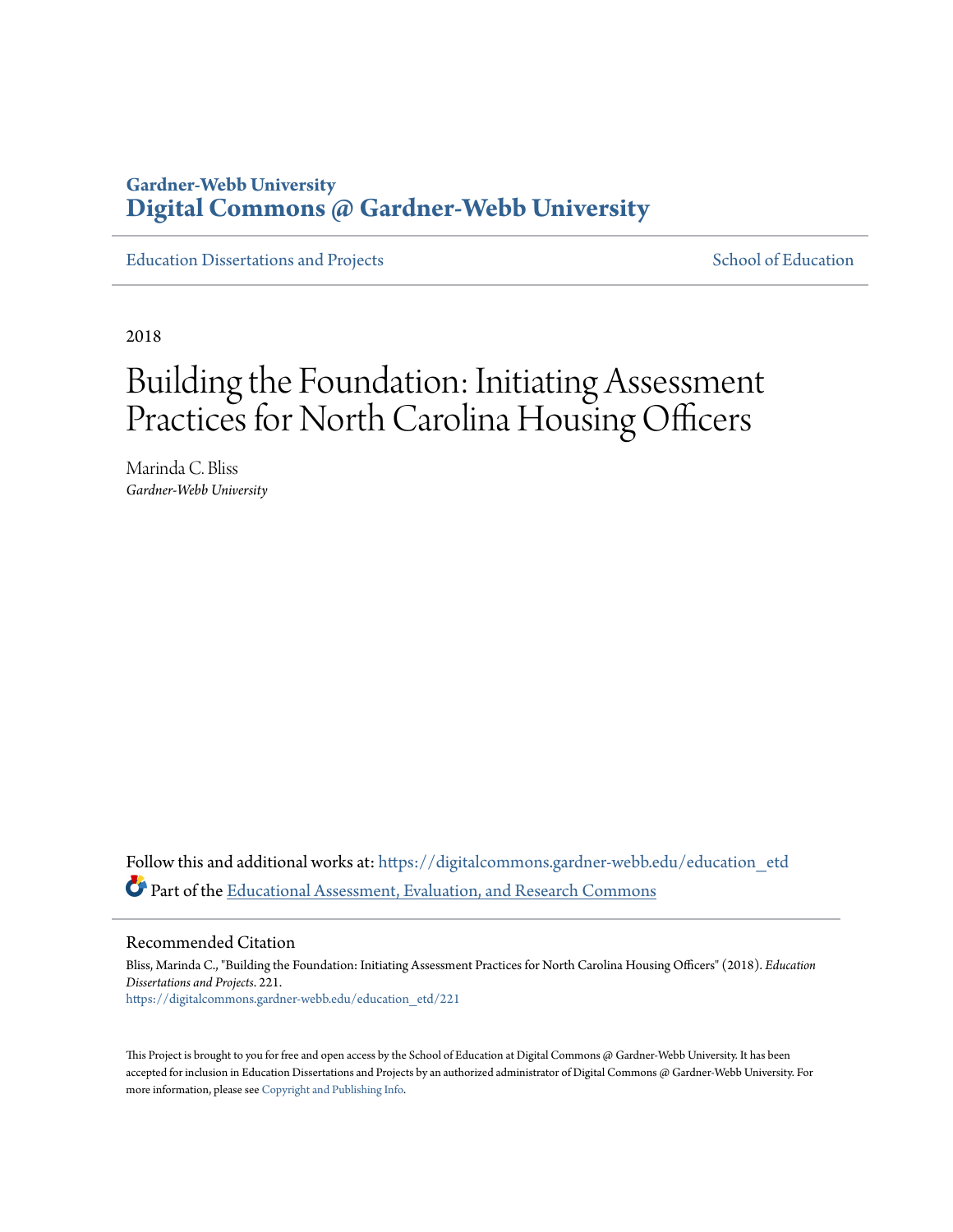# **Consultancy Project Executive Summary**

| Organization:             | Gardner-Webb University School of Education                                                     |
|---------------------------|-------------------------------------------------------------------------------------------------|
| Project Title:            | Building the Foundation: Initiating Assessment Practices<br>for North Carolina Housing Officers |
| Candidate:                | Marinda C. Bliss                                                                                |
| <b>Consultancy Coach:</b> | Jeffrey Hamilton, Ed.D.                                                                         |
| Defense Date:             | November 09, 2018                                                                               |
| Authorized by:            | Mrs. Ramona Richmond, NCHO President                                                            |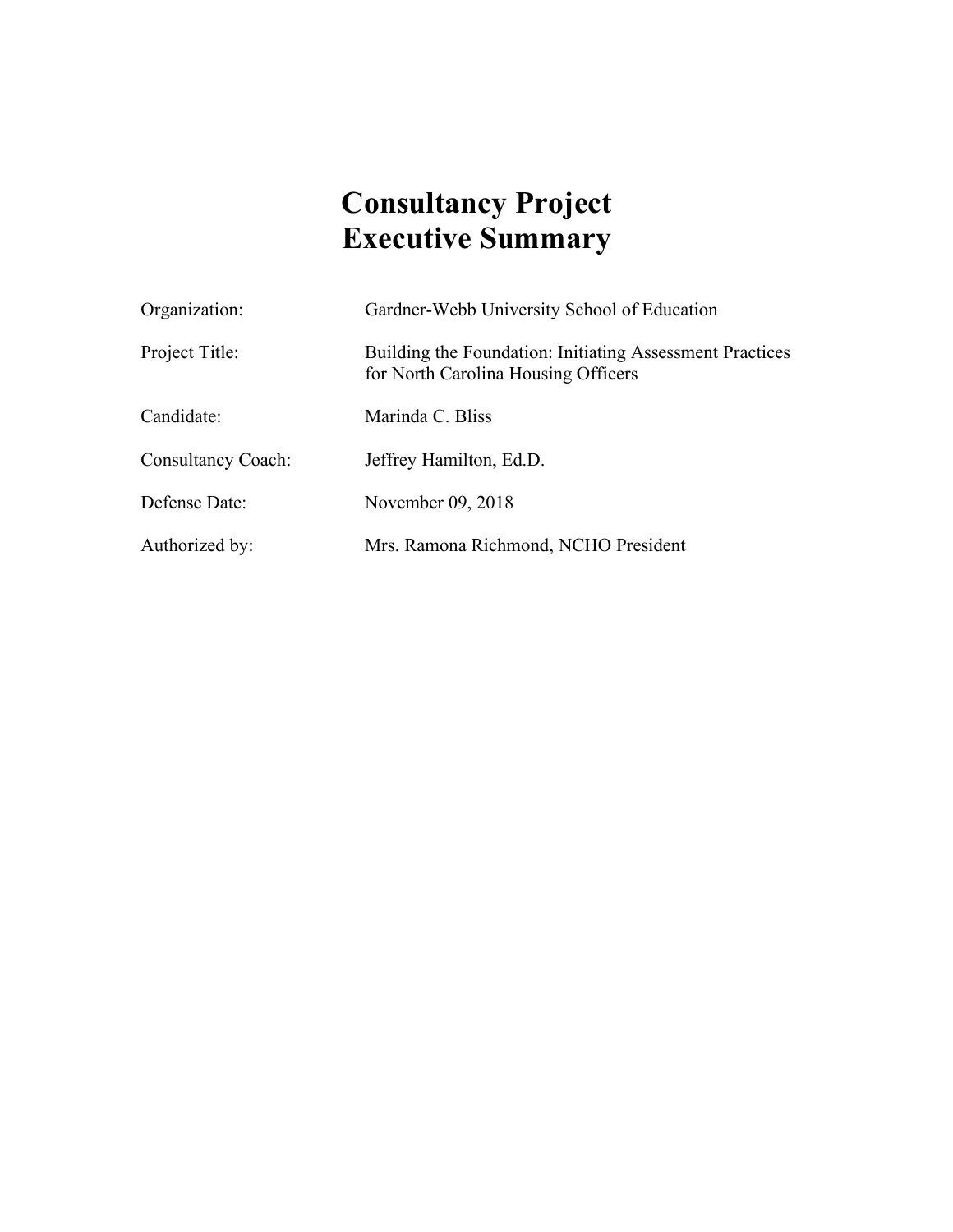# **Amendment History**

| Version | <b>Issue Date</b> | <b>Changes</b>                              |
|---------|-------------------|---------------------------------------------|
| #1      | 09/25/2018        | Initial version.                            |
| #2      | 09/27/2018        | Grammatical corrections, expanded           |
|         |                   | Acknowledgement/reference sections and      |
|         |                   | clarification on Quality Assurance section. |
| #3      | 09/28/2018        | Edit and format.                            |
| #4      | 10/5/2018         | Final version                               |
|         |                   |                                             |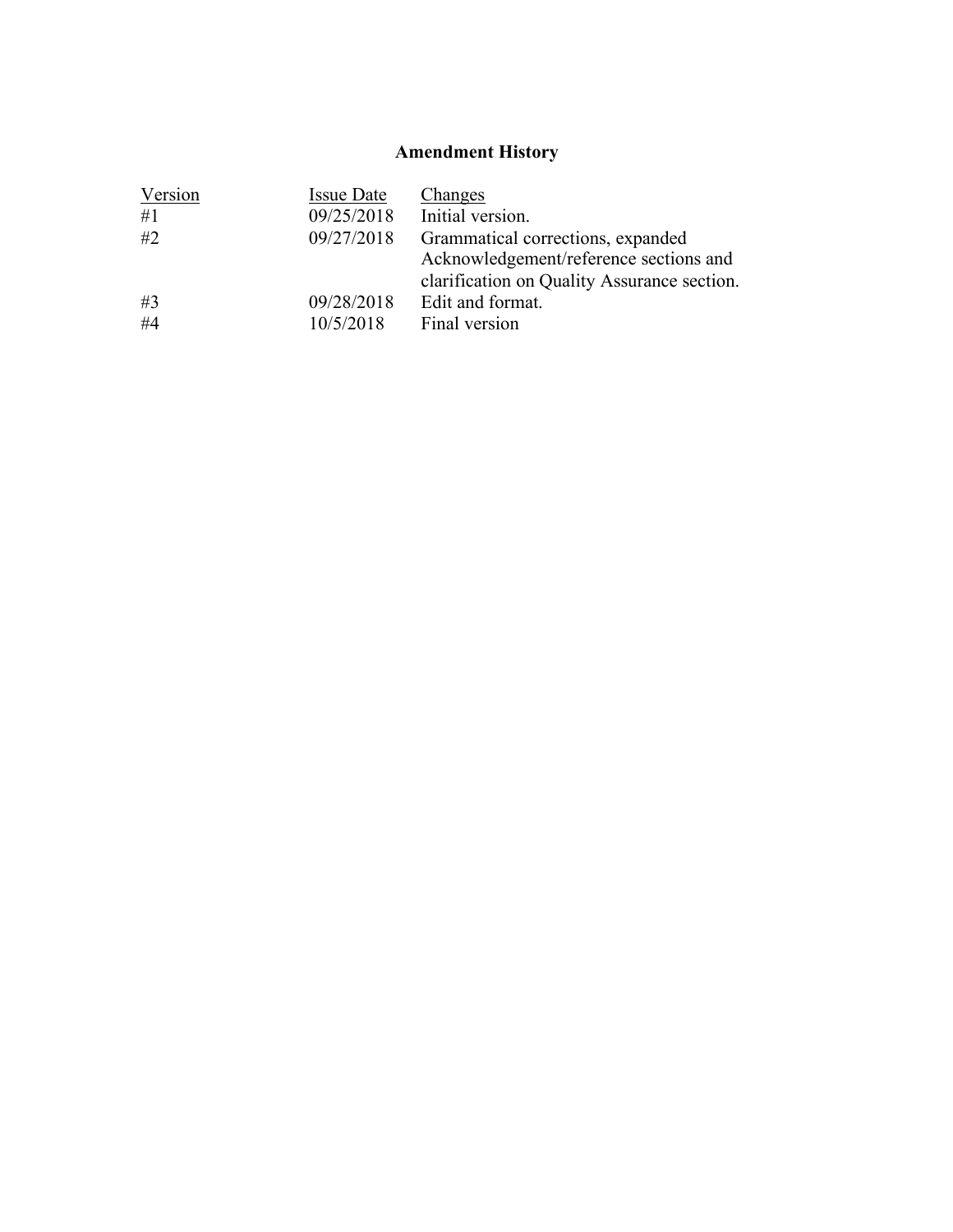# **Approval**

This consultancy project was submitted by Marinda C. Bliss under the direction of the persons listed below. It was submitted to Gardner-Webb University School of Education and approved in partial fulfillment of the requirements for the degree of Doctor of Education at Gardner-Webb University.

 $\mathcal{L}_\text{max}$  , and the contract of the contract of the contract of the contract of the contract of the contract of

 $\mathcal{L}_\text{max}$  and the contract of the contract of the contract of the contract of the contract of the contract of

Jeffrey Hamilton, Ed.D., Faculty Advisor Date Gardner-Webb University

Ramona Richmond, Site Advisor Date NCHO President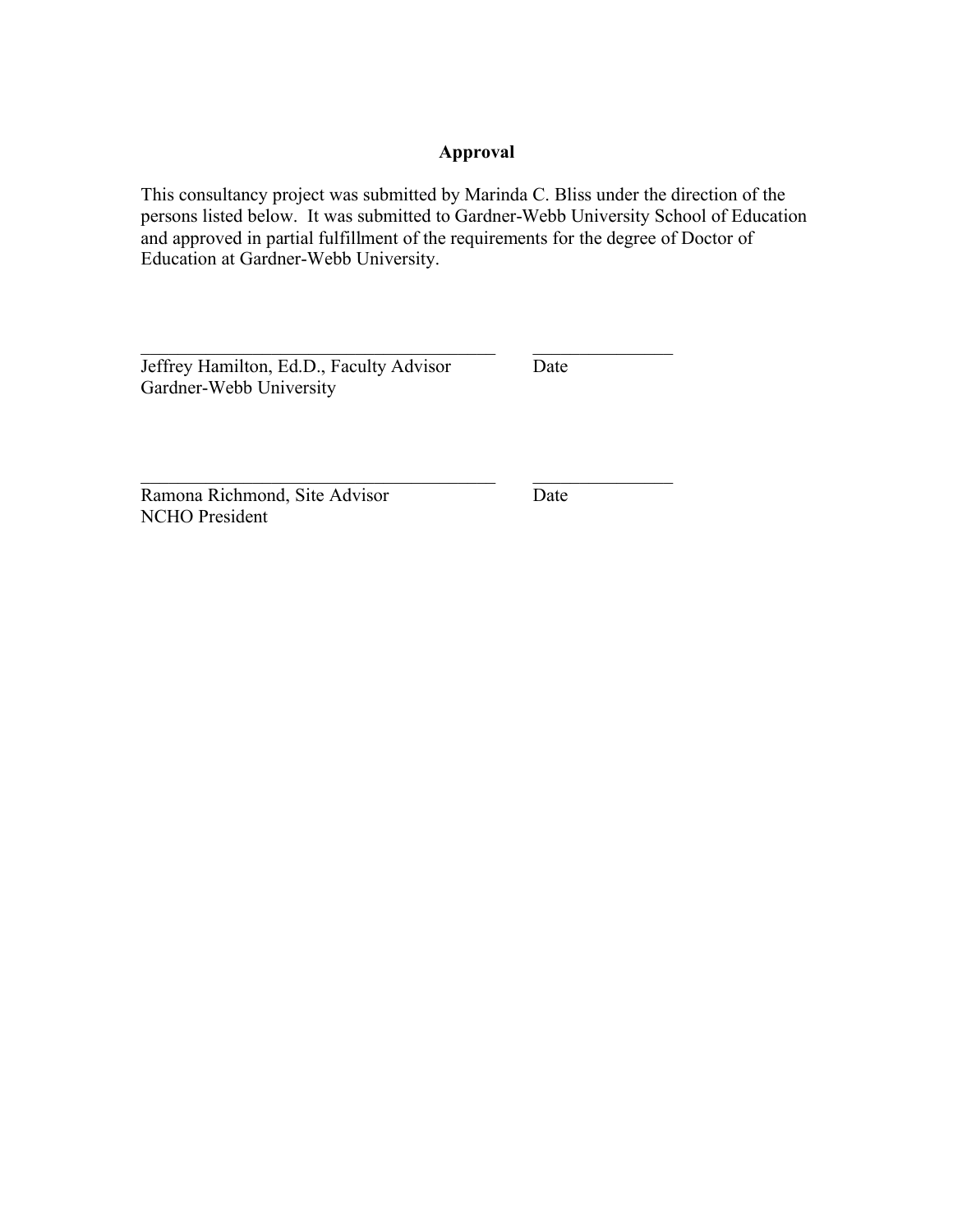#### **Acknowledgements**

This has been an enlightening journey that challenged my current thought process. It has encouraged me to step out of my comfort zone and embrace conflict as a positive element in leadership.

I could not have completed this project without Ramona Richmond, the President of NCHO, who took time out of her busy schedule to support and guide me in this project; and the support and guidance of Consultancy Coach Dr. Hamilton, the DEOL faculty, NCHO membership, NCHO Executive Council, Mars Hill University family, and my cohort team of Hazim, Brittney, Rusty, Deandre, Pat, and Barbara.

I would especially like to acknowledge and thank my family, the Bliss Clan, who encouraged me to do my best, taught me the importance of leading a life of integrity, instilled in me the joy of learning, and the inspired me to make our world a better place for all.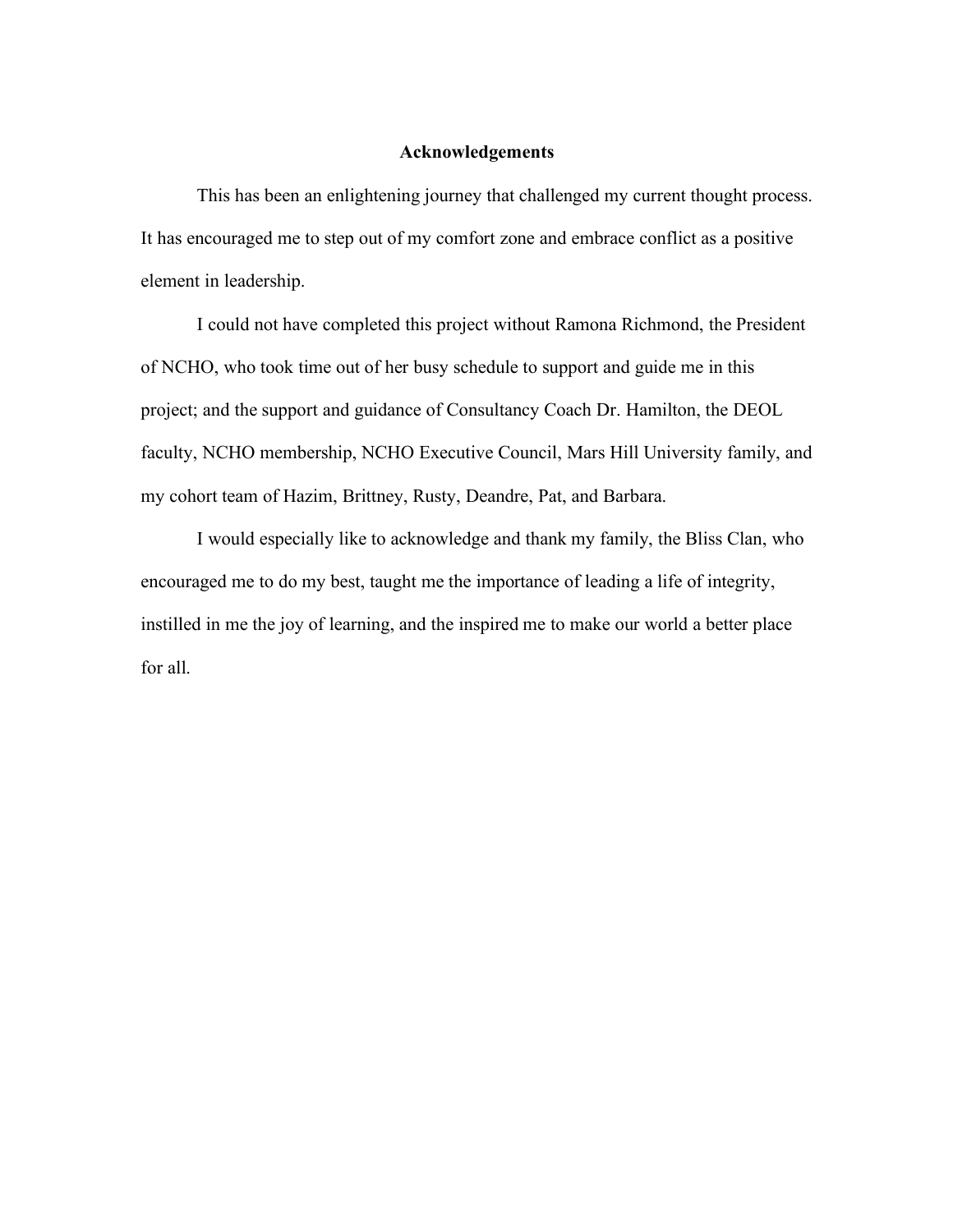#### **Abstract**

Building the Foundation: Initiating Assessment Practices for North Carolina Housing Officers. Bliss, Marinda C., 2018, Consultancy Project, Gardner-Webb University, Digital Commons/Assessment/State Housing/Market/Council/Governing

Enrollment at institutions of higher education were tight markets with overlapping competition for the same customers in many areas. The typical undergraduate student market was an informed consumer who sought the amenities of home for their student housing. The shift for the student market placed residence hall programs in competition with one another, thus the need for timely assessment of the residence hall facilities, programs, staff, and customers to plan appropriately for the future is appropriate.

North Carolina Housing Officers, also known as NCHO, served 57 institutions in North Carolina that have residence hall programs for the promotion of idea exchange and philosophies. The Executive Council is the governing body for the organization. The purpose of this project was to create an assessment resource for the organizations to identify areas of weaknesses and assist with data collection for programs based on best practices in the field of housing. The objectives addressed the creation of assessment, consultation on assessment, programming on assessment, and the improvement of relationships in the organization. The Executive Council placed an emphasis on how they worked together as a governing body with connection to the membership and assessment related areas.

Outcomes of this project produced a stronger Executive Council who had a greater understanding of their membership population, ways to connect to membership population, and identified areas for strategic planning.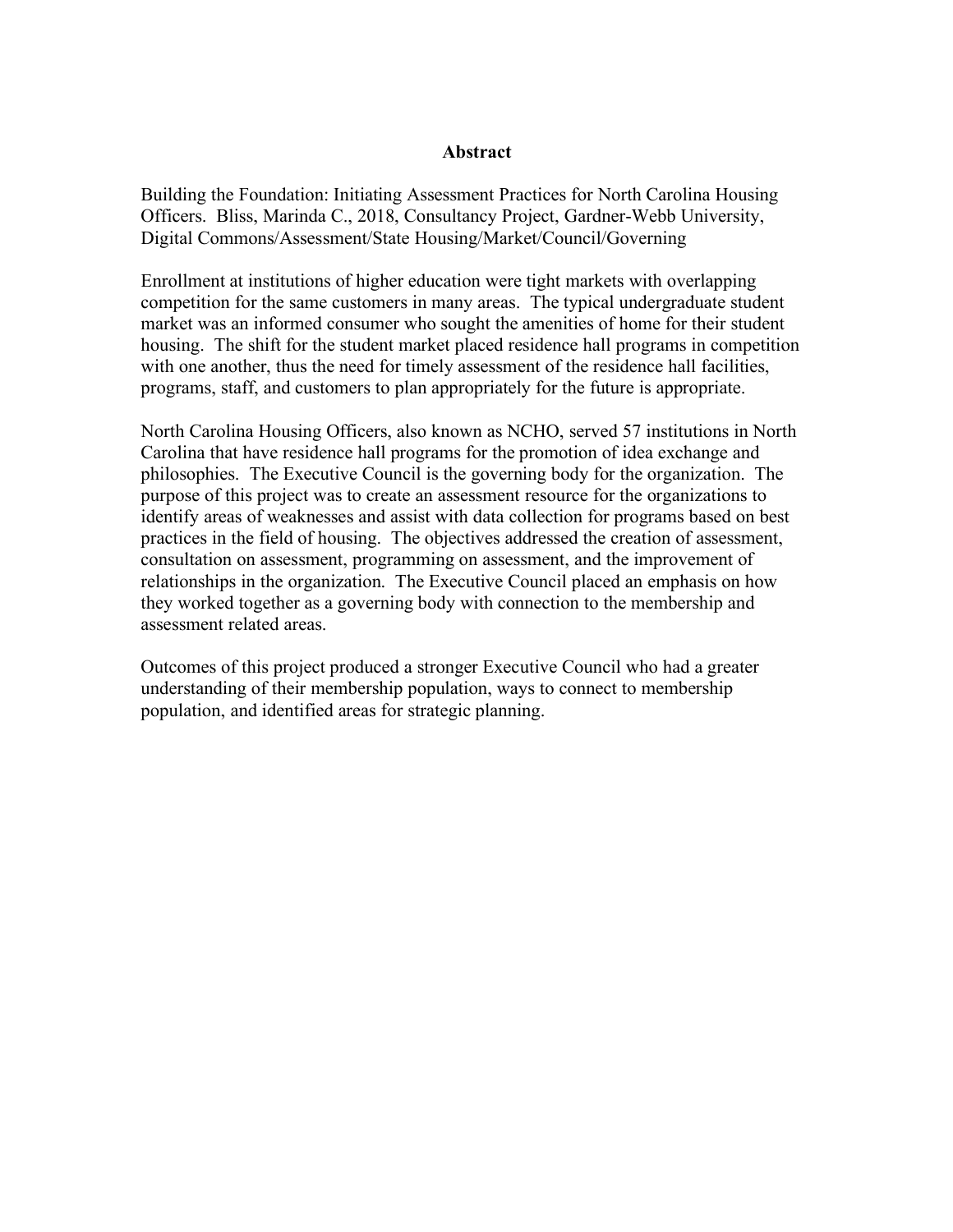# **Table of Contents**

| $\mathbf{1}$ |  |
|--------------|--|
|              |  |
|              |  |
|              |  |
| 2            |  |
|              |  |
|              |  |
|              |  |
|              |  |
|              |  |
|              |  |
|              |  |
|              |  |
|              |  |
| 3            |  |
|              |  |
|              |  |
| 4            |  |
|              |  |
|              |  |
|              |  |
|              |  |
|              |  |
|              |  |
| 5            |  |
| 6            |  |
|              |  |
|              |  |
| 7            |  |
| 8            |  |
| 9            |  |
|              |  |
|              |  |
|              |  |
|              |  |
| 11           |  |
|              |  |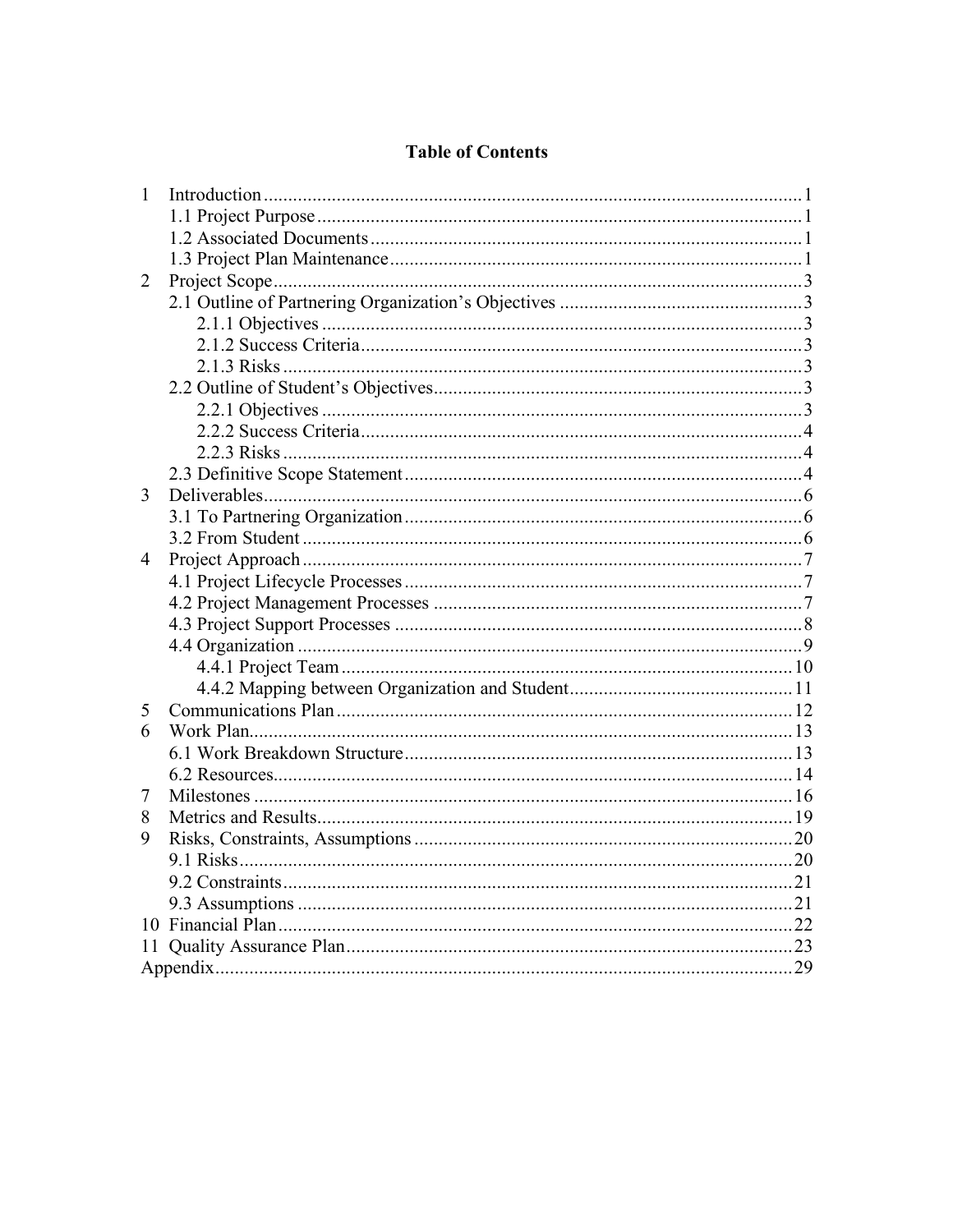#### **1 Introduction**

#### **1.1 Project Purpose**

The consultancy project addressed assessment in higher education in the North Carolina Housing Officers (NCHO). There are 57 institutions across North Carolina that meet the membership criteria to participate in NCHO. Approximately 73% of these institutions worked with reduced staffs and/or limited resources to run their programs. Assessment was an afterthought for some members as it was difficult for understaffed programs to create, implement, and discern the finding into usable information. The purpose of this project was for the creation of the Assessment Coordinator as an Executive Council Member for NCHO to serve as a resource for these institutions to work with for the creation, implementation and discernment of assessments, thus allowing members to be proactive to plan, train and anticipate needs in their program; this assisted the organization on the state level and the housing profession to be on the forefront of trends.

- Southeastern Association of Housing Officers (SEAHO) Representative Served on the Executive Council as a liaison with SEAHO. They represented the needs of North Carolina at SEAHO meetings and at the annual conference. They also conveyed information back from SEAHO to the membership in North Carolina.
- North Carolina Association of Residence Halls (NCARH) Liaison An elected position for a 2-year term from NCARH. They served as a liaison between the two organizations.
- Historically Black College and University (HBCU) Representative This position connected with HBCU and ensured their needs were being represented in the organization.
- SEAHO The regional association of housing officers that supported NCHO.
- Association of College and University Housing Officers –International (ACUHO-I) – The national association for housing officers that supported both NCHO and SEAHO.
- Senior Housing Officer (SHO) Highest level of housing officer at an institution with power to purchase.

#### **1.2 Associated Documents**

- See Appendix A: NCHO Policy Manuel
- See Appendix B: NCHO Constitution
- See Appendix C: NCHO Assessment Coordinator Positions Description

#### **1.3 Project Plan Maintenance**

The project was updated each semester and at each NCHO Executive Council meeting. Any changes were approved by the site supervisor, the President of NCHO, and the project consultant. The consultancy coach monitored milestone developments each semester.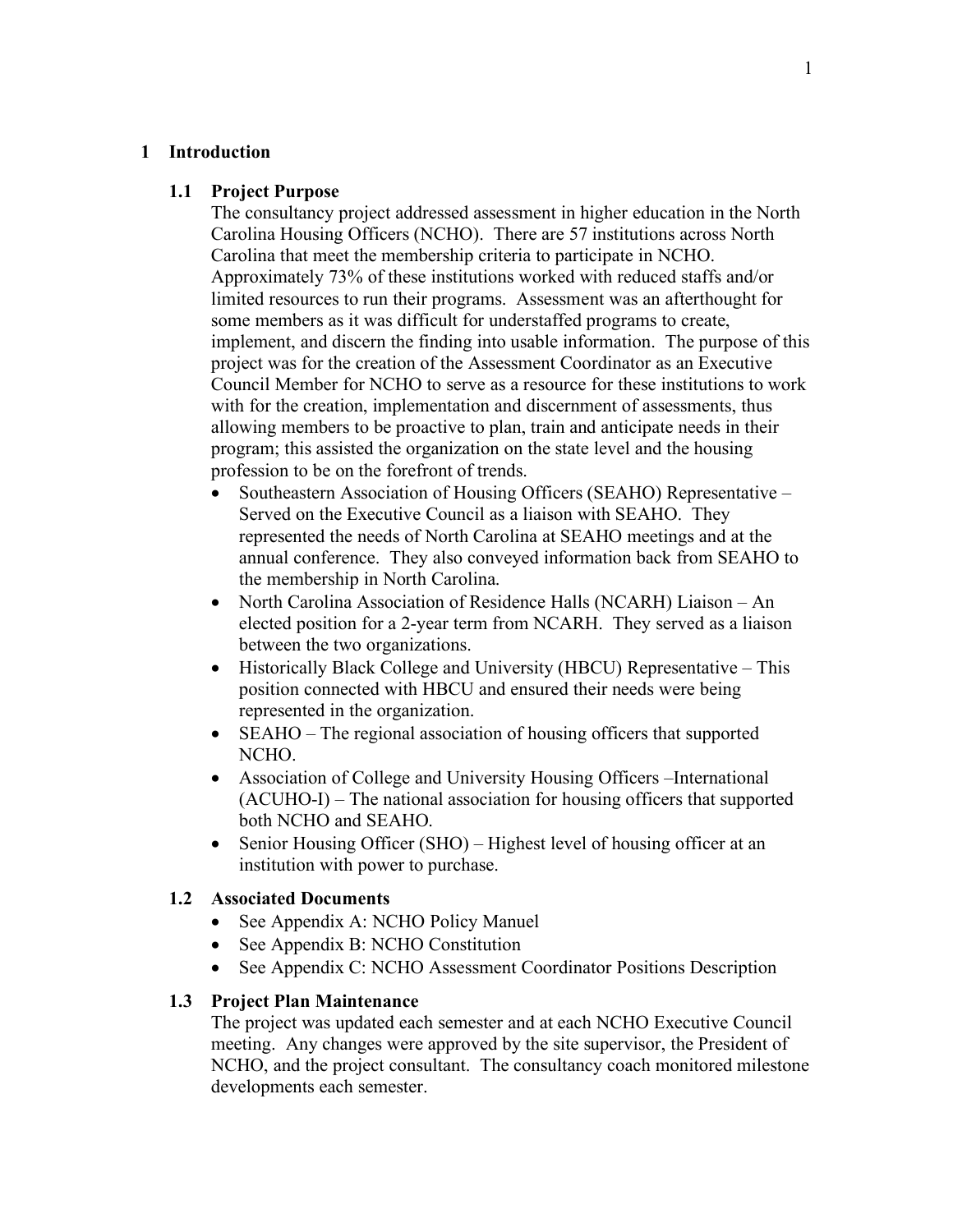The NCHO Executive Council met four times a year. During these meetings, time was set aside to update the council on the status of the project. Executive Council members discussed the updates and how they supported the organizational goals. Individual meetings were held with the NCHO President on a bimonthly basis. During these meetings, the President approved time lines and changes in the project.

#### Table 1

#### *Overview of Time Line*

| Month/Year                 | <b>Update</b>                                                                                                                                                                                                                                                                         |
|----------------------------|---------------------------------------------------------------------------------------------------------------------------------------------------------------------------------------------------------------------------------------------------------------------------------------|
| <b>May 2016</b>            | Executive Council meeting at the training retreat to discuss needs of each group and<br>create the NCHO Needs Assessment Survey.                                                                                                                                                      |
| <b>June 2016</b>           | Sent a draft copy of the Needs Assessment to the Executive council for review and<br>comments.                                                                                                                                                                                        |
| <b>July 2016</b>           | Finalized the Needs Assessment verbiage and collaborated with the Technology<br>Coordinator to distribute the Needs Assessment.                                                                                                                                                       |
| August 2016                | Distributed the Needs Assessment to the NCHO Membership via the NCHO list<br>serve.                                                                                                                                                                                                   |
| September 2016             | Analyzed the data from the Needs Assessment and prepared a presentation for the<br>Annual Conference and Executive Board.                                                                                                                                                             |
| October 2016               | Presented the result of the Needs Assessment to the Executive Council and the<br>Membership at the Annual Conference. Prepared packets for distribution for<br>member institutions who are not present at the Annual Conference. Set meetings<br>with interested member institutions. |
| November-<br>December 2016 | Contacted member institutions not present at the Annual Conference. Prepared<br>programming submission or SEAHO Annual Conference.                                                                                                                                                    |
| <b>January 2017</b>        | Presented results to the Executive Council from the individual meetings and assisted<br>with goal setting for programming in the coming year. Set timelines for working<br>with membership institutions on assessment needs as gathered from individual<br>meetings.                  |
| February 2017              | Attended SEAHO Conference and followed up with member institutions who have<br>identified the need for assistance with assessment that were present at the<br>conference.                                                                                                             |
| <b>May 2017</b>            | Attended Executive Council meeting, gave updates.                                                                                                                                                                                                                                     |
| <b>July 2017</b>           | Assisted with assessments for the 2017 Annual Conference and worked with the<br>Technology Coordinator.                                                                                                                                                                               |
| October 2017               | Distributed Assessment for the 2017 Annual Conference                                                                                                                                                                                                                                 |
| December 2017              | Prepared and shared the results of the Annual Conference to the Executive Council.                                                                                                                                                                                                    |
| <b>May 2018</b>            | Attended Executive Council meeting for updates.                                                                                                                                                                                                                                       |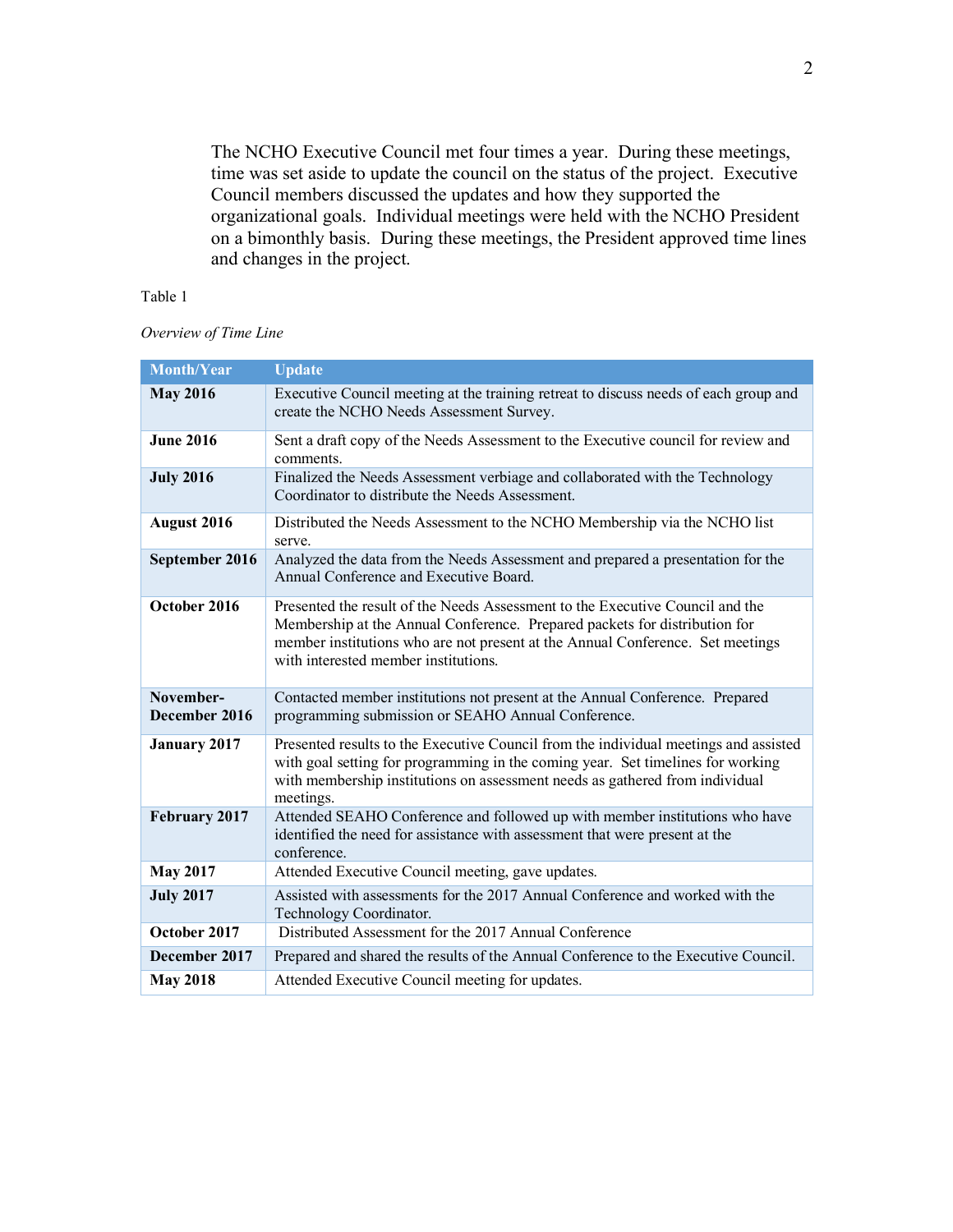# **2 Project Scope**

# **2.1 Outline of Partnering Organization's Objectives**

## **2.1.1 Objectives**

- The created assessment for the organization.
- Consulted the organization on assessment.
- Submitted articles for NCHO publication.
- Utilized organizational list serves, connected with members, and built relationships with members through electronic communication.
- Submitted program proposals for the NCHO and SEAHO annual conferences.
- Relationships built with members through conferences attended, word of mouth, referrals, and local networks.

# **2.1.2 Success Criteria**

The success of this project was measured in that the Assessment Coordinator position was filled for the Executive Council next term at the annual fall conference. This confirmed the need of assessment assistance for the organization and on the Executive Council.

# **2.1.3 Risks**

The consultant identified that the NCHO Executive Council benefitted from an organization member who had served previously on the Executive Council to organize and implement this project. This allowed the Executive Council to focus on the implementation of the project instead of training new Executive Council members on the processes and needs.

# **2.2 Outline of Student's Objectives**

# **2.2.1 Objectives**

- Created assessment for the organization based on the needs as identified by the Executive Council. This was done through discussion at Council meetings, organization list serves, and individual meetings with Executive Council members. This information allowed the leaders to make appropriate decisions for the organization based on the data.
- Consulted the organization on assessment. This was completed at Executive Council meetings and through electronic media. The consultant reviewed NCHO sponsored events/activities and then recommended methods of assessment for specific measure outcomes of the program/event.
- Submitted articles for NCHO publications. The consultant submitted written updates for NCHO through NCHO Communication Coordinator for distribution to the membership.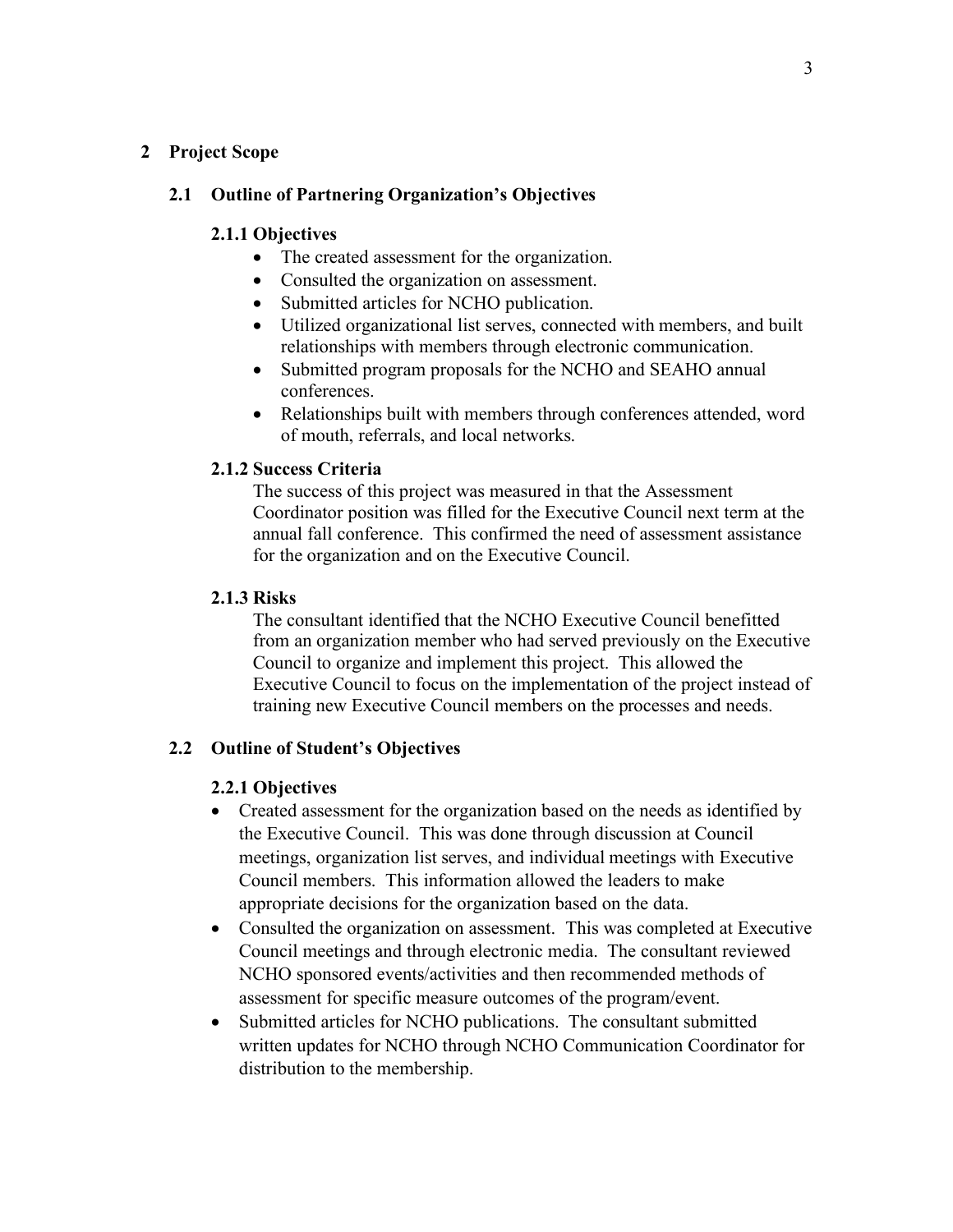- Utilized organizational list serves to connect with members and built relationships with members through electronic communication. The consultant communicated with membership though the organization list serve. This approach allowed members to communicate with the consultant either individually or as a group.
- Submitted program proposals for the NCHO and SEAHO annual conferences. Program proposals were submitted for the annual conferences on assessment. This increased the number of programs that were submitted for the programming committee to choose from for the conference schedule.
- Built relationships with members through conferences attended, word of mouth, referrals, and local networks. The consultant reached out to members individually to communicate with them about the resources NCHO provided for its members. This allowed the consultant to individualize assistance specific to the member.

#### **2.2.2 Success Criteria**

Success for this project was based on the success of each objective achieved.

#### **2.2.3 Risks**

The consultant experienced constraints in travel due to the distance from their home institution to several of the meeting places. This resulted in the consultant traveling to the meeting sites a day in advance. Increased travel proposed issues with schedules as their position at their home institution changed. This change advanced the consultant to a higher level of responsibility at the institutional level.

The consultant had previous leadership experience on the Executive Council in the role of Small College & University Representative, President-Elect, President, and Past President. This experience gave the consultant a bias on how the council ran during those times of leadership. The consultant's opinion during their time as the Assessment Coordinator was balanced with the need of the organization and the change in the leadership based on best practices.

#### **2.3 Definitive Scope Statement**

Assessment in housing and higher education were part of best practices in the field. Assessment remained a part of a successful residence life and housing program. Leaders in housing and residence life developed assessments to gather data to assist in goal setting, strategic planning, and funding for programs/projects and to gain an understanding of the program's success. Assessment was used in the recertification process to be an accredited program in higher education. This process requires leaders to evaluate their program in various ways to gain an understating of how the organization achieved goals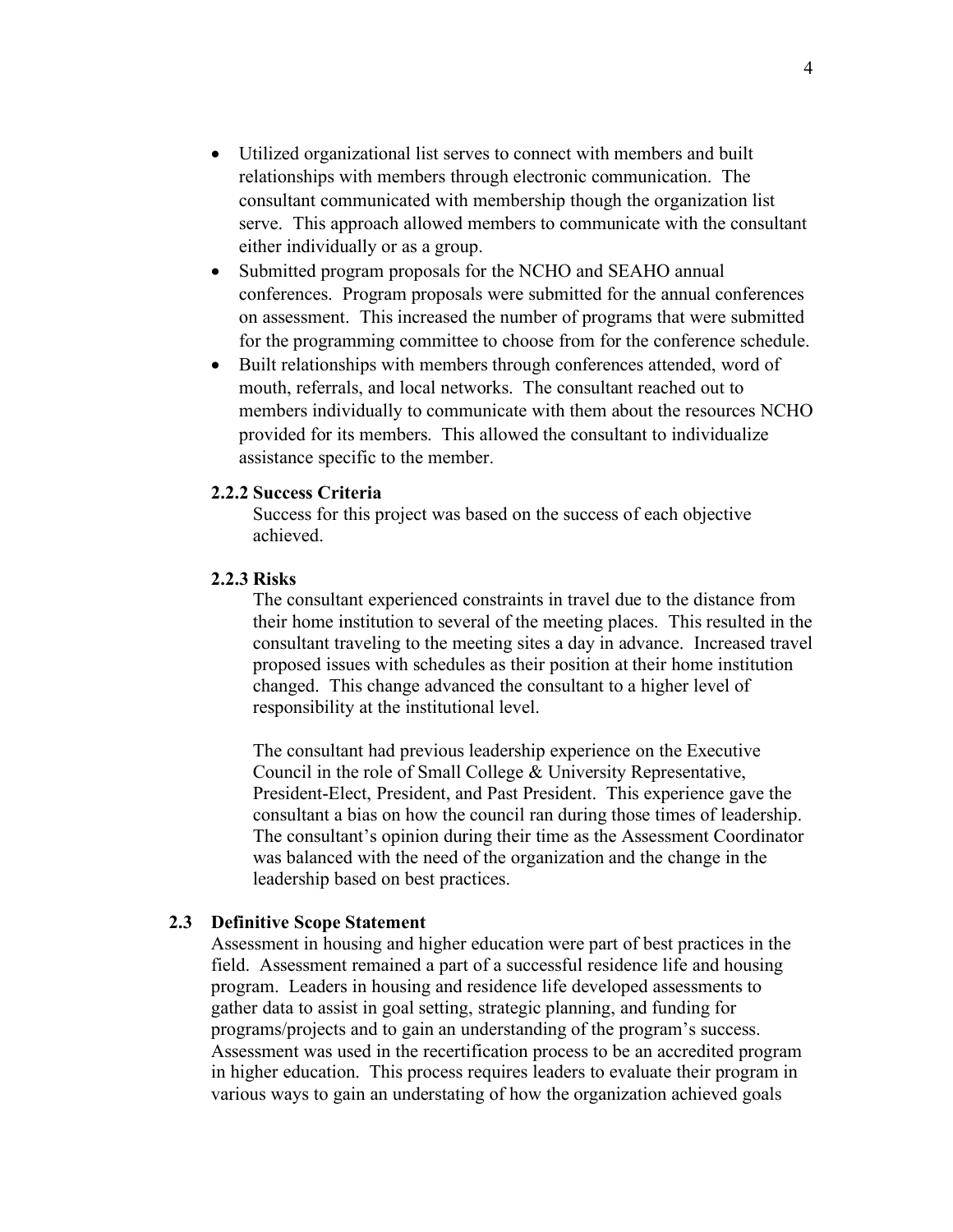and planned for the future. The consultant worked closely with several members to accomplish success.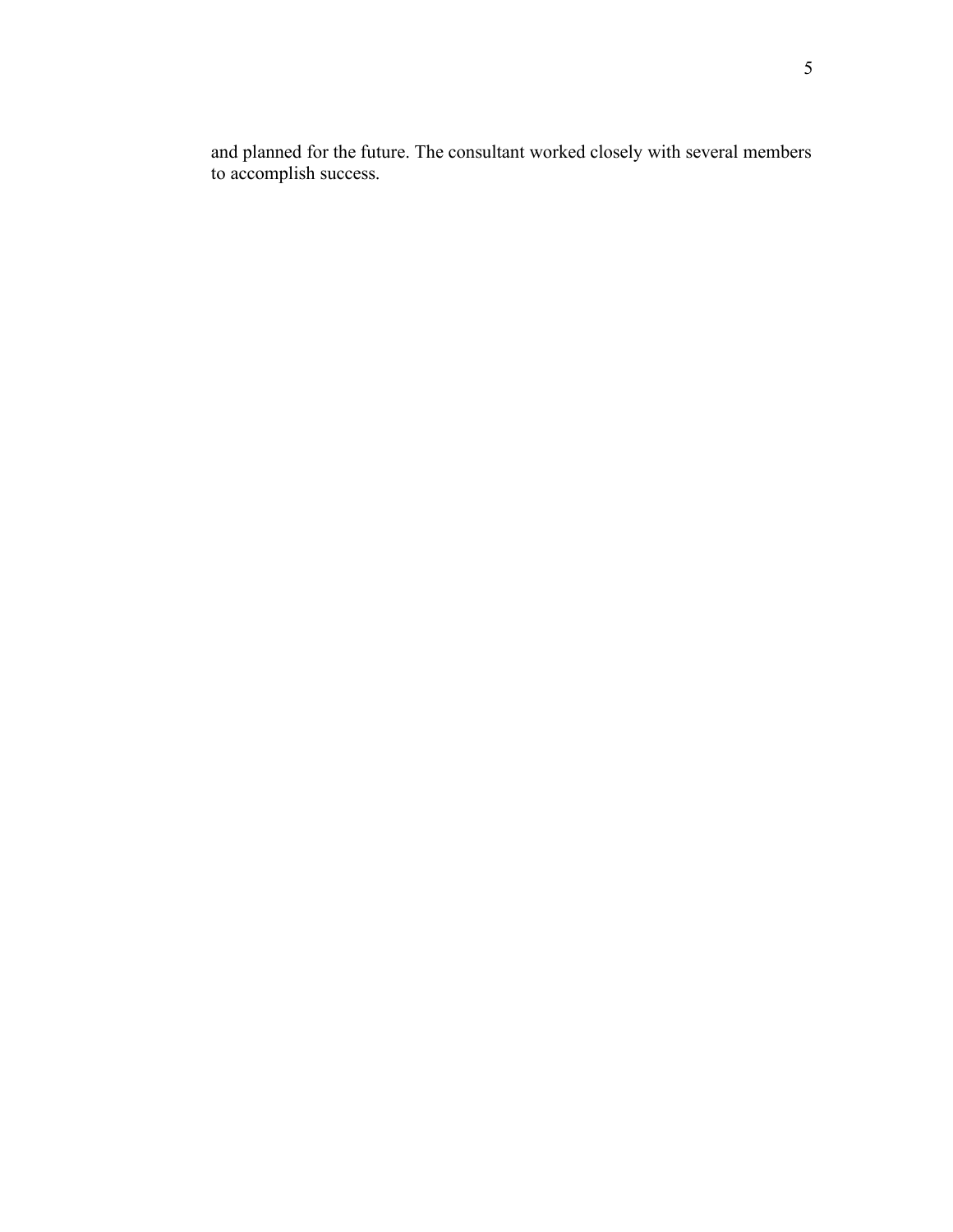# **3 Deliverables**

# **3.1 To Partnering Organization**

- Served as a resource for NACARH and the Executive Council members for assessment related projects. February 2017
- Created and implemented a Needs Assessment for NCHO membership. July 2016
- Submitted assessment-related content for the NCHO *Signpost.* Quarterly Estimated
- Submitted programs proposals to be presented at the Annual Conference for NCHO and SEAHO. September 2016, 2017, 2018
- Assisted with the assessment at the annual conference, including satisfaction and program offerings, in collaboration with the Professional Development Chair and the Annual Conference Chair. Fall 2016, 2017, 2018
- Served as a consultant on the NCHO Executive Council

# **3.2 From Student**

The following were the goals of this position:

- Provide assessment-related assistance to member institutions as requested
- Utilize the best practices for housing for assessment in trainings and consultations
- Increase understanding of membership resources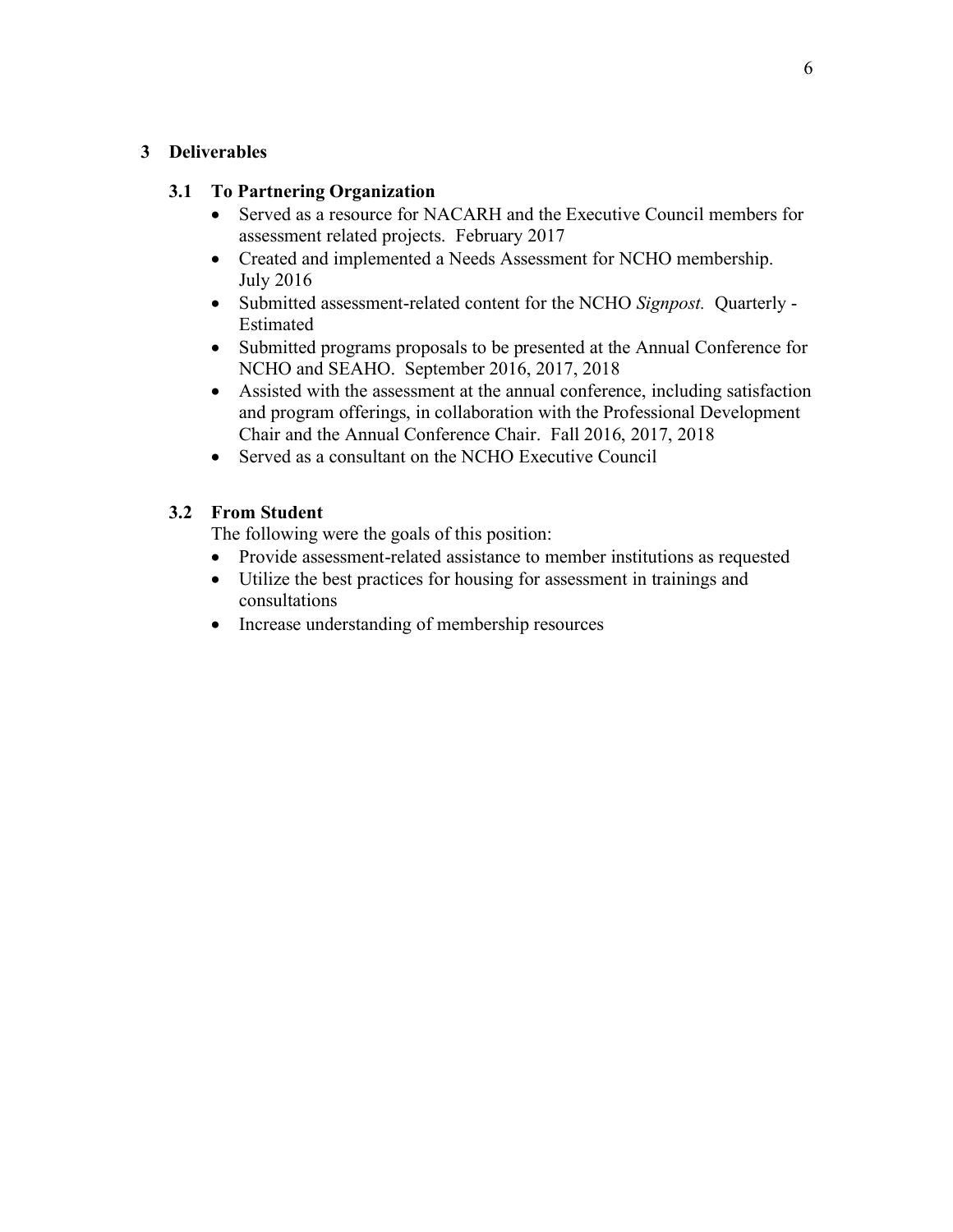#### **4 Project Approach**

#### **4.1 Project Lifecycle Processes**

NCHO as an organization supported this project. Trends in higher education happened at all levels of an organization. Most organization members in NCHO are directed by the percentage of housing that was occupied or unoccupied. Assessment was used in programs to determine student satisfaction of the housing and program. This project focused on assessment; however, over the course of this project, another area of concern was identified. The Leadership of the Executive Council determined that an additional position was needed to serve the needs of the organization.

# **4.2 Project Management Processes**

#### Table 2

*Project Management Process*

| Project                                  | <b>Constitute</b>                                                              | <b>Objectives</b>                                                                                                                                                                                           | <b>Deliverable</b>                                                                                                   |  |  |  |
|------------------------------------------|--------------------------------------------------------------------------------|-------------------------------------------------------------------------------------------------------------------------------------------------------------------------------------------------------------|----------------------------------------------------------------------------------------------------------------------|--|--|--|
| <b>Assessment</b><br><b>Tools</b>        | Consultant, NCHO<br><b>Executive Council</b>                                   | 1. Observed that the<br><b>Needs Assessment Survey</b><br>has not been completed<br>since 2009.<br>2. Recommended and<br>Created a Needs<br><b>Assessment Survey</b>                                        | NCHO Needs Assessment,<br>NCHO Executive Council<br>Entrance Survey, NCHO<br><b>Executive Council Exit</b><br>Survey |  |  |  |
| <b>Assessment</b><br><b>Consultation</b> | Consultant, NCHO<br><b>Executive Council</b>                                   | 1. Organization did not<br>have a person identified to<br>assist member with<br>assessment related<br>materials.<br>2. NCHO Executive<br>Council voted to add the<br>position of Assessment<br>Coordinator. | NCHO Executive added the<br>position of the Assessment<br>Coordinator to the<br><b>Executive Council.</b>            |  |  |  |
| <b>Articles</b>                          | Consultant, NCHO<br>Communications<br>Coordinator                              | 1. Few articles were<br>submitted to the <i>Signpost</i><br>on assessment.<br>2. Created articles on<br>assessment for the<br>Signpost                                                                      | Articles for the Signpost                                                                                            |  |  |  |
| <b>Electronic</b><br>Communication       | Consultant, NCHO<br>Executive Council,<br>NCHO membership,<br>SEAHO membership | 1. Reviewed the social<br>media avenues that<br>NCHO used for the<br>organization. Determined<br>that this was an area<br>which was underutilized.<br>2. Brought this issue to<br>the NCHO Executive        | Created schedule for regular<br>items to be posted on social<br>media avenues.                                       |  |  |  |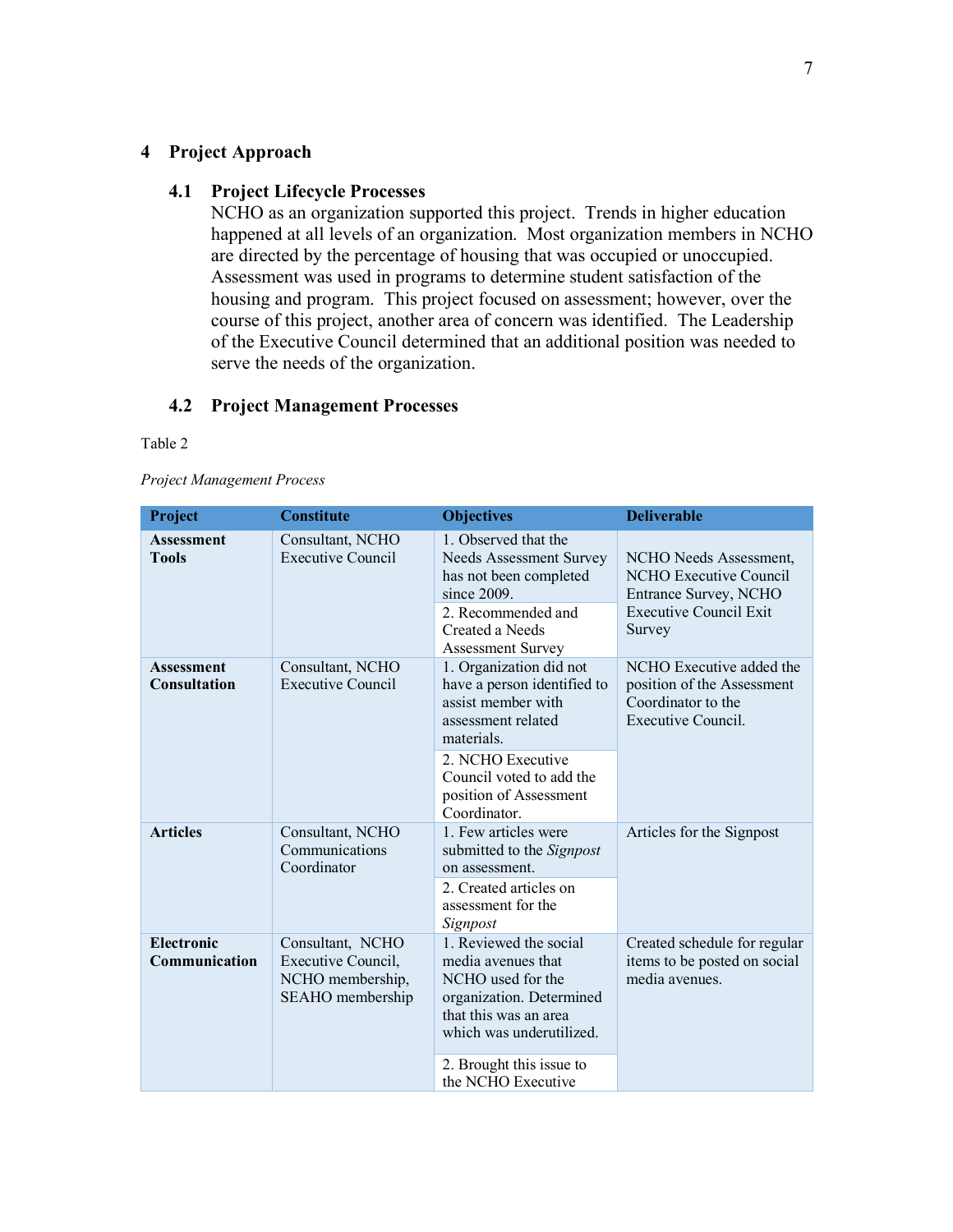|                                      |                                                                                | Council with an action<br>plan to improve.                                                                                                                     |                                                                                                                                                                                                                                        |  |  |
|--------------------------------------|--------------------------------------------------------------------------------|----------------------------------------------------------------------------------------------------------------------------------------------------------------|----------------------------------------------------------------------------------------------------------------------------------------------------------------------------------------------------------------------------------------|--|--|
| Program<br><b>Submissions</b>        | Consultant, NCHO<br>Executive Council,<br><b>SEAHO</b> Executive<br>Council    | 1. Needed additional<br>program submissions for<br>annual conferences on<br>assessment.                                                                        | programs on assessment<br>submitted for annual<br>conferences<br>Connected with members in<br>person to discuss<br>opportunities for leadership<br>positions and assessment.<br>Then followed up with<br>individuals to see if further |  |  |
|                                      |                                                                                | 2. Developed program<br>proposals for annual<br>conferences on<br>assessment.                                                                                  |                                                                                                                                                                                                                                        |  |  |
| <b>Built</b><br><b>Relationships</b> | Consultant, NCHO<br>Executive Council,<br>NCHO membership,<br>SEAHO membership | 1. Identified that members<br>of NCHO would benefit<br>from a stronger<br>relationship with NCHO<br>through conversations.                                     |                                                                                                                                                                                                                                        |  |  |
|                                      |                                                                                | 2. Reached out to<br>organization members<br>individually to build a<br>stronger connection with<br>NCHO and the<br><b>Assessment Coordinator</b><br>position. | assistance was needed.                                                                                                                                                                                                                 |  |  |

# **4.3 Project Support Processes**

The consultant worked closely with the NCHO Executive Council members in the achievement of this project. Feedback was given to the consultant on objectives throughout the project. The consultant additionally worked with the consultancy coach for progress and feedback on the project.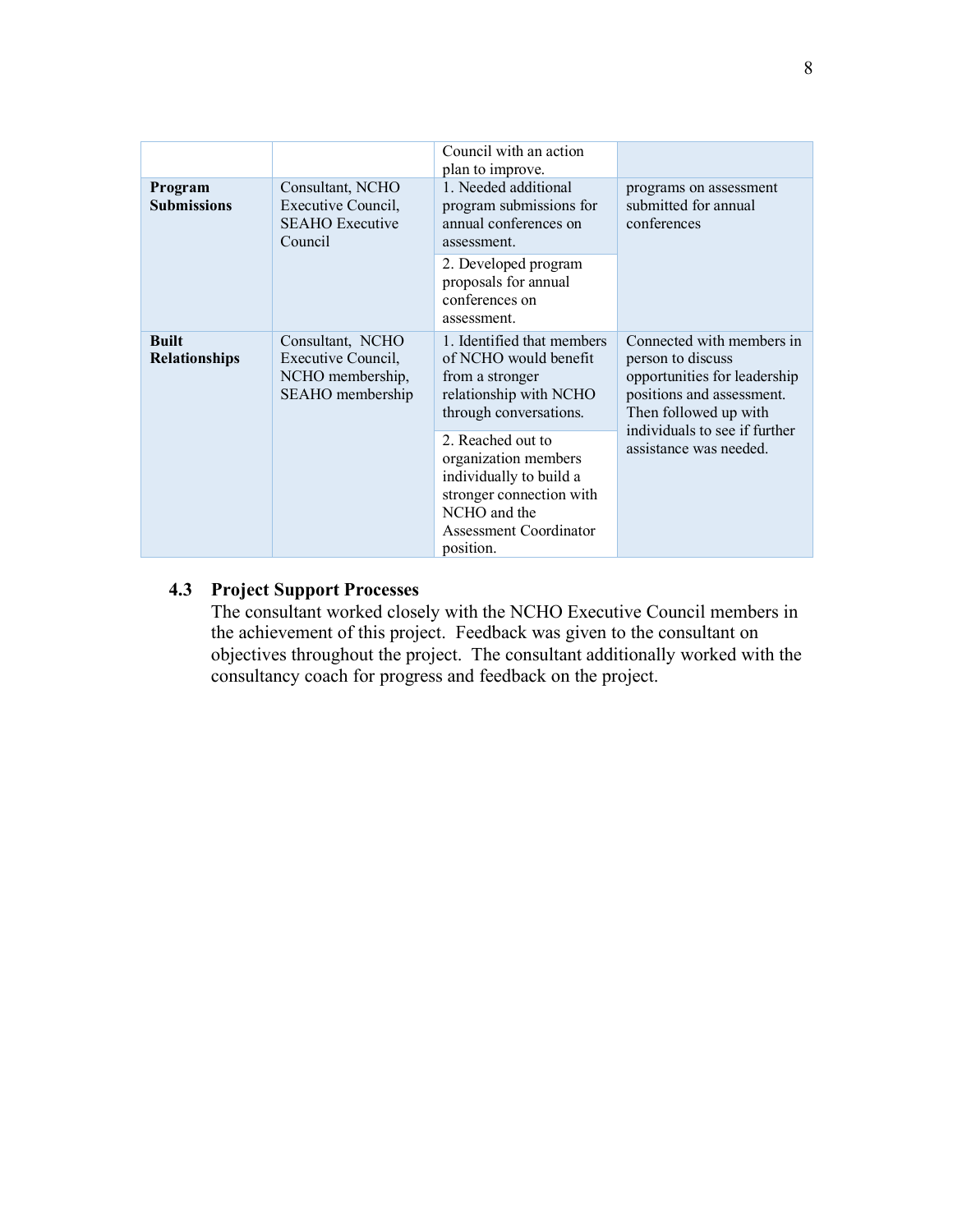#### **4.4 Organization**



*Figure 1.* Illustrated the Organizational Structure of NCHO Executive Council.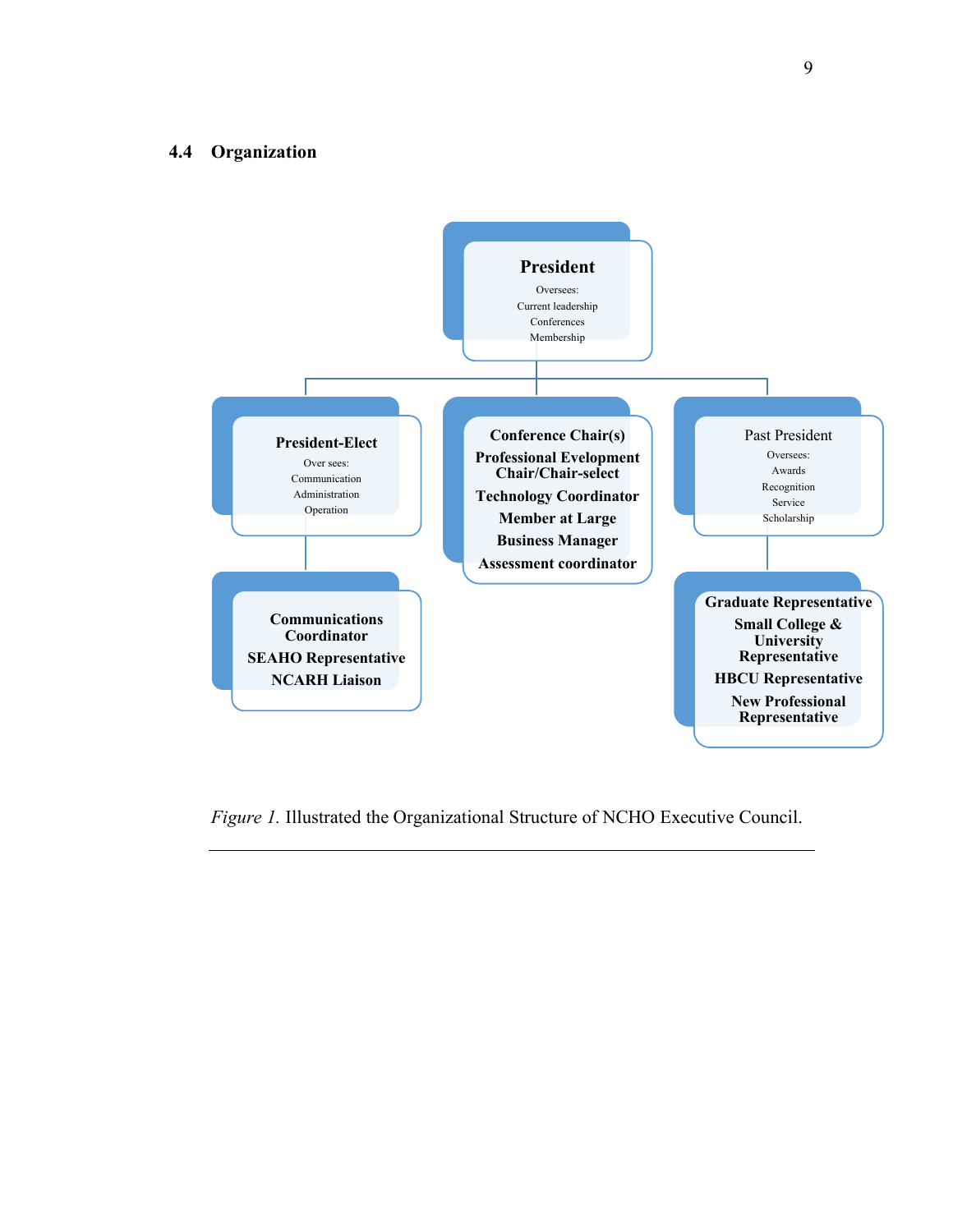# **4.4.1 Project Team**

# Table 3

# *Detailed the Position Change Schedule for NCHO Executive Council*

| NCHO Executive Council Positions Change Schedule |
|--------------------------------------------------|
|--------------------------------------------------|

| <b>NCHO</b> Executive                                                      | Position       | Elected/Appointed/Transition                     | Odd/Even                |
|----------------------------------------------------------------------------|----------------|--------------------------------------------------|-------------------------|
| <b>Council Position</b>                                                    | Term           |                                                  | Year position<br>change |
| President                                                                  | $\mathbf{1}$   | <b>Transitioned from President-</b><br>Elect     | Odd/Even                |
| President-Elect                                                            | $\mathbf{1}$   | Elected                                          | Odd/Even                |
| <b>Past President</b>                                                      | $\mathbf{1}$   | <b>Transitioned from President</b><br>Position   | Odd/Even                |
| <b>Business Manager</b>                                                    | $\overline{2}$ | Elected                                          | Odd                     |
| Member-at-Large                                                            | $\overline{2}$ | Elected                                          | Even                    |
| <b>SEAHO</b> Representative                                                | $\overline{2}$ | Elected                                          | Even                    |
| Communications<br>Coordinator                                              | $\overline{2}$ | Appointed                                        | Even                    |
| <b>Historically Black</b><br>College & University<br>(HBCU) Representative | $\overline{2}$ | Elected                                          | Even                    |
| <b>Graduate Student</b><br>Representative                                  | $\overline{2}$ | Elected                                          | Odd                     |
| Small College &<br>University<br>Representative                            | $\overline{2}$ | Elected                                          | Odd                     |
| <b>Technology Coordinator</b>                                              | $\overline{2}$ | Appointed                                        | Odd                     |
| Program Chair                                                              | $\mathbf{1}$   | <b>Transitioned from Program</b><br>Chair-Select | Odd/Even                |
| Program Chair-Select                                                       | $\mathbf{1}$   | Appointed                                        | Odd/Even                |
| <b>Annual Conference</b><br>Chair(s)                                       | 1              | Appointed                                        | Odd/even                |
| <b>NCARH Representative</b>                                                | $\overline{2}$ | Elected from NCARH                               | Even                    |
| New Professional<br>Representative                                         | $\overline{2}$ | Elected                                          | Odd                     |
| <b>Assessment Coordinator</b>                                              | $\overline{2}$ | Appointed                                        | Even                    |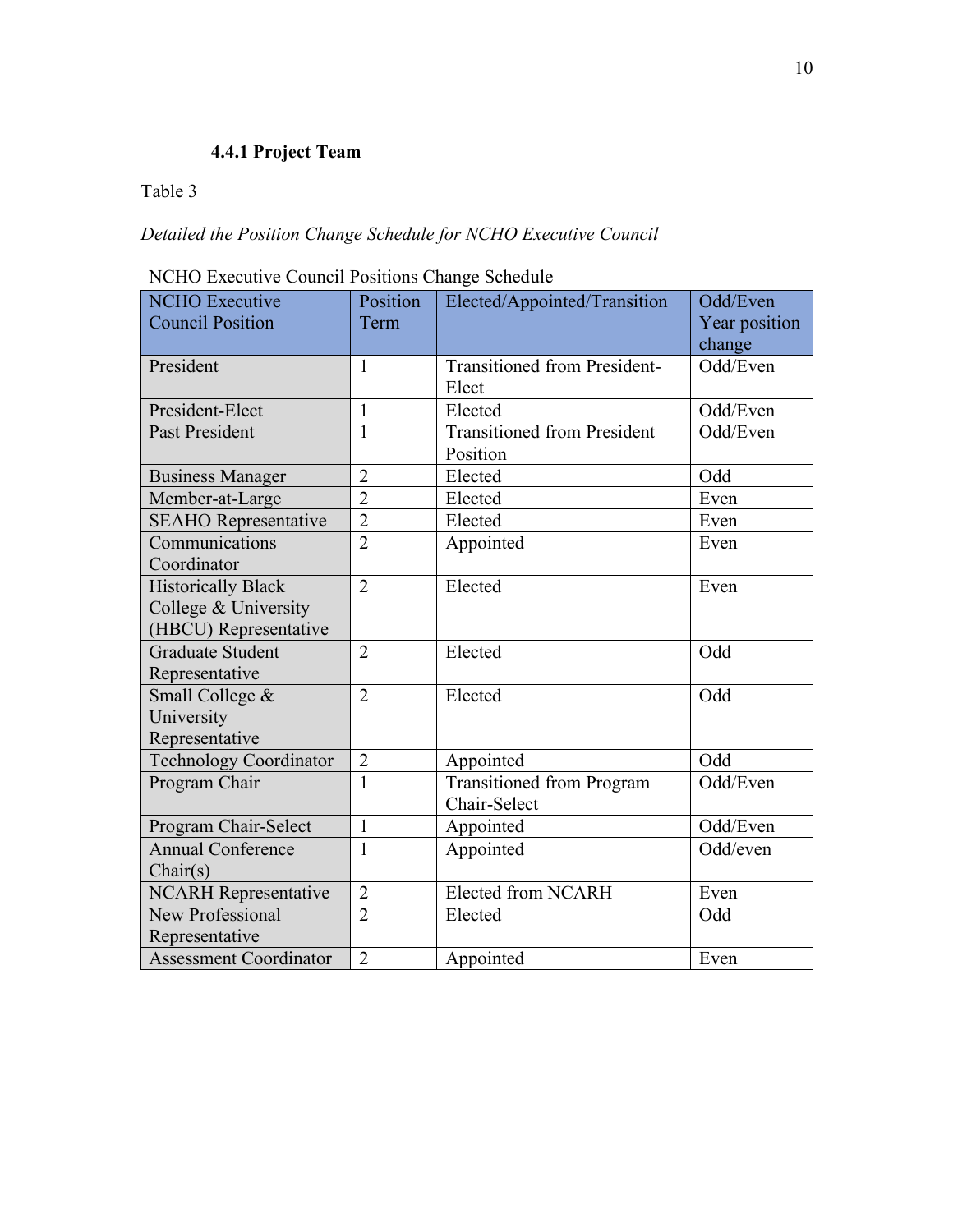# **4.4.2 Mapping Between Organization and Student**



*Figure 2.* Illustrated the connection between the Project Coordinator, NCHO Executive Council & Membership and the Project Coordinator and the Consultancy Coach.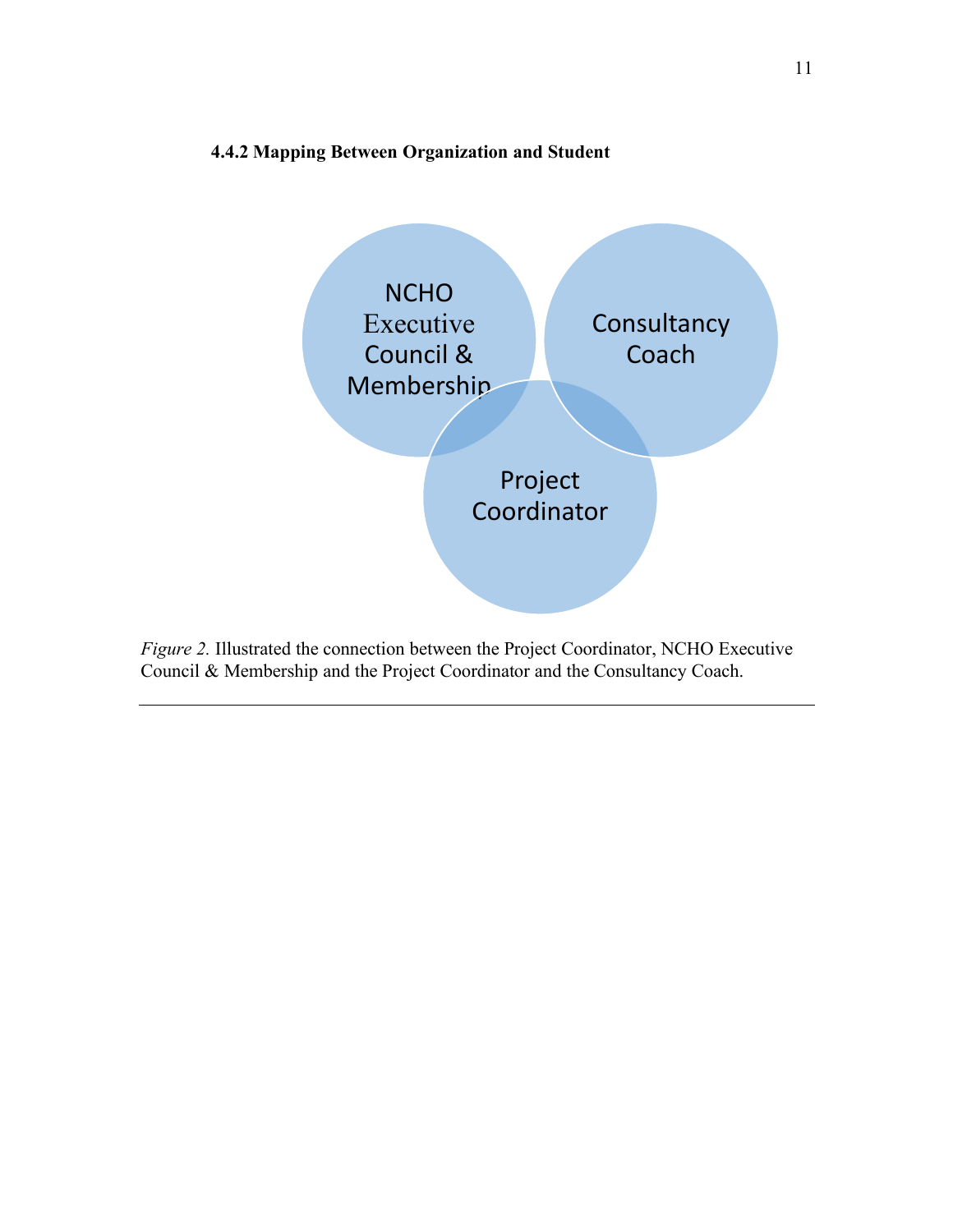# **5 Communications Plan**

# Table 4

# *Communication between Consultant and Organization*

| Who -<br>stakeholder            | <b>What info</b><br>do they need | <b>Why do they Need</b><br>it                                                  | <b>When will</b><br>they get it            | <b>How will they</b><br>get it         |
|---------------------------------|----------------------------------|--------------------------------------------------------------------------------|--------------------------------------------|----------------------------------------|
| <b>NCHO</b><br><b>Executive</b> | <b>Needs</b><br>Assessment       | Determined<br>membership needs                                                 | Fall 2017                                  | Electronically                         |
| Council                         | <b>Objectives</b>                | Gained progress on<br>project                                                  | At each<br>Executive<br>Council<br>Meeting | Person to<br>person,<br>Electronically |
|                                 | <b>Risk</b><br>Assessment        | Observed areas of<br>risk, then reported<br>on ways for them to<br>be resolved | April 2017                                 | Person to<br>person,<br>Electronically |
|                                 | Quality<br>Assurance<br>Plan     | Set goals for<br>organization to<br>achieve goals                              | May 2018                                   | Electronically                         |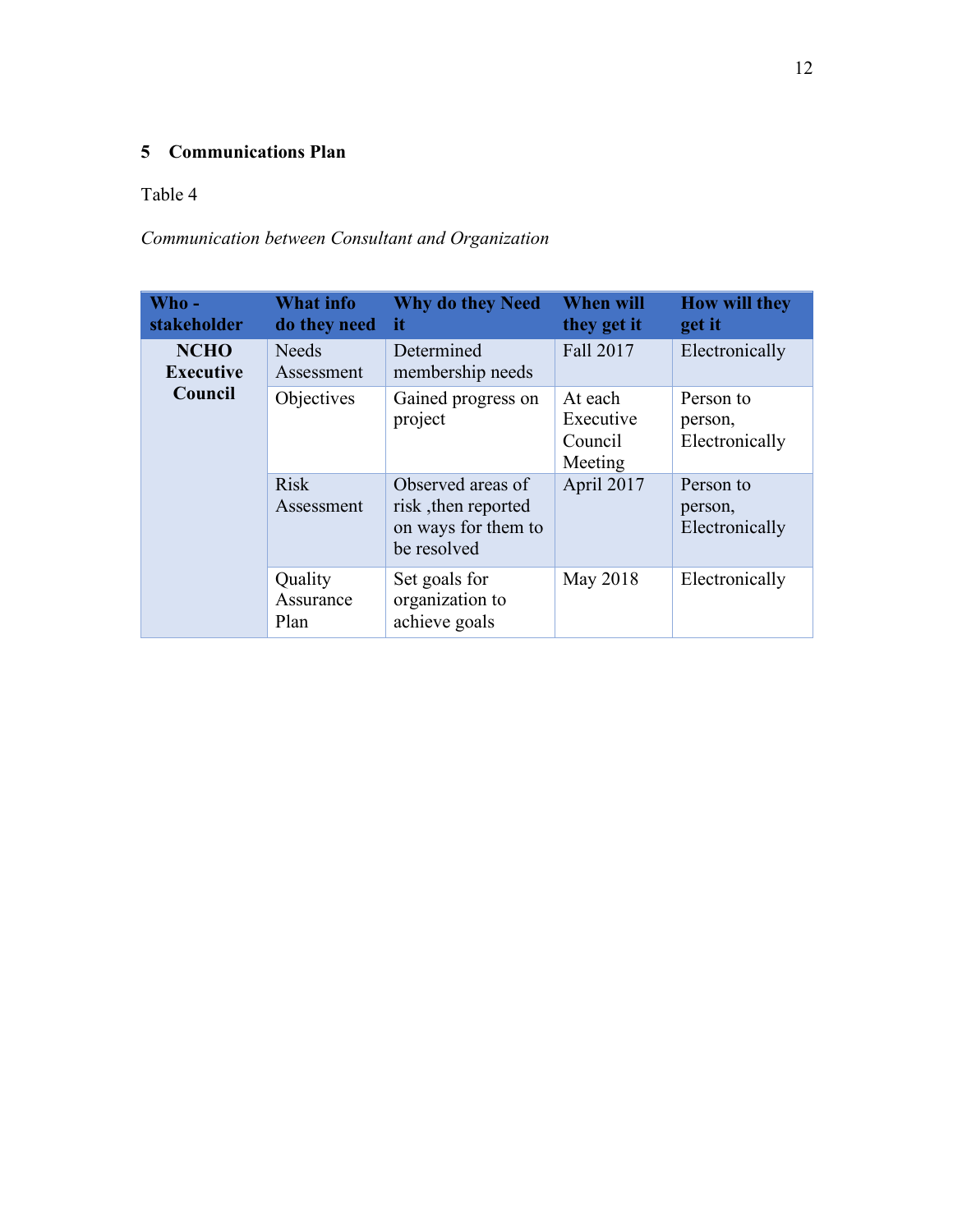# **6 Work Plan**

# **6.1 Work Breakdown Structure**

# Table 5

*Work Breakdown Structure*

|               |                                   | <b>Overview of Timetable</b>  |                                 |                               |                         |                                                        |
|---------------|-----------------------------------|-------------------------------|---------------------------------|-------------------------------|-------------------------|--------------------------------------------------------|
|               | Meet with<br>Executive<br>Council | Implement<br>an<br>Assessment | Present<br>Findings/<br>Updates | Submit<br>Program<br>Proposal | Submit<br>an<br>Article | Meet with<br>Member<br>Institution for<br>consultation |
| <b>May-16</b> | X                                 |                               | $\boldsymbol{X}$                |                               |                         |                                                        |
| Aug-16        |                                   | $\mathbf X$                   |                                 | X                             | $\boldsymbol{X}$        |                                                        |
| $Sep-16$      | X                                 |                               |                                 |                               |                         |                                                        |
| <b>Oct-16</b> | $\boldsymbol{X}$                  | X                             |                                 |                               | X                       | X                                                      |
| <b>Nov-16</b> |                                   |                               |                                 |                               |                         | X                                                      |
| <b>Dec-16</b> | X                                 |                               | X                               | X                             | X                       |                                                        |
| $Jan-17$      | $\mathbf X$                       |                               |                                 |                               |                         | X                                                      |
| Apr-17        | $\mathbf X$                       |                               |                                 |                               | X                       |                                                        |
| $May-17$      | $\boldsymbol{\mathrm{X}}$         |                               |                                 |                               |                         | $\mathbf X$                                            |
| <b>Aug-17</b> |                                   | X                             |                                 | X                             | X                       |                                                        |
| $Sep-17$      | $\boldsymbol{X}$                  |                               |                                 |                               |                         |                                                        |
| <b>Oct-17</b> | X                                 | X                             | X                               |                               | X                       | X                                                      |
| <b>Nov-17</b> | X                                 |                               |                                 |                               |                         | X                                                      |
| <b>Dec-17</b> |                                   |                               | X                               | X                             | X                       |                                                        |
| $Jan-18$      | $\mathbf X$                       |                               | X                               |                               |                         | $\boldsymbol{\mathrm{X}}$                              |
| Apr-18        | $\mathbf X$                       |                               | $\mathbf X$                     |                               | X                       |                                                        |
| <b>May-18</b> |                                   |                               | $\boldsymbol{\mathrm{X}}$       |                               |                         | $\boldsymbol{X}$                                       |
| June-18       | $\boldsymbol{X}$                  | $\boldsymbol{X}$              | $\mathbf X$                     | X                             | X                       | X                                                      |
| Aug-18        |                                   | X                             |                                 | X                             | X                       |                                                        |
| $Sep-18$      |                                   |                               |                                 |                               |                         | $\mathbf X$                                            |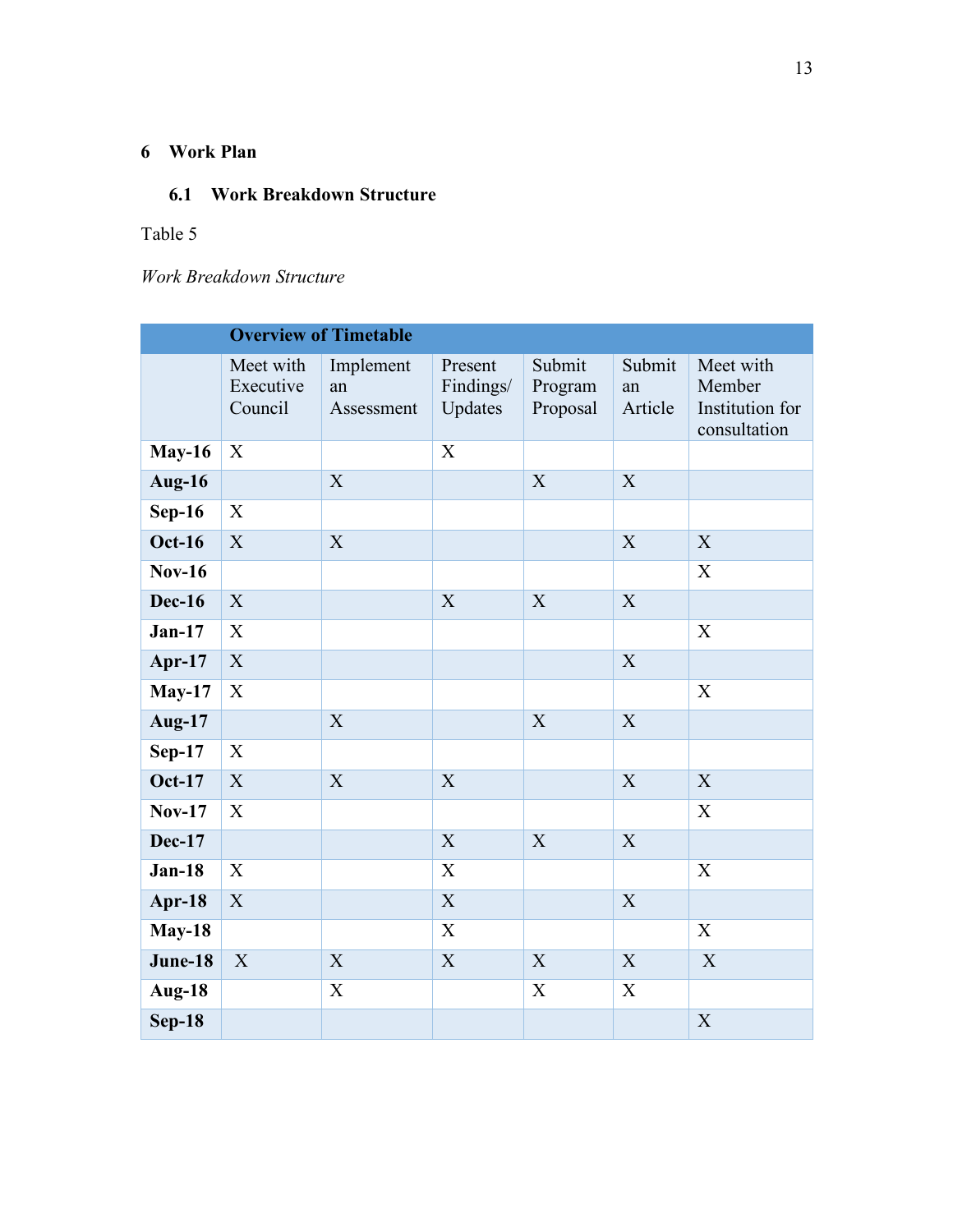#### **6.2 Resources**



*Figure 3.* 2016 Project Management.



*Figure 4.* 2017 Project Management.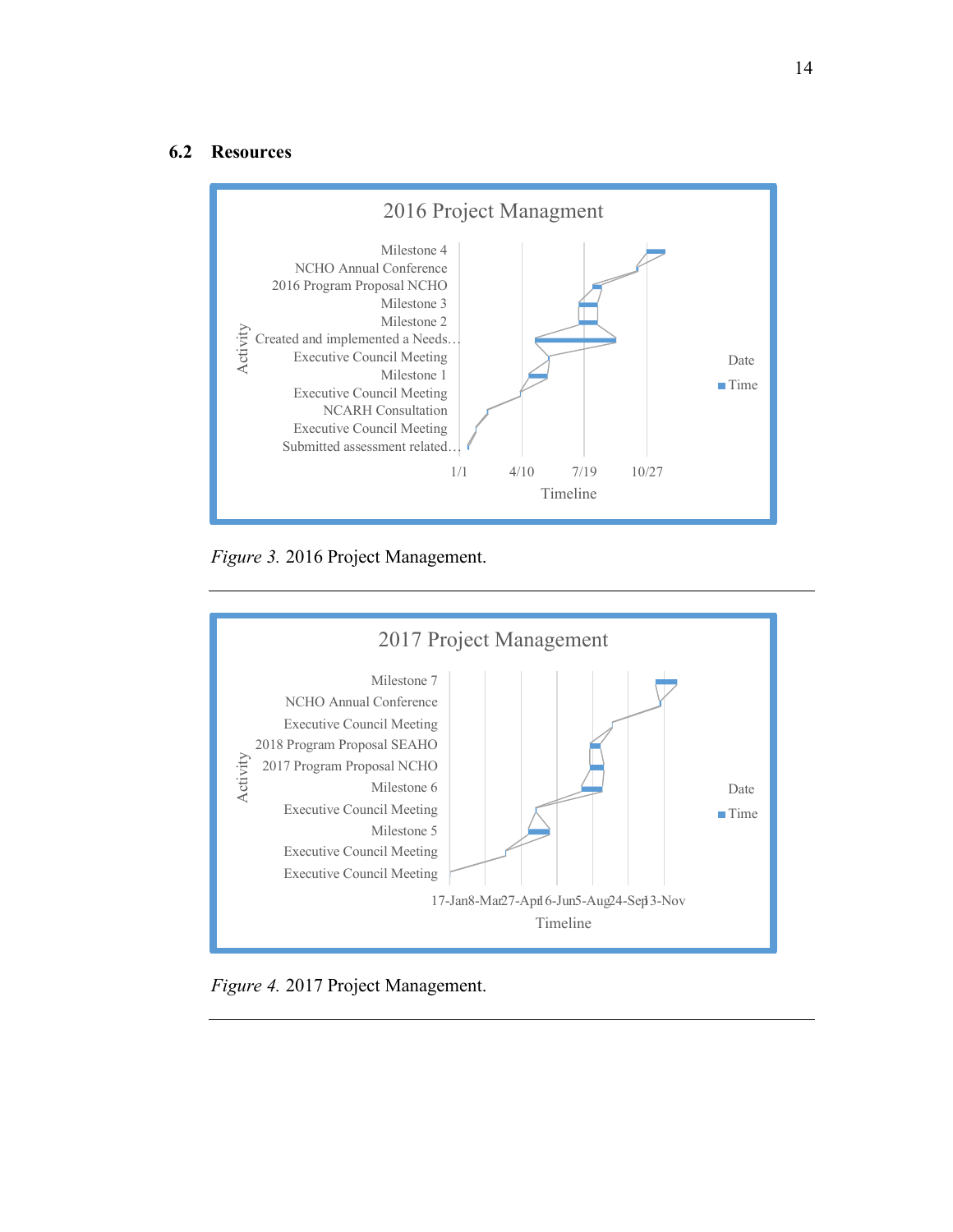

*Figure 5.* 2018 Project Management.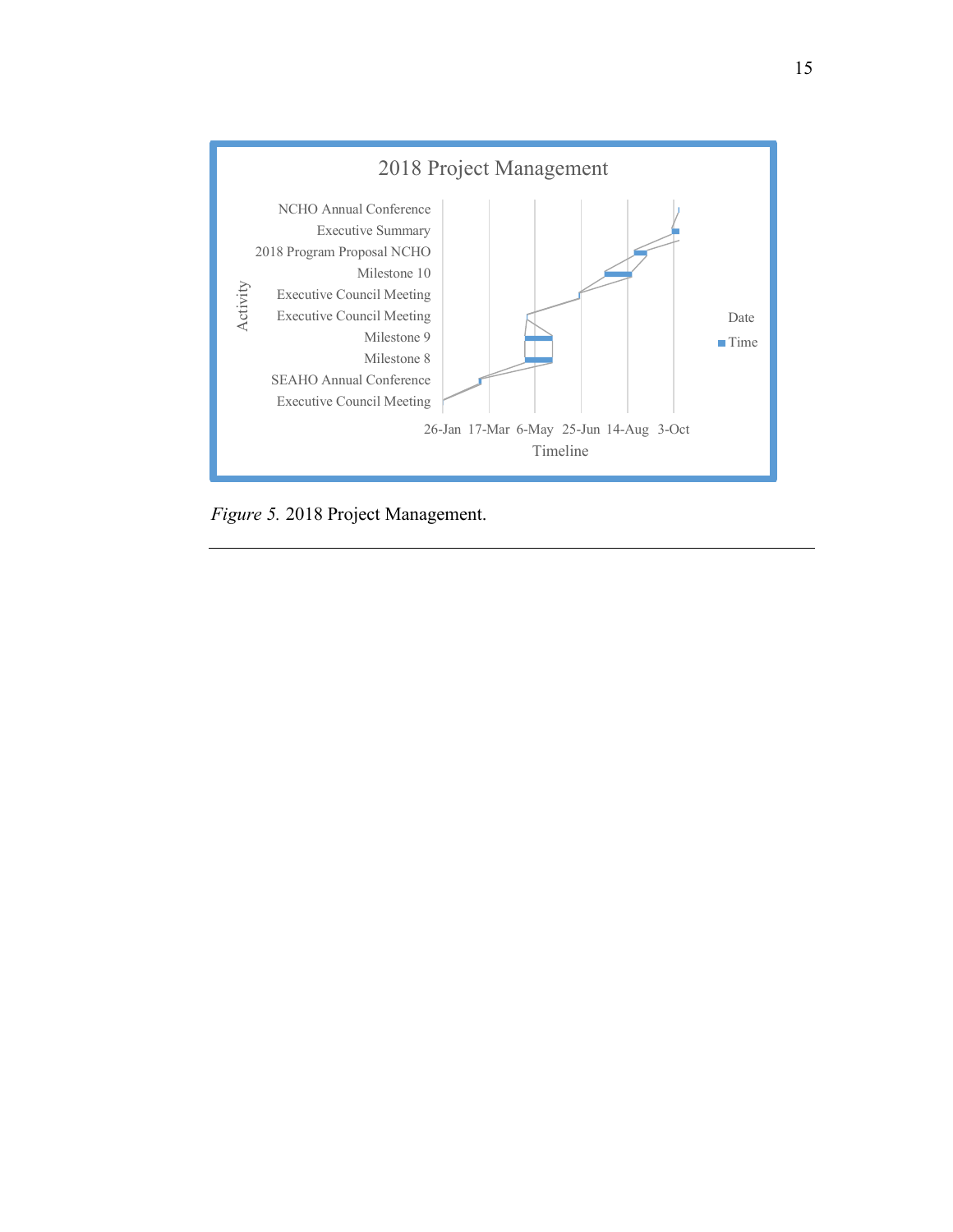# **Milestones**

# Table 6

# *Review of Milestones and their Timeline*

| Milestone<br>Number | <b>Title</b>                                                             | Forecast<br>date |
|---------------------|--------------------------------------------------------------------------|------------------|
|                     | Introduction, Background, Statement of Problem and<br>Purpose of Project | $21-Apr-16$      |
| $\mathbf{2}$        | Initial Goals and Objectives of the Project                              | $10$ -July- $16$ |
| 3                   | Definition of the Scope of the Project                                   | $10$ -July- $16$ |
| $\overline{4}$      | Benefits of the Project                                                  | $26$ -Apr-16     |
| 5                   | Project Risk Assessment and Mitigation Plan                              | $7-May-17$       |
| 6                   | Project Assumptions, Goals, Objectives and Restrictions                  | $20$ -July-17    |
| 7                   | <b>Detailed Project Timeline</b>                                         | $1$ -Dec-17      |
| 8                   | Project Budget                                                           | $25 - Apr - 17$  |
| 9                   | <b>Quality Assurance Plan</b>                                            | $25$ -Apr-18     |
| 10                  | Overall Performance, Reflection and Summary of Key Facts                 | $20$ -Jul-18     |
| 11                  | <b>Executive Summary of Project</b>                                      | $1-Oct-18$       |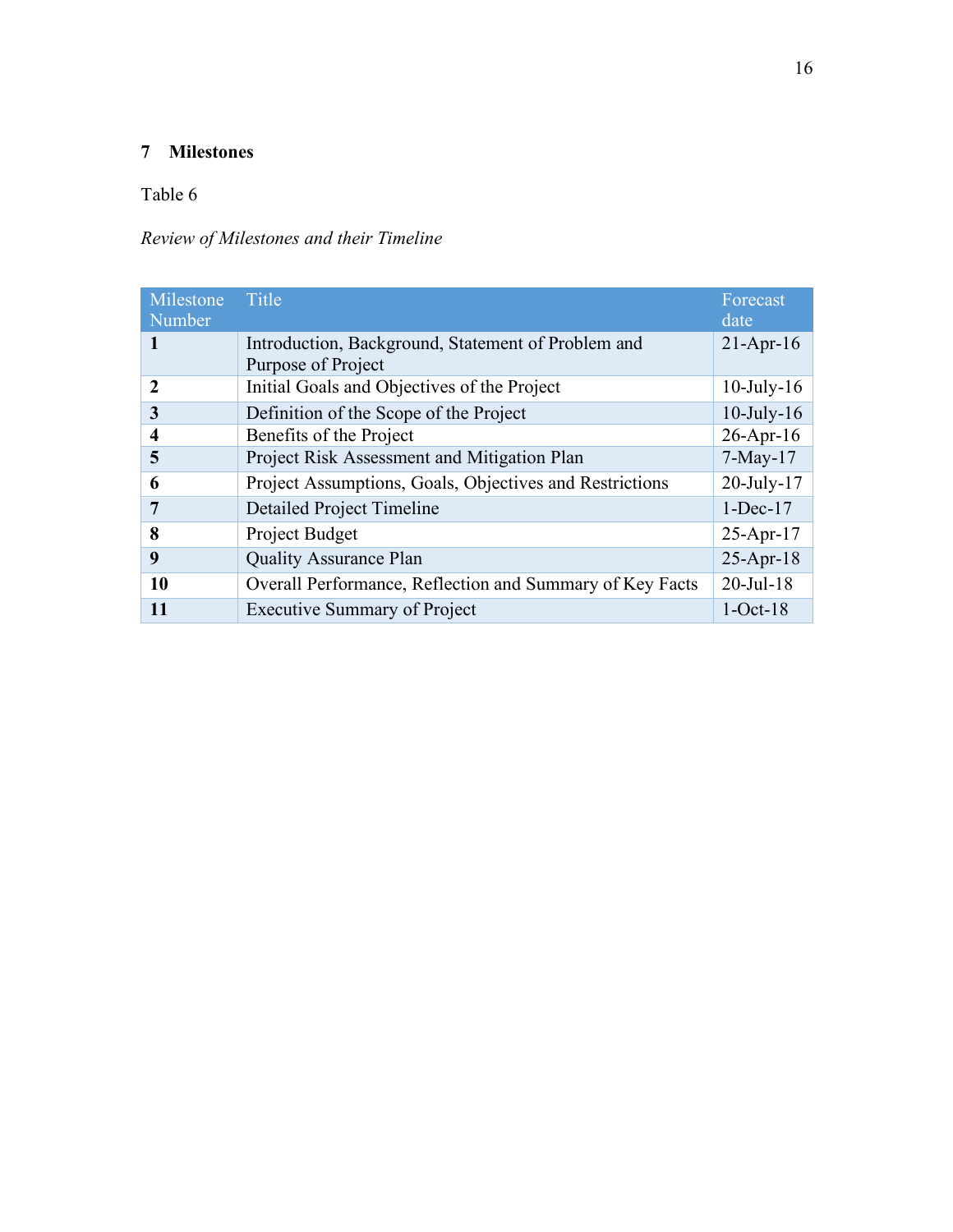# Table 7

*Schedule of Activities for Executive Council and Consultant*

| Activity                                          |              |              |              |                          |              |              |             |              |             |                        |              |              | Person Responsible                                 |
|---------------------------------------------------|--------------|--------------|--------------|--------------------------|--------------|--------------|-------------|--------------|-------------|------------------------|--------------|--------------|----------------------------------------------------|
|                                                   | Jan          |              |              | Feb<br>Mar<br>Apr<br>May |              |              | Jul<br>Aug  |              |             | $\frac{2}{\text{Cov}}$ |              | Dec          |                                                    |
| Executive<br>Council<br>Meetings                  | $\mathbf{X}$ |              |              | $\mathbf{X}$             |              | $\mathbf{X}$ |             |              |             | $\mathbf{X}$           |              |              | President                                          |
| Membership<br>Drive                               |              |              | X            |                          |              |              |             |              | X           |                        |              |              | <b>Executive Council</b>                           |
| Annual<br>Conference                              |              |              |              |                          |              |              |             |              |             | X                      |              |              | Annual<br><b>Conference Chair</b>                  |
| Election and<br>Candidates                        |              |              |              |                          |              | X            | X           | $\mathbf{X}$ | X           | X                      |              |              | <b>President Elect</b>                             |
| Awards and<br>Scholarships                        | $\mathbf X$  |              | $\mathbf{X}$ |                          |              |              | X           | $\mathbf{X}$ | X           | X                      |              |              | <b>Past-President</b>                              |
| Publish The<br>Signpost                           |              | $\mathbf{X}$ |              |                          | X            |              |             | X            |             |                        | X            |              | Communications<br>Coordinator                      |
| Seek<br>Submissions<br>for The<br>Signpost        | X            |              | X            | X                        |              | X            | X           |              | X           | X                      |              | X            | <b>Executive Council</b>                           |
| Social Media<br>posts                             | X            | X            | X            | X                        | $\mathbf{X}$ | X            | X           | X            | X           | X                      | X            | $\mathbf{X}$ | <b>Communications</b><br>Coordinator               |
| Program<br>Submission<br>for Annual<br>Conference |              |              |              |                          | $\mathbf{X}$ | $\mathbf X$  | $\mathbf X$ | $\mathbf X$  | X           | X                      |              |              | <b>Professional</b><br><b>Development</b><br>Chair |
| Social Justice<br>One day<br>conference           |              |              |              |                          | X            |              |             |              |             |                        |              |              | Professional<br>Development<br><b>Chair-select</b> |
| <b>Updates</b> from<br><b>SEAHO</b>               | X            |              | $\mathbf{X}$ |                          |              | $\mathbf{X}$ |             | X            |             |                        | $\mathbf{X}$ |              | <b>SEAHO</b><br>Representative                     |
| Website<br>Updates                                | X            | $\mathbf{X}$ | X            | X                        | X            | X            | X           | X            | $\mathbf X$ | X                      | X            | X            | <b>Technology</b><br>Coordinator                   |
| CHO Update<br><b>List Serve</b><br>Emails         | $\mathbf{X}$ | X            | $\mathbf{X}$ | X                        | X            | X            | X           | X            | X           | X                      | $\mathbf X$  | $\mathbf X$  | <b>President</b>                                   |
| Social<br>Connection<br>Events                    |              |              | X            |                          |              |              | X           |              |             |                        | X            |              | <b>Professional</b><br>Development<br>Chair        |
| Graduate<br>Student<br>Recognition                | X            | $\mathbf{X}$ | $\mathbf{X}$ | $\mathbf{X}$             | $\mathbf{X}$ | $\mathbf{X}$ | X           | X            | X           | $\mathbf{X}$           | X            | X            | <b>Graduate Student</b><br>Rep.                    |
| Assessment<br>Discussion<br>with Member           |              | X            | X            | $\mathbf{X}$             | X            | X            | X           | X            | X           | X                      | X            | $\mathbf X$  | Assessment<br>Coordinator                          |
| Annual<br><b>Business</b><br>meeting              |              |              |              |                          |              |              |             |              |             | X                      |              |              | <b>President</b>                                   |
| RA Drive IN                                       |              | $\mathbf X$  |              |                          |              |              |             |              |             |                        |              |              | <b>Member at Large</b>                             |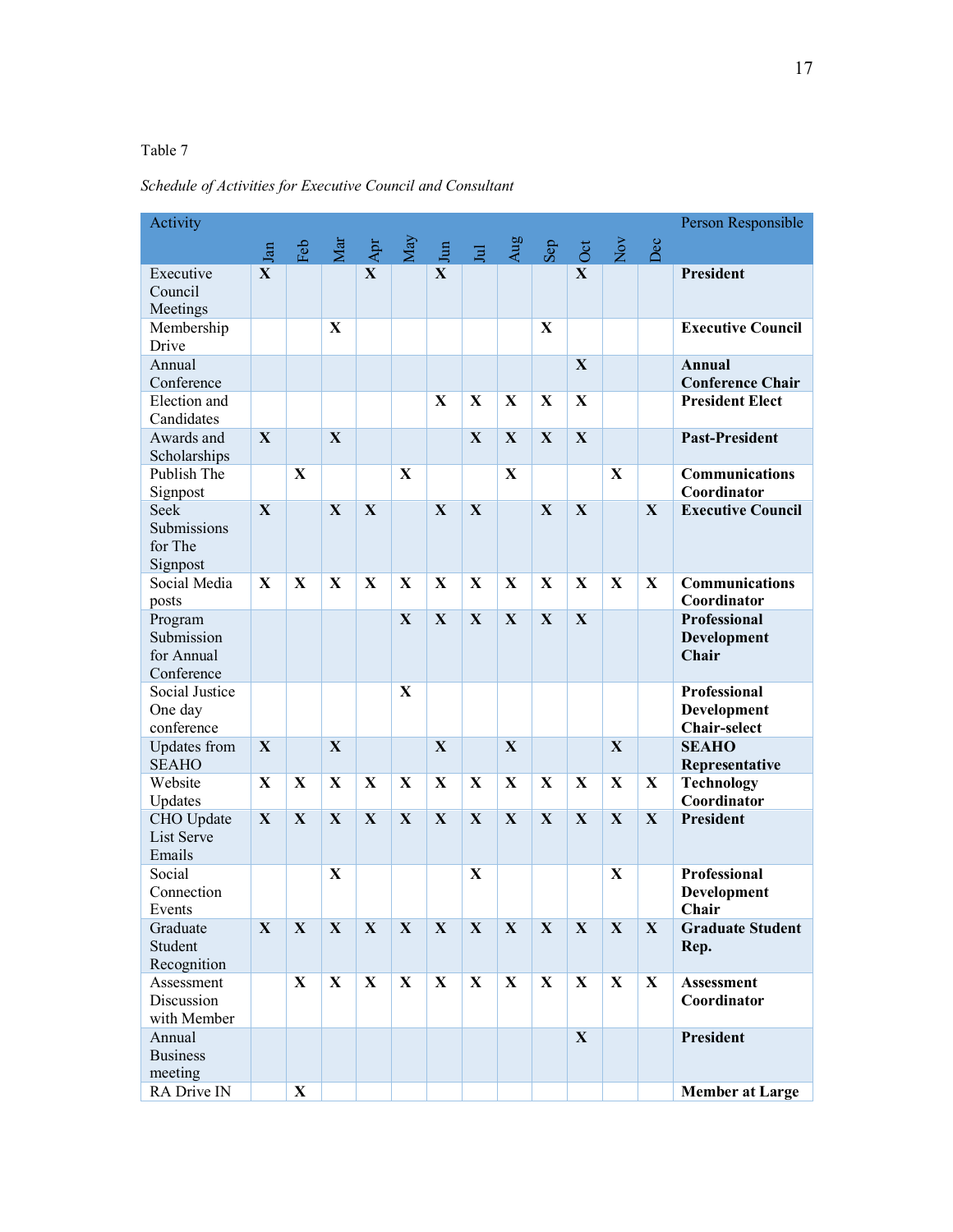| Review of    | $\overline{\mathbf{x}}$<br>$\boldsymbol{\lambda}$ |  | X |  |   |  | President            |
|--------------|---------------------------------------------------|--|---|--|---|--|----------------------|
| Constitution |                                                   |  |   |  |   |  |                      |
| and Policy   |                                                   |  |   |  |   |  |                      |
| <b>Book</b>  |                                                   |  |   |  |   |  |                      |
| <b>NCARH</b> |                                                   |  |   |  | Δ |  | <b>NCARH Liaison</b> |
| Conference   |                                                   |  |   |  |   |  |                      |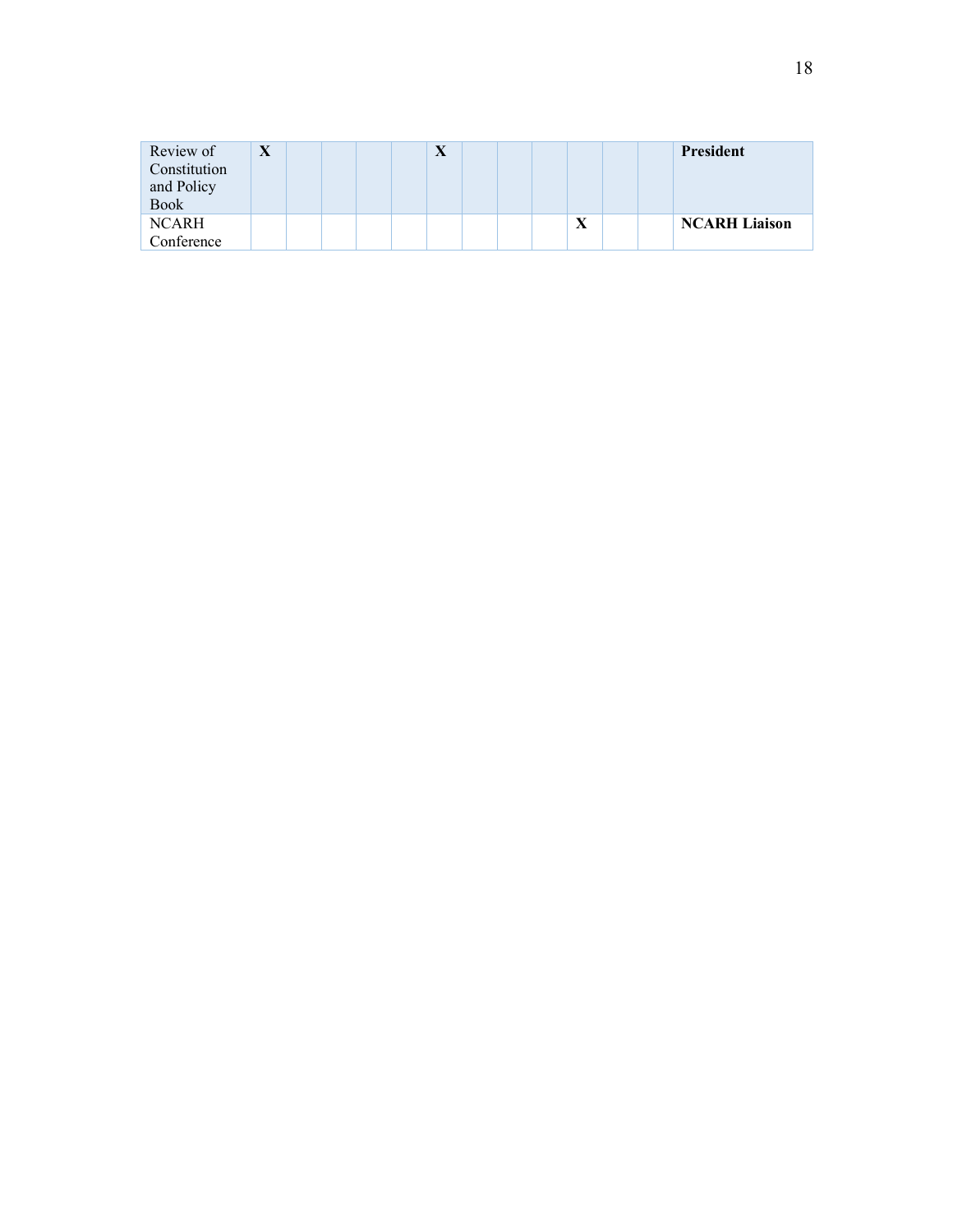#### **8 Metrics and Results**

The project coordinator created, implemented and presented a Needs Assessment survey for the NCHO membership through NCHO social media and a cloud document. The last Needs Assessment was completed in 2009 for the organization.

The Needs Assessment collected data on gender, years of experience in the field, size of institution, type of institution, position, responsibility level, and needs. The assessment gave the Executive Council a greater understanding of the makeup of the membership, needs of the membership, and programming for the membership. This assessment was used by the Executive Council to set future goals and determine how to connect to the membership.

The Executive Council as a team completed a SWOT analysis on the organization to determine the organization's strengths, weaknesses, opportunities, and threats. This information was used in the setting of organization goals and the strategic plan.

Information gathered from this project had elements that are transferrable to other organizations outside the field of housing and higher education.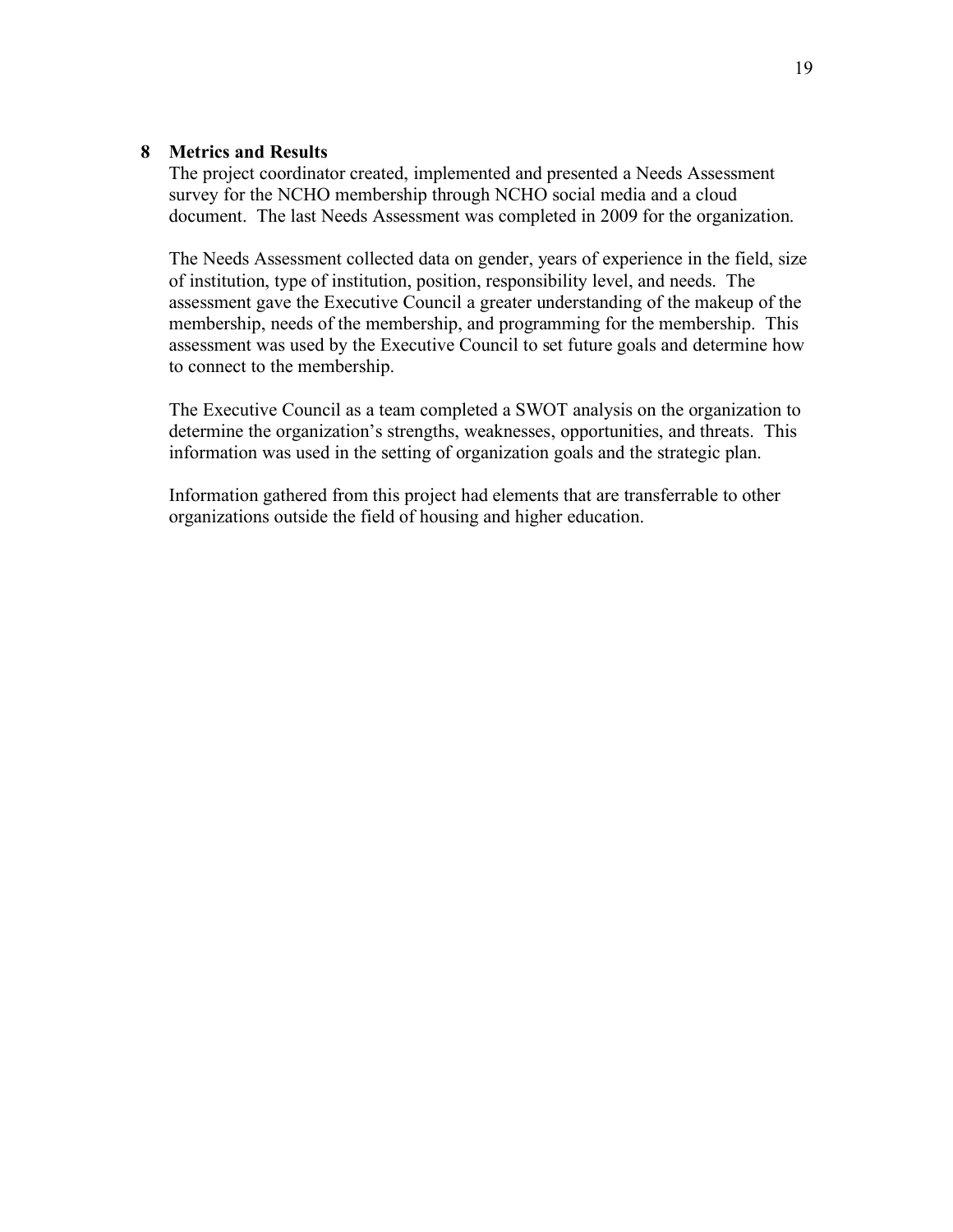# **9 Risks, Constraints, Assumptions**

# **9.1 Risks**

#### Table 8

*NCHO Risk Plan*

| <b>Risk Description</b>                                                                              | <b>Mitigation Plan</b><br>(what to do to avoid<br>the risk occurring)                                                                                         | Contingency<br>Plan (what to do<br>if the risk occurs)                                                                                                 | Impact (what the<br>impact will be to<br>the project if the<br>risk occurs)                                                                      | Likelihood of<br>occurrence (e.g.,<br>$\%$ , or<br>high/medium/low) |
|------------------------------------------------------------------------------------------------------|---------------------------------------------------------------------------------------------------------------------------------------------------------------|--------------------------------------------------------------------------------------------------------------------------------------------------------|--------------------------------------------------------------------------------------------------------------------------------------------------|---------------------------------------------------------------------|
| Lack of<br>participation to<br>fill open<br>positions on<br><b>Executive</b><br>Council<br>diversely | Utilized the CHO<br>and the list serves<br>for encouraged<br>participation.<br>Clearly<br>communicated the<br>positions<br>responsibilities to<br>the members | Created a<br>consistent<br>campaign for the<br>contact of<br>members directly<br>via phone, email<br>and personal<br>visit.                            | Members from the<br>same institutions<br>encourage other<br>members from their<br>same institution to<br>participate thus<br>reducing diversity. | <b>Medium</b>                                                       |
| Financial<br>dependent upon<br>on home<br>organization                                               | Scholarships are<br>provided for<br>conference<br>registration fees<br>each year.                                                                             | Published<br>available<br>scholarships by<br>list serve and<br>NCHO website.<br>Utilized personal<br>stories of<br>previous<br>scholarship<br>winners. | Scholarships are<br>not awarded due to<br>lack of applicants.                                                                                    | High                                                                |
| Loss of<br>knowledge<br>when positions<br>change                                                     | Utilized a cloud<br>system with a folder<br>for each position to<br>save documents<br>created for the<br>organization                                         | Created a<br>secondary cloud<br>system that was<br>utilized as a<br>backup system                                                                      | Knowledge and<br>information are lost<br>that will lead to<br>reduced<br>productivity.                                                           | <b>Medium</b>                                                       |
| <b>Loss of talented</b><br>professionals to<br>other state<br>organizations                          | Created a mentor<br>program for<br>graduate and new<br>professionals at<br>annual conference                                                                  | Encouraged<br>existing members<br>to share why they<br>value their<br>membership                                                                       | New professionals<br>and graduate<br>students changed<br>positions at a<br>higher rate.                                                          | Low                                                                 |
| <b>Increased</b><br>voting<br>participation<br>through<br>electronic<br>venues                       | Implemented an<br>electronic voting<br>process for<br><b>Executive Council</b><br>positions                                                                   | Held a secondary<br>vote at the annual<br>conference to fill<br>positions                                                                              | Positions were left<br>open that need<br>filled by the<br><b>Executive Council</b><br>at a later date                                            | <b>Medium</b>                                                       |
| <b>Increased</b><br>marketing<br>across<br>membership                                                | Targeted members<br>through consistent<br>connection through<br>electronic media                                                                              | Sent secondary<br>marketing<br>materials through<br>snail mail                                                                                         | Failure to meet the<br>needs of all of the<br>members institution                                                                                | <b>Medium</b>                                                       |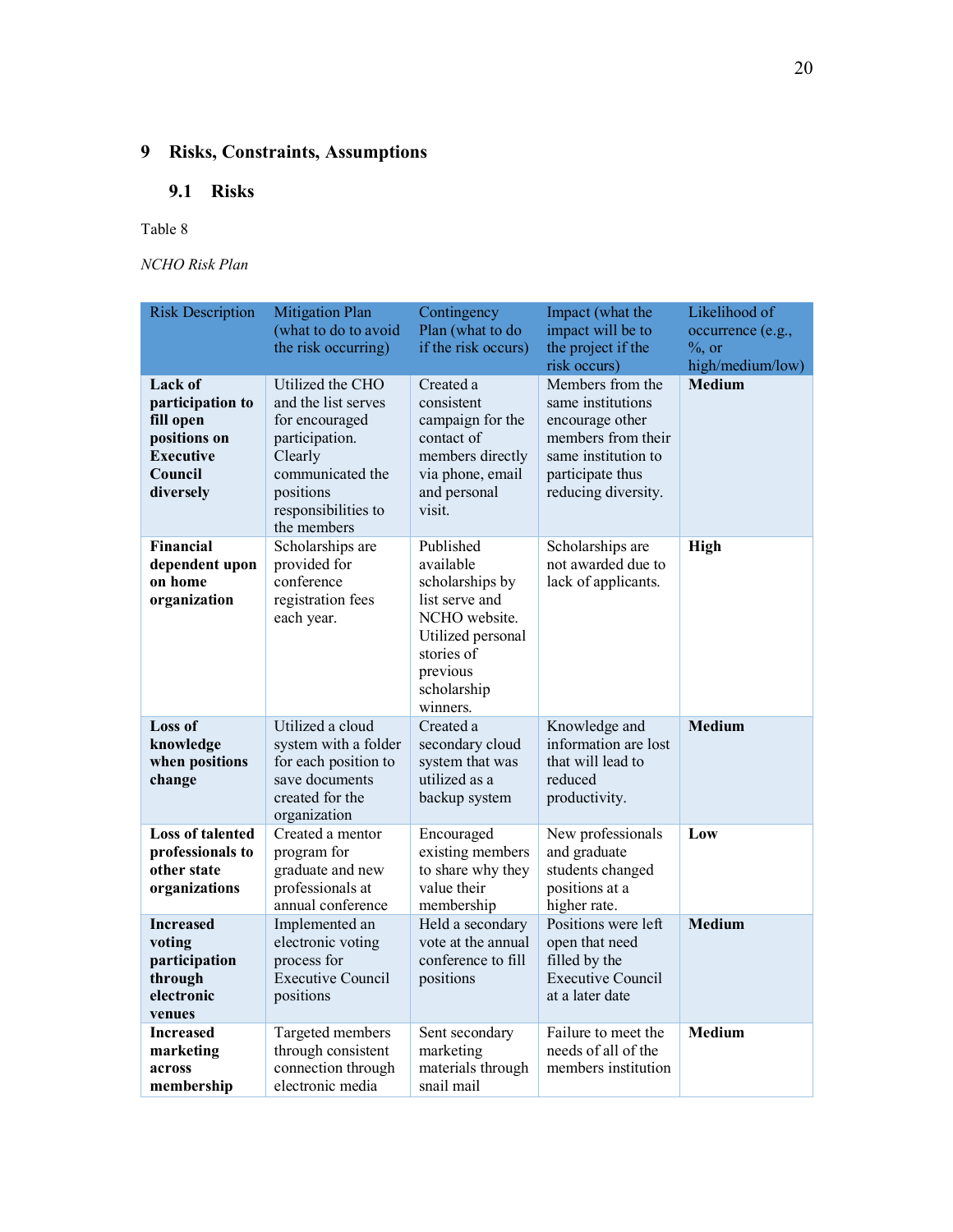### **9.2 Constraints**

The most prevalent constraint was not being able to connect with all member organizations in NCHO to discuss assessment individually at their location. The other constraint that effected the project were the changes in Executive Council positions each year. Most of these changes were due to the completion of the position term. A few position changes occurred due to the member change in position at their home organization, transitioned to a new position outside of North Carolina, or were unable to complete position responsibilities and resigned.

### **9.3 Assumptions**

The following assumptions were made in the implementation of this project.

- 1) Senior housing staff members (SHOs) in both private and public institutions supported NCHO and encouraged their staff to be an active member of the organization.
- 2) Members from small, private institutions had reduced to no funding to attend events for professional development locally, regionally, and/or nationally.
- 3) Members from large, public institutions had supplementary funding to attend events for professional development that take place locally, regionally, and/or nationally.
- 4) The consultant, NCHO Executive Council members, and NCHO general membership believed that this position added value to the organization and provided learning experiences for the membership.
- 5) The assessment coordinator position continued to support NCHO membership through relationships built with members by conferences attended, referrals, online networks, and created/implemented/analyzed organizational assessments.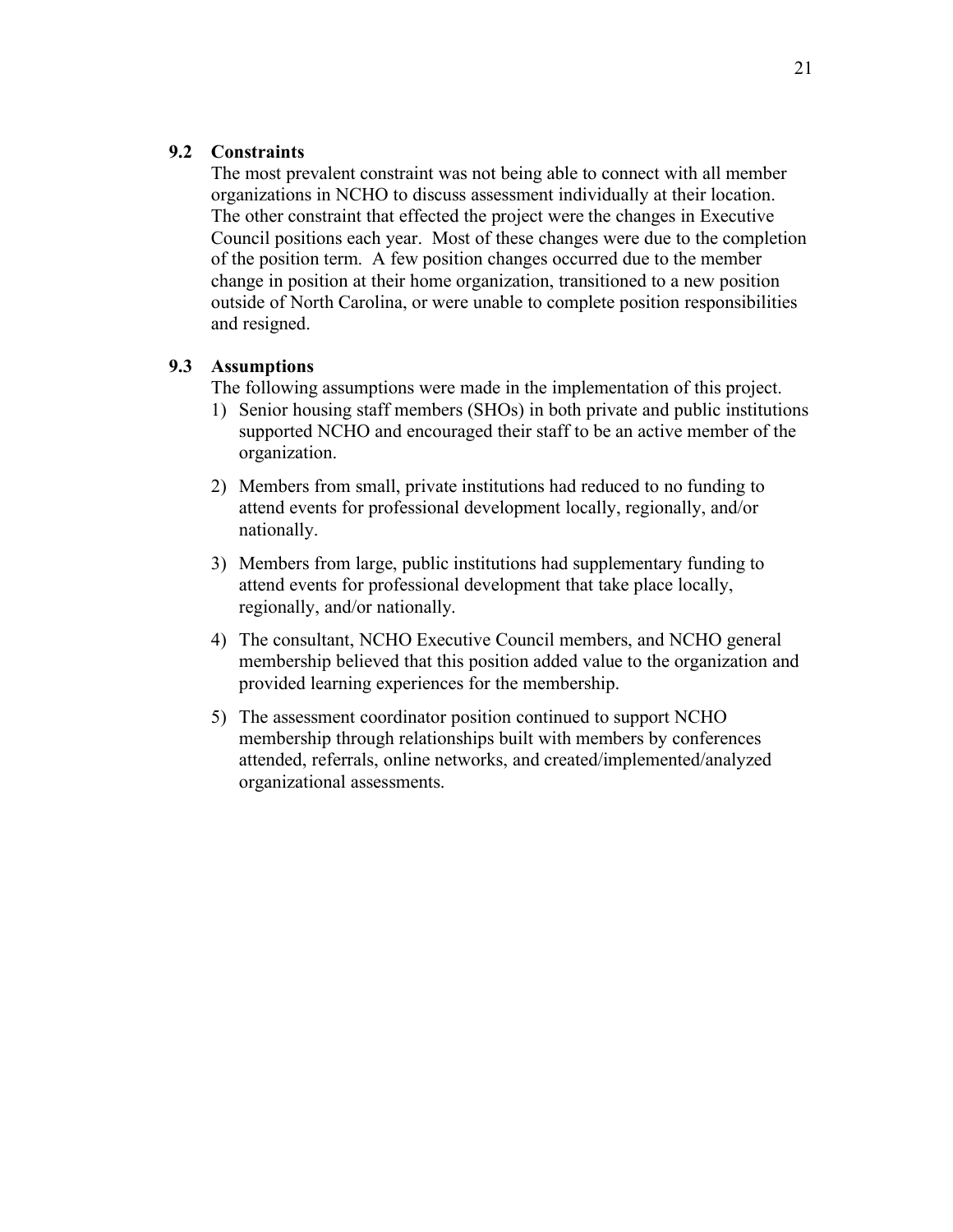#### **10 Financial Plan**

NCHO Executive Council positions were not positions that have monetary compensation. Members who are elected or appointed to these positions take on the responsibility for the costs associated with the commitment. Candidates must have obtained and submitted a letter of recommendation from their supervisor at their home institution to be considered for the position. The letter stated that the home organization supported the member in the position. Members had the ability to apply for granting to attend the events.

The proposed budget of \$200 for printing and \$200 for postage was not necessary. All communication was completed electronically between the Assessment Coordinator, NCHO Executive Council members, NCHO member institutions, and the consultancy coach. The organization utilized a Google folder to share documents and forms for the organization. The conference travel and registration fees were covered by Mars Hill University as part of professional development for the project consultant.

NCHO budgets were reviewed at each meeting. Each position with a budget submitted a request for funds in advance to the NCHO Business Manager. Then the NCHO Business Manager issued the funds with proper approval by an organizational check.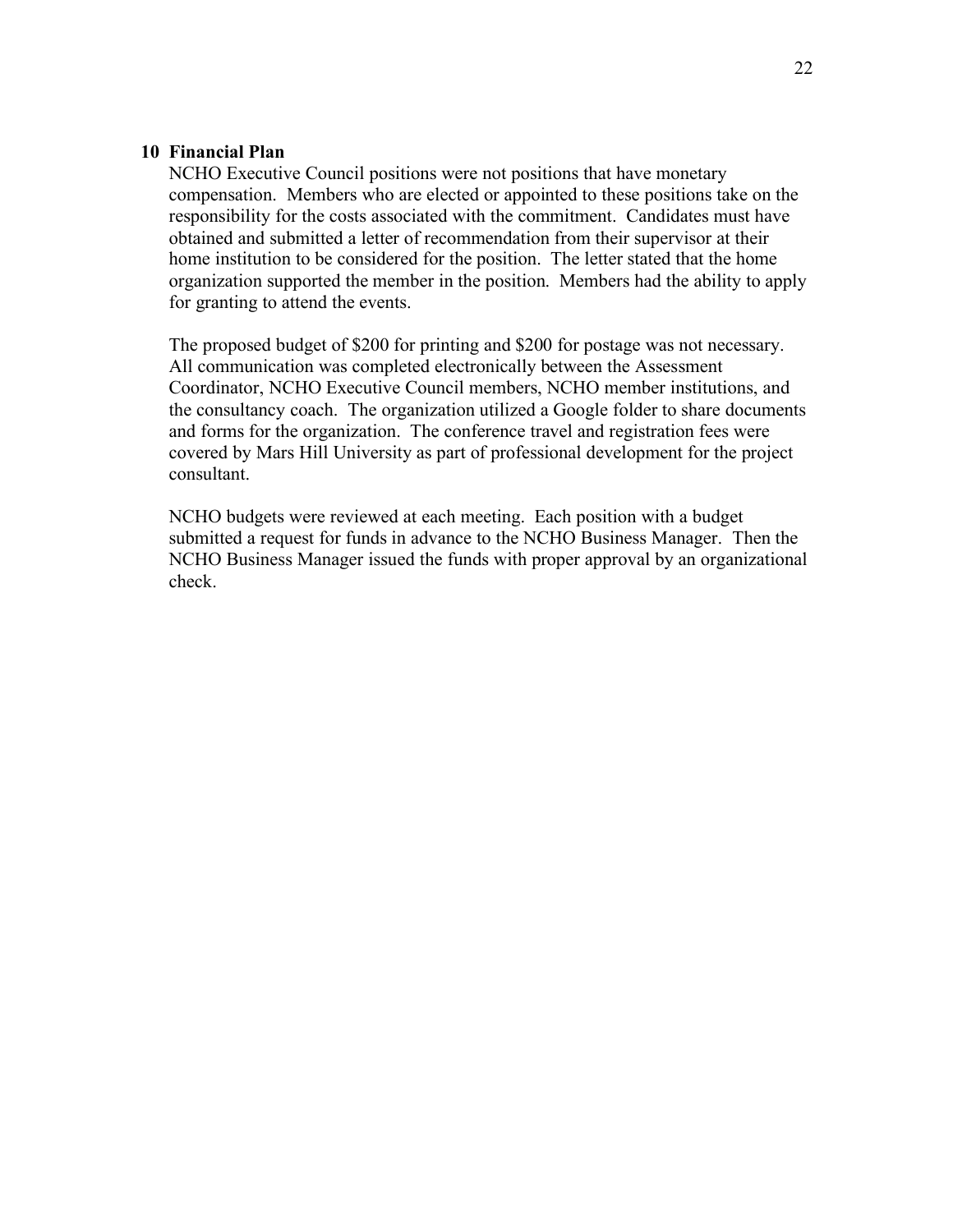#### **11 Quality Assurance Plan**

Quality Assurance was done in a 4-step process. The first step in the process was the identification of issues and challenges in the organization by the NCHO Executive Council. The second step in the process was the establishment of a course of action for identified areas. The third step was the implementation of the course of action(s) for each identified area(s). The fourth and final step was to assess the effectiveness of the course of action(s) for each area(s).

The Executive Council identified four areas of weakness in the organization through discussion and the needs assessment survey. The four areas were core competencies, membership, marketing, and leadership. The following NCHO Strategic Plan was created by the Executive Council to address these four areas.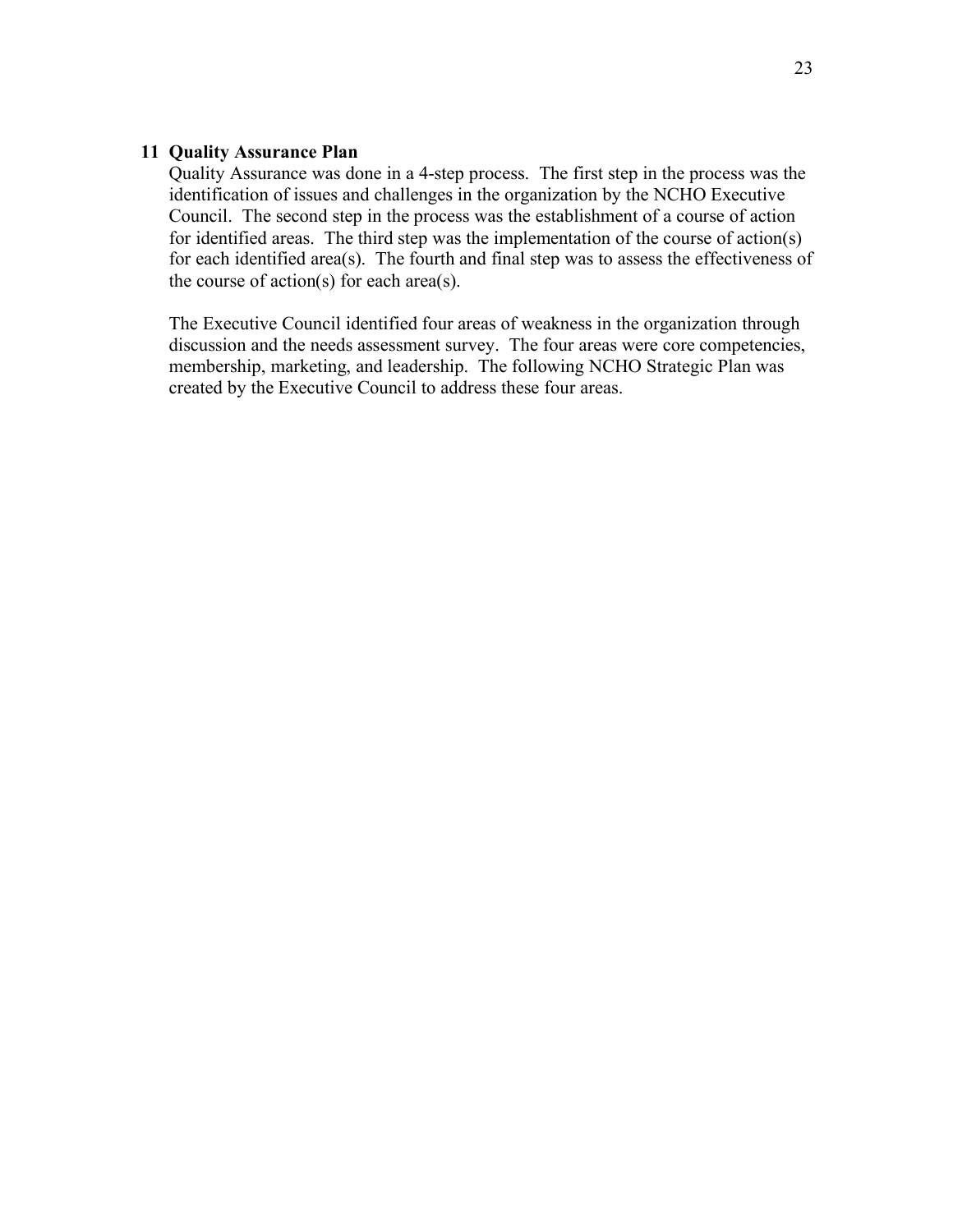# Table 9

# *Strategic Plan with Goals, Objectives, Strategies and Activities*

| <b>NCHO Strategic Plan</b> |                                                                                                                                                                                                              |                                                                                                                                                                                                                           |                                                                                                                                                                                                                                                               |                                                                                                                                                                                                                                                                                                                                                                                                                                                                                                                                              |  |
|----------------------------|--------------------------------------------------------------------------------------------------------------------------------------------------------------------------------------------------------------|---------------------------------------------------------------------------------------------------------------------------------------------------------------------------------------------------------------------------|---------------------------------------------------------------------------------------------------------------------------------------------------------------------------------------------------------------------------------------------------------------|----------------------------------------------------------------------------------------------------------------------------------------------------------------------------------------------------------------------------------------------------------------------------------------------------------------------------------------------------------------------------------------------------------------------------------------------------------------------------------------------------------------------------------------------|--|
|                            | Goals                                                                                                                                                                                                        | Objective(s)                                                                                                                                                                                                              | <b>Strategies</b>                                                                                                                                                                                                                                             | Activities                                                                                                                                                                                                                                                                                                                                                                                                                                                                                                                                   |  |
| Core<br>Competencies       | Adopted all of the<br>12 core<br>competencies<br>from the national<br>housing<br>organization<br>ACUHO-I.                                                                                                    | Utilized these<br>competencies to<br>serve as a<br>foundation for<br>services offered<br>from NCHO<br>throughout the<br>year for<br>professional<br>development.                                                          | 1. Included current<br><b>Executive Council</b><br>in the approval of<br>these core<br>competencies.<br>2. Shared drafts of<br>the core<br>competencies<br>with the CHO's<br>from each<br>institution.                                                        | 1. Updated website<br>with updated<br>core<br>competencies.<br>2. Utilized the<br>"Signpost" to<br>notify the<br>membership<br>through multiple<br>articles on each<br>competency.<br>3. Created a new<br>program<br>submission form<br>for the annual<br>conference with<br>the updated<br>competencies.<br>4. Connected short<br>and long term<br>goals to the core<br>competencies.<br>5. Completed<br>evaluations of<br>programs about<br>core<br>competencies to<br>determine if they<br>are meeting the<br>needs of the<br>membership. |  |
|                            | Goals                                                                                                                                                                                                        | Objective(s)                                                                                                                                                                                                              | <b>Strategies</b>                                                                                                                                                                                                                                             | <b>Activities</b>                                                                                                                                                                                                                                                                                                                                                                                                                                                                                                                            |  |
| Membership                 | 1. Increased<br>engagement of<br>the<br>organizations<br>membership.<br>2. Created<br>outreach<br>opportunities to<br>involve<br>member<br>organizations<br>that have not<br>been active in<br>recent years. | 1. Increased the<br>participation<br>from<br>organizations<br>that currently<br>are not<br>involved.<br>2. Provided<br>opportunities for<br>members to<br>connect with<br>peers in<br>educational and<br>social settings. | 1. Divided the state<br>into regions,<br>with an<br>individual<br>member serving<br>as a contact for<br>the organizations<br>in that region.<br>2. Identified an<br>individual at<br>each<br>organization as<br>the campus<br>partner for<br>interaction with | 1. Reviewed<br>participation lists<br>from previous<br>events sponsored<br>by NCHO to<br>identify inactive<br>member<br>organizations.<br>2. Organized<br>smaller events<br>across the state in<br>areas of low<br>attendance to<br>target the member<br>organizations to                                                                                                                                                                                                                                                                    |  |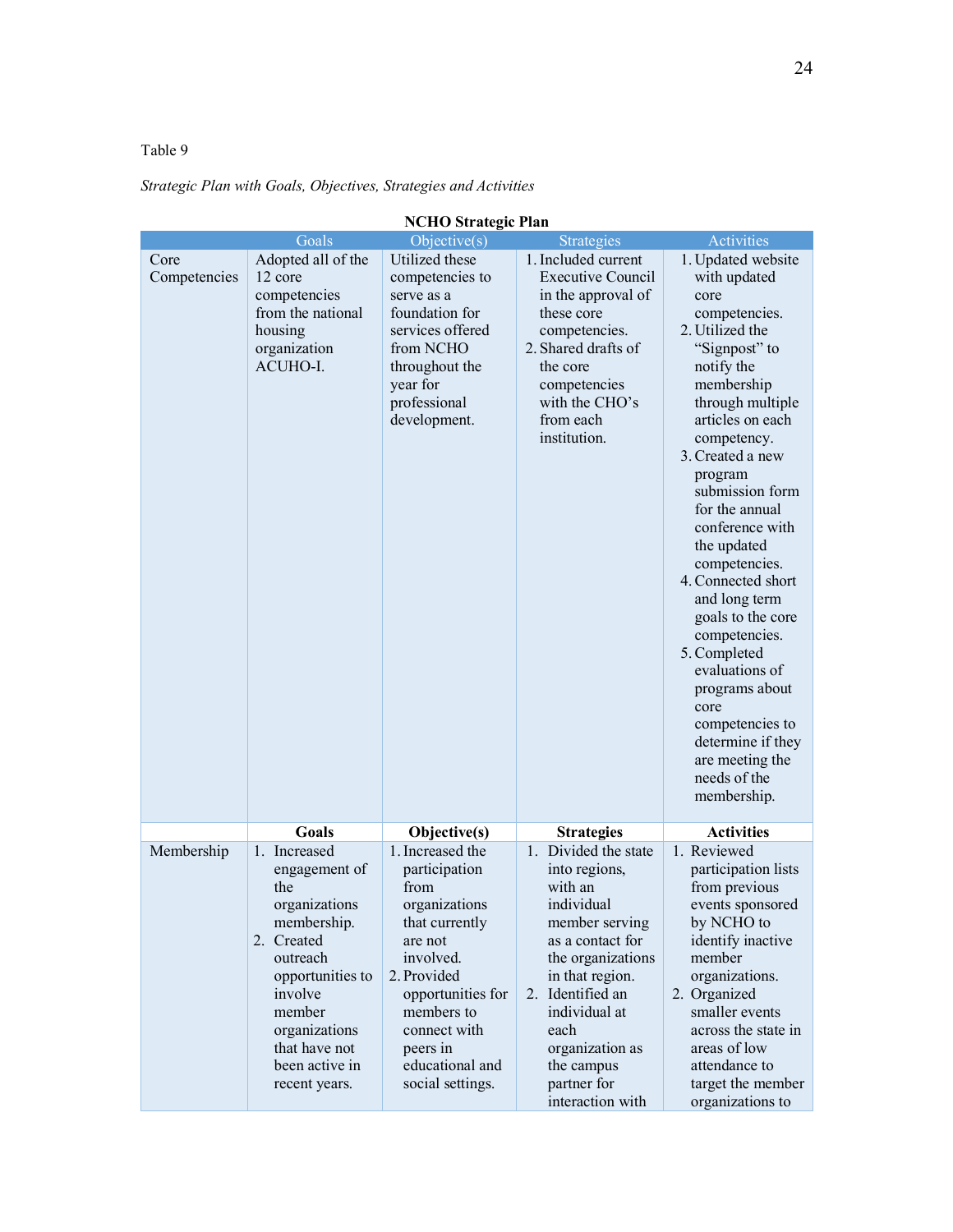|            |                                                                                                | 3. Support peers in<br>the membership                                                                                                                                                                                                     | updates about<br>the organization<br>and to share<br>information<br>about NCHO.                                                                                                                                                         | encourage<br>connection with<br>peers.<br>3. Sent a snail mail<br>welcome packet<br>to new members<br>in the<br>organization with<br>information about<br>NCHO and a<br>label pin.                                                                                                                                                                                                                                                  |
|------------|------------------------------------------------------------------------------------------------|-------------------------------------------------------------------------------------------------------------------------------------------------------------------------------------------------------------------------------------------|-----------------------------------------------------------------------------------------------------------------------------------------------------------------------------------------------------------------------------------------|-------------------------------------------------------------------------------------------------------------------------------------------------------------------------------------------------------------------------------------------------------------------------------------------------------------------------------------------------------------------------------------------------------------------------------------|
| Marketing  | <b>Goals</b><br>Strengthen the                                                                 | Objective(s)<br>1. Revamped the                                                                                                                                                                                                           | <b>Strategies</b><br>1. Reviewed                                                                                                                                                                                                        | <b>Activities</b><br>1.Set a schedule for                                                                                                                                                                                                                                                                                                                                                                                           |
|            | digital footprint of<br>the organization.                                                      | website<br>2. Created media<br>accounts for<br>NCHO in media<br>that members<br>use on a regular<br>basis.<br>3. Recognized<br>members who<br>are contributing<br>to the field of<br>housing and<br>residence life on<br>a regular basis. | website software<br>for the<br>appropriate<br>product for<br>NCHO needs.<br>2. Reviewed similar<br>organizations<br>websites for best<br>practices.<br>3. Utilized media to<br>connect peers in<br>professional and<br>social settings. | <b>Executive Council</b><br>members to<br>post/share on each<br>media avenue.<br>2. Shared links to<br>professional<br>websites with<br>current updates on<br>hot topics.<br>3. Created ways for<br>members to<br>connect through<br>list serves.                                                                                                                                                                                   |
|            | Goals                                                                                          | Objective(s)                                                                                                                                                                                                                              | <b>Strategies</b>                                                                                                                                                                                                                       | <b>Activities</b>                                                                                                                                                                                                                                                                                                                                                                                                                   |
| Leadership | Recruited and<br>train<br>organizational<br>members to<br>become Executive<br>Council members. | 1. Created a New<br>Executive<br>Council<br>Member<br>training event.<br>2. Engaged new<br>organization<br>members on<br>committees that<br>have a low time<br>commitments<br>and or low<br>travel<br>requirement.                        | 1. Identified<br>materials needed<br>to be included in<br>the NCHO policy<br>manual<br>2. Identified<br>information that<br>needs to be<br>covered in<br>Executive<br>Council training.                                                 | 1. Utilized CHO's in<br>identification of<br>organization<br>members who are<br>open to<br>professional<br>growth<br>opportunities by<br>serving on the<br>Executive Board.<br>2. Created a<br>mentorship<br>program for the<br>new Executive<br>Council members<br>with seasoned<br>council members.<br>3. Visited members<br>at their home<br>institution to<br>communicate the<br>benefits of being<br>active member in<br>NCHO. |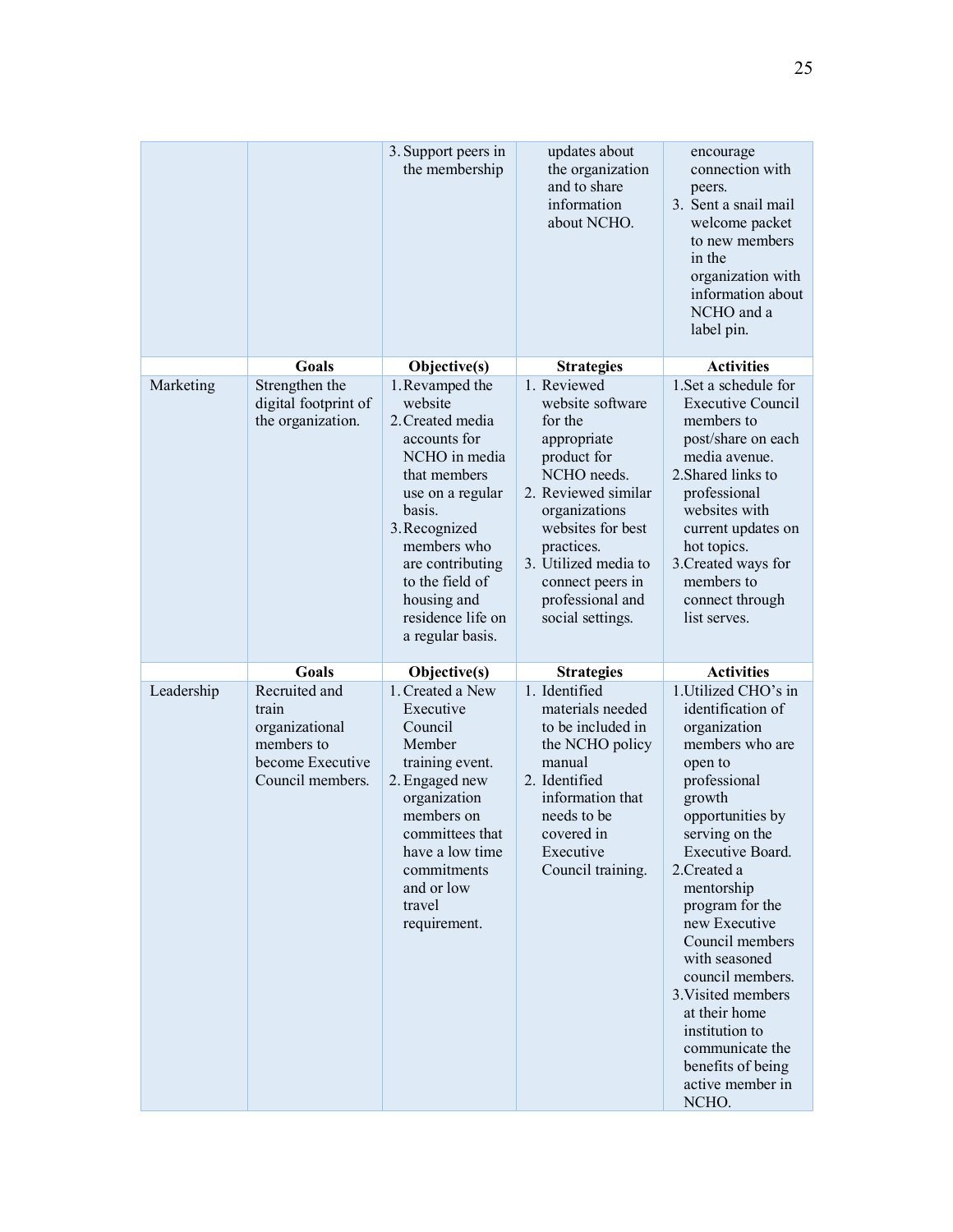This project's intended focus was on areas of assessment and needs that have been identified by NCHO. One part of the concern in the organization was the retention of members at the Executive Council level. In the past 5 years, several of the Executive Council members have left their Executive Council position before the end of their position term. Leaving the position was for many reasons; acceptance of a new position at another institution and leaving the field of housing have been high on the list of reasons individuals left. This triggered the Executive Council to temporarily fill the position until the next election cycle, appoint a member to the position for the remainder of the term, or have other Executive Council members cover the responsibilities of this position until a new member was found to fulfill the responsibilities.

This project was structured to assist members of the organization with assessment questions, create educational training sessions, and serve as a resource for membership. An element of this project was designed to evaluate ways for increased participation at the Executive Council level as well as implementation of positive change in how the organization is managed.

Assessment continued to be an integral part of NCHO through evaluation of programs offered to determine if the programs (a) met the needs of the membership, and (b) connected with the core competencies for the field of housing and residence life and to the best practices as set by the national organizations in this field.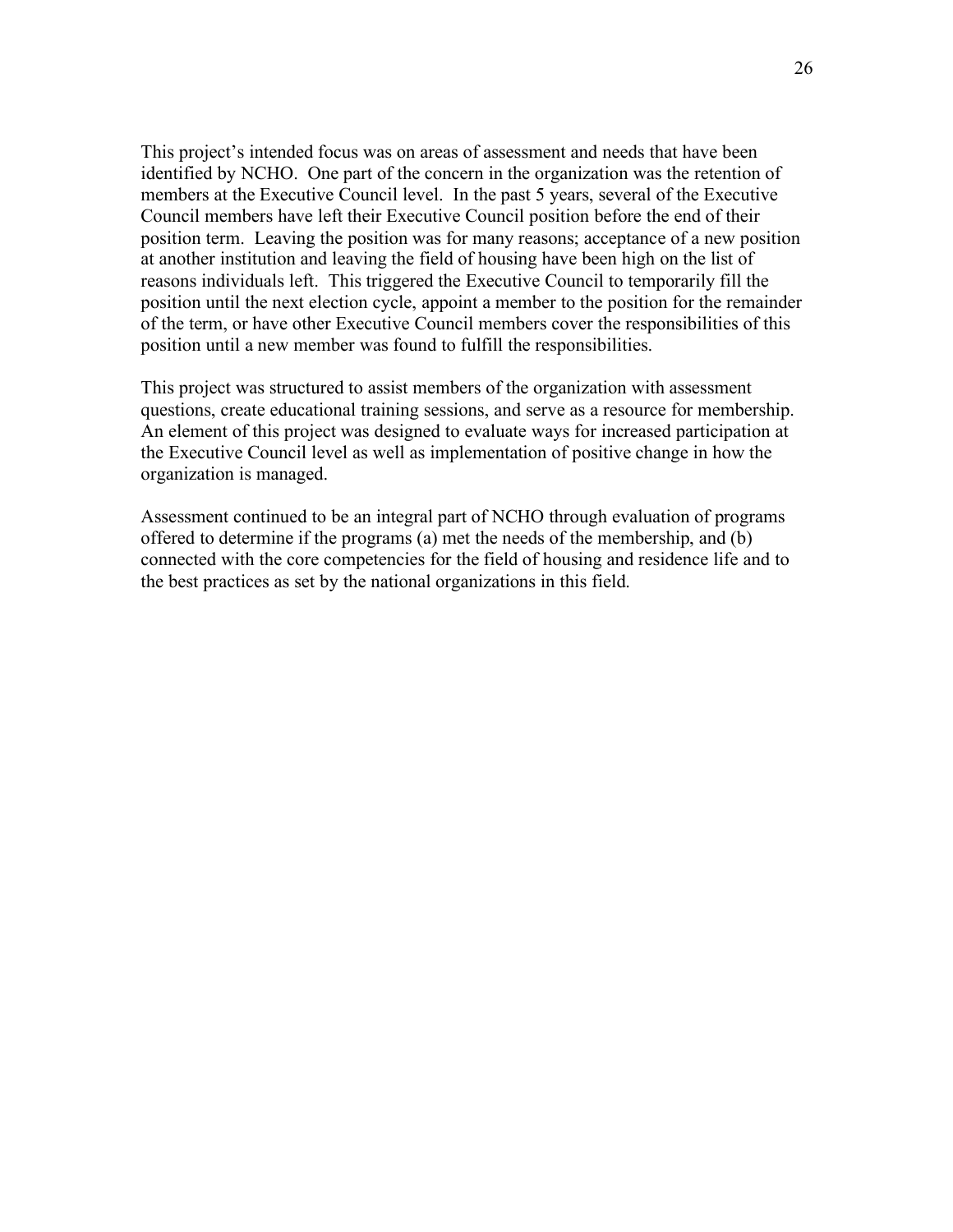

*Figure 6.* Quality Assurance Cycle. This figure illustrated the cycle of quality assurance that was used in this project.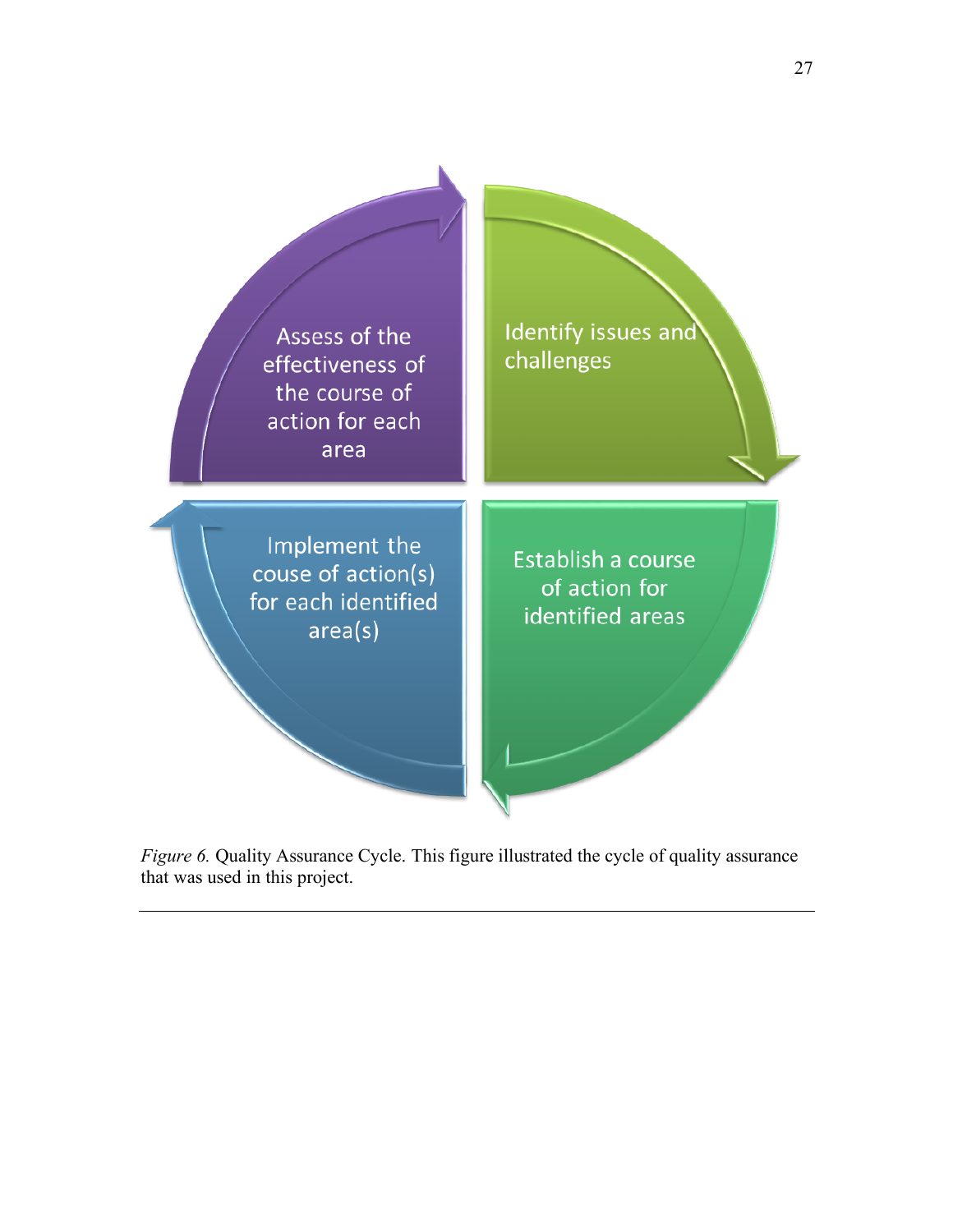#### **12 References**

- ACUHO-I Professional Standards Committee. (2016, 04 21). *ACUHO-i standards & ethical principles for college & university housing professioals self-assessment guide.* Retrieved from www.acuhoi.org: http://prestohost08.inmagic.com/inmagicgenie/catfiles/2016/03/SAG%202016%2 0FNL.pdf
- Denison, D., Hooijberg, R., Lane, N., & Lief, C. (2012). *Leading culture change in global organizations aligning culture and strategy.* San Francisco: Jossey-Bass.
- Executive Council. (2016, 04 21). *Constitution of the North Carolina Housing Officers.* Retrieved from www.NCHO.org: http://ncho.org/wpcontent/uploads/2012/01/NCHO\_Constitution.pdf
- Executive Council. (2016, 04 21). *Policy book for North Carolina Housing Officers.* Retrieved from www.NCHO.org: http://ncho.org/wpcontent/uploads/2012/07/Policy-Book-July-2012.pdf
- Kennedy, K. (Ed.). (2016). *Making a difference improving residence life assessment practices.* Colombus: Association of College & University Housing Officers-International.
- Thompson, L. (2013). *Creative conspiracy, the new rules of breakthrough collaborations.* Boston, MA: Harvard Business Review Press.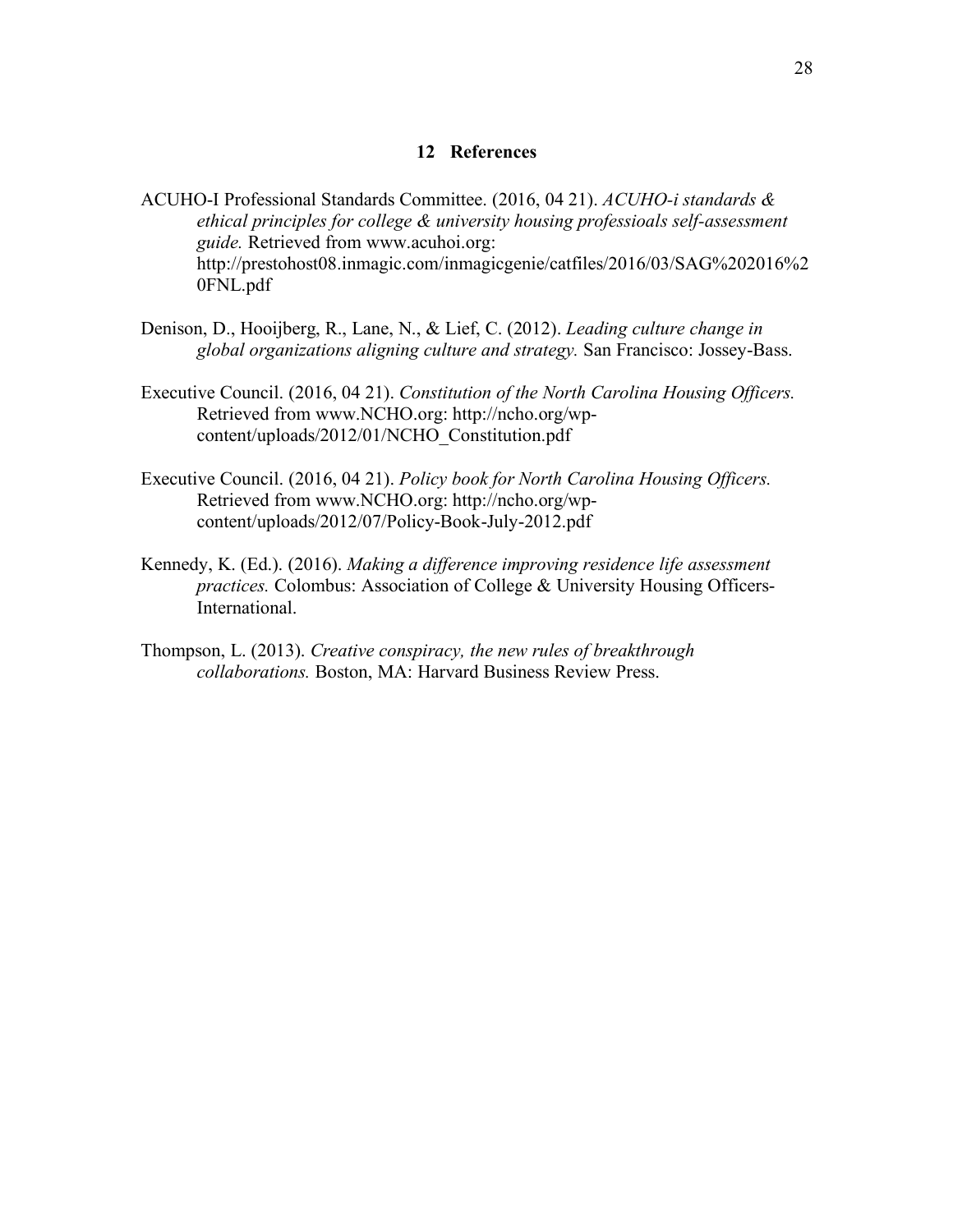# **Appendix**

Appendix A: NCHO Policy Manuel

# **NCHO Organization Chart**

#### **NCHO Policy Book**

The NCHO Policy Book is an extension of the association's constitution. It contains the policies and procedures for the day to day operations of the organization. Detailed Executive Council job descriptions, election information, financial policies, organizational forms, Executive Council voting procedures, annual conference guidelines and other such information are included in this document. The document is to be

maintained by the President and updated as needed.

Changes to the Policy Book may be done so by a 2/3 majority vote by the Executive Council. Changes to the policy book will be reported to the membership via email, posted on the website and included in the President's report at the end of their term.

# **NCHO Meetings**

I. Executive Council

1) The Executive Council must convene a minimum of four times during the year beginning on January 1st.

2) Meetings should be held according to the following schedule:

i. Convene Executive Council during the month of January for transition of newly elected positions.

ii. Convene Executive Council during the spring academic semester sometime after the transition meeting or in the early part of the summer.

iii. Convene Executive Council during the early fall.

iv. Convene Executive Council prior to the opening session of the Annual Conference.

3) At least 2/3 of filled positions must be in attendance at an Executive Council meeting in order to conduct official organization business and in accordance with organizational voting policies. Each Executive Council member is required to attend 3 out of 4 meetings. Failure to meet this expectation may result in removal from office. The President will initiate a review when appropriate and removal will occur in accordance with procedures outlined in the policy book.

### II. Annual Conference Business Meeting

1) The general membership must convene a minimum of one time during the year beginning on January 1st.

2) This meeting should be held at some point during the annual conference at which time the general membership will hear annual reports from elected positions as well as vote on constitutional changes, new initiatives, investment strategies and the election of new officers.

3) Each member school must send one representative from their institution to serve as the voting member during this business meeting. The representative is generally the Chief Housing Officer or his/her designee. At a point in time during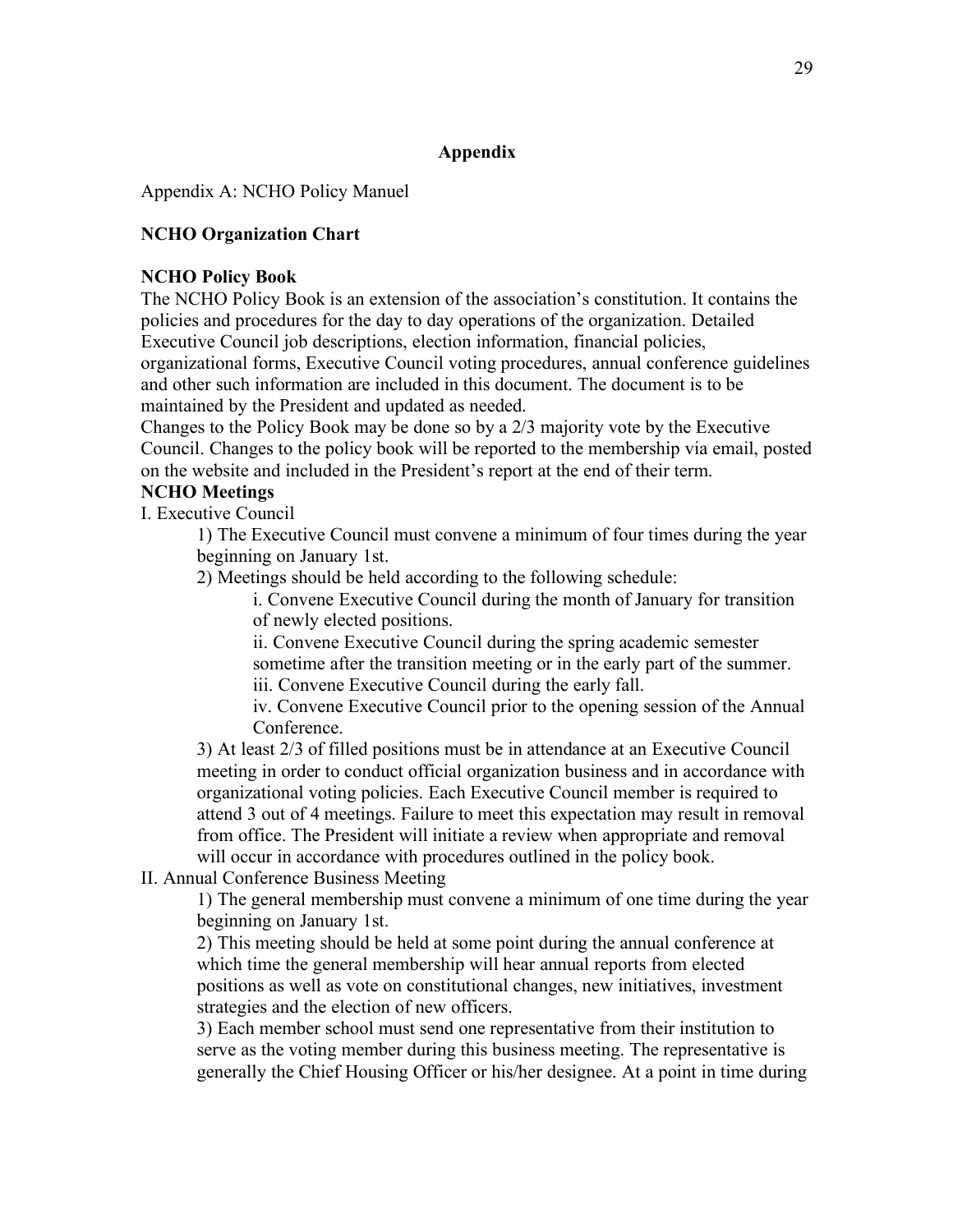the conference and prior to the business meeting, the voting representative will self-identify to the Business Manager and receive voting information and placard. 4) Due to the nature of the business meeting, there is no minimum number of schools that need to be present in order to conduct NCHO business. An institution may submit a request to the Business Manager at least 24 hours in advance of the meeting to vote by proxy.

III. Committee Meetings

1) According to the Constitution, the following are functioning committees of NCHO:

2) Membership Committee

3) Professional Development Committee

4) Recognition and Scholarship Committee

5) Newsletter Committee

6) Each committee should convene as necessary to complete its needed functions. Additional committees can be added with the approval of the Executive Council.

#### IV. Transition Expectations

1) Outgoing officers need to ensure officer materials transition appropriately to the new officer after the annual NCHO conference but no later than December 1 unless otherwise noted under a specific executive officer section. Below are expected transition resources from the last 2-3 years in office:

i. Discussion about transition

ii. Budget and finances for the position

iii. Tasks you have accomplished and their outcome

iv. Position related list of individuals/institutions

v. Suggestions for the future of the organization and/or position

vi. Closing out responsibilities after annual NCHO conference

vii. Words of wisdom

### **NCHO Voting Policies**

I. Executive Council Voting

1) A minimum of 2/3 of the filled Executive Council officers must be present at one of the meetings in order to have quorum to vote.

2) Voting members of the Executive Council include the following:

i. President

ii. President-Elect

iii. Past President

iv. Business Manager

v. Communications Coordinator

vi. Professional Development Chair

vii. SEAHO Representative

viii. Annual Conference Chair

ix. Member at Large

x. Small College and University Representative

xi. Graduate Student Representative

xii. NCARH Liaison

xiii. Historically Black College and University Representative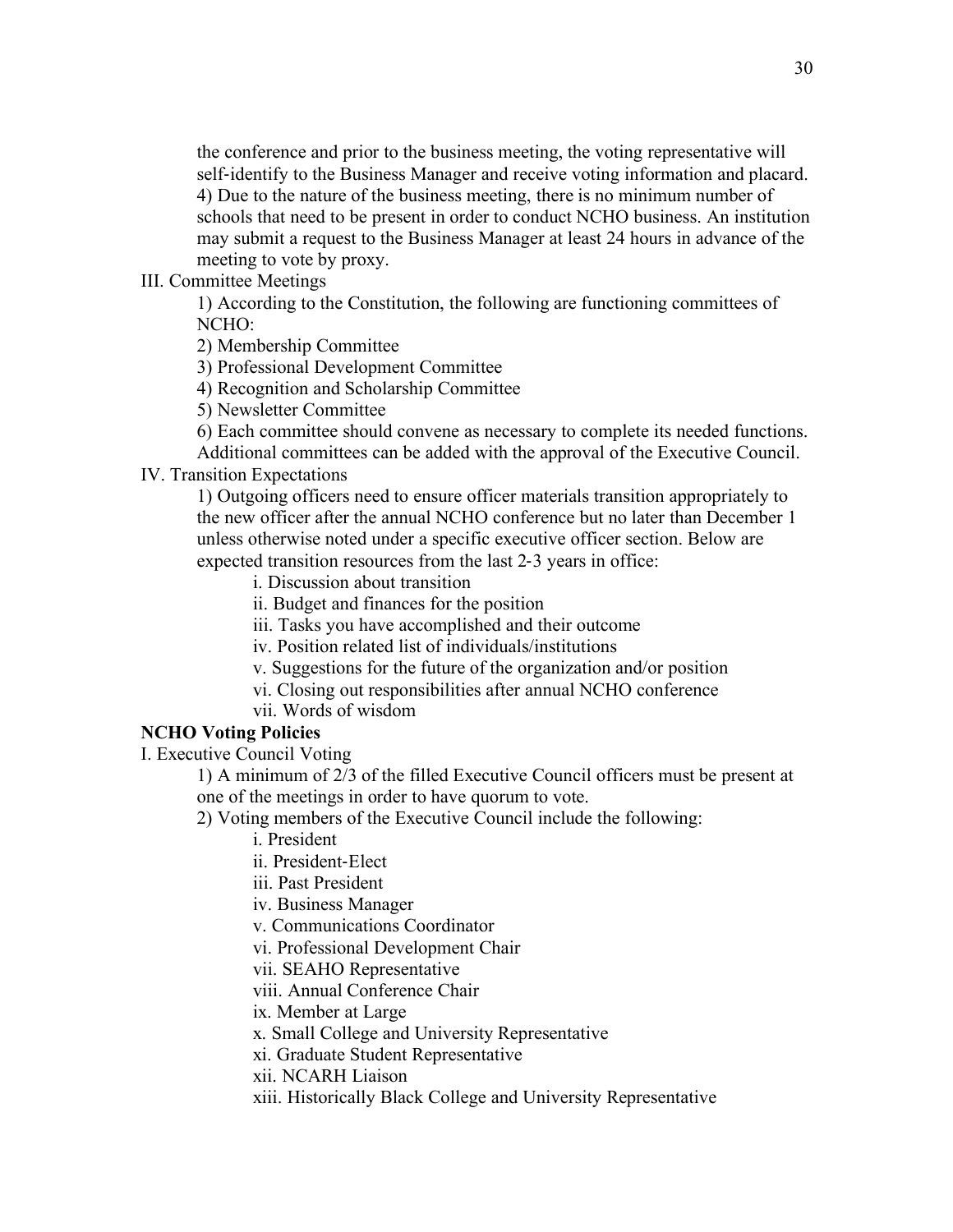xiv. New Professional Representative

xv. Technology Coordinator.

3) In order for a vote to take place, 2/3 of executive officers must be present. For a vote to pass, 50% plus one must vote in the affirmative.

II. Electronic Voting Option

1) At the President's discretion, they may determine the need to vote on an issue prior to one of the scheduled Executive Council meetings. In this case, the President will outline in an electronic mail message the issue that needs to be voted on by the Executive Council members. Depending on the circumstances, the President will determine a specified period by which the members can discuss the issue over email. Once this period is up, the President will call for a vote. Voting via electronic mail must abide by the same quorum requirements and voting protocol as stated in the aforementioned voting standards.

### III. Electronic Institutional Membership List Serve Voting Option

1) At the President's discretion, they may determine the need to solicit feedback, discuss, or vote on an issue by member institutions. In this case, the President will outline in an electronic email message the issue that needs discussion for the Chief Housing Officer, or their designee. If there is a need for a vote by the membership, the President will determine a specified period by which the members of the list serve can

discuss the issue over email. Once this period is up, the President will call for a vote and determine the voting protocol. The protocol should follow the general membership voting standards, but the President is authorized to make an exception to the protocol with the permission of the President-Elect and Past President.

# IV. General Membership Voting

1) For general membership voting there is no minimum number of institutions that need to be present in order to put a vote before the group.

2) For general membership voting there is one voting member per institution. 3) In all voting matters with the exception of elections, a minimum of 2/3 of the member institutions present must vote in the affirmative in order for the motion to pass.

4) In election voting, 50%+1 of the member institutions present must vote, by secret ballot, in the affirmative in order for that position to be officially filled. If no candidate gets 50%+1 of the votes, than the candidate with the lowest percentage is eliminated and a revote is cast until someone wins 50%+1 of the votes.

5) In order for an institution to vote by proxy, they need to cast their votes at least 24 hours before the business meeting with NCHO Business Manager. The vote can be made via emails, verbally via telephone, or in writing. At the appropriate time, the Business Manager will include the proxy vote in the tally process. If a revote is needed in the election of officers and a proxy vote is for a candidate that is eliminated, then the

member institution forfeits their right to cast a vote in a "run off" process.

### **NCHO Election Procedures**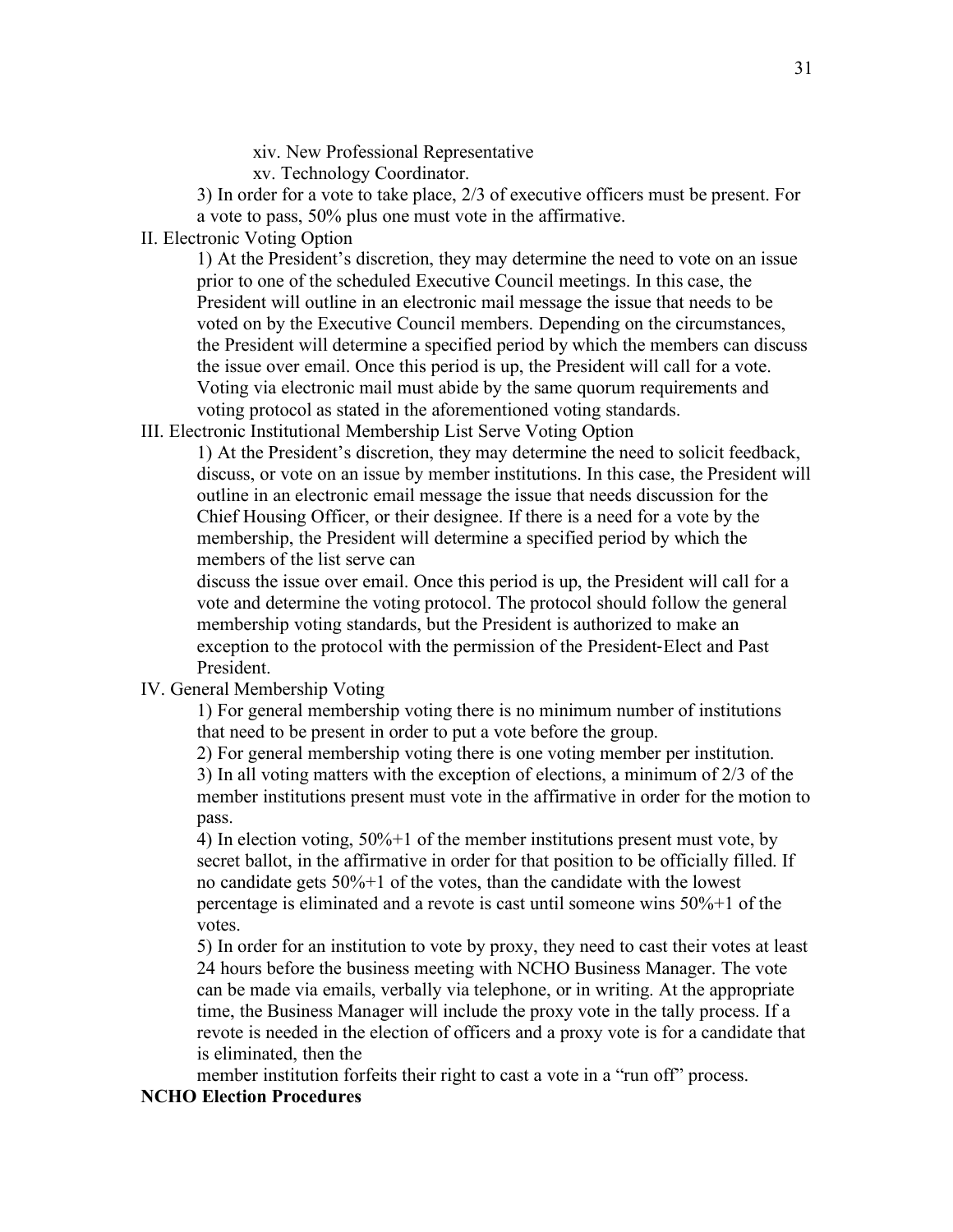I. Per the constitution, all NCHO members shall have an equal opportunity to be nominated for vacant Executive Council positions (President-Elect, Business Manager, Communications Coordinator, Professional Development Chair, SEAHO Representative, Member-At-Large, Graduate Student Representative, Small College and University Representative, HBCU Representative, New Professional Representative and Technology Coordinator).

II. All interested members, may self-nominate or be nominated by a colleague. III. The following table outlines the year in which the Executive Council will have position vacancies based on term of office:

| <b>Odd Years</b>                                                      | <b>Even Years</b>                                                               |
|-----------------------------------------------------------------------|---------------------------------------------------------------------------------|
| <b>President – Elect</b>                                              | <b>President-Elect</b>                                                          |
| <b>Business Manager</b>                                               | <b>SEAHO Representative</b>                                                     |
| <b>Graduate Student Representative</b>                                | <b>Graduate Student Representative</b>                                          |
| <b>Technology Coordinator</b> *                                       | <b>Member-At-Large</b>                                                          |
|                                                                       | Professional Development Chair-Select * Professional Development Chair-Select * |
| <b>Small College and University Rep. Communications Coordinator *</b> |                                                                                 |
| <b>NCARH Representative **</b>                                        | <b>HBCU</b> Representative                                                      |
|                                                                       | <b>New Professional Representative</b>                                          |

### **\*Positions appointed by executive council**

#### **\*\*Positions appointed by the State Board of Directors of NCARH**

IV. Most Executive Council positions are elected by the member institutions at the annual conference. The Professional Development Chair, Professional Development Chair-Select, Communications Coordinator and Technology Coordinator are appointed positions. The Annual Conference Chair is selected by the host institution and confirmed by the President of NCHO. The NCARH Liaison position is elected by NCARH and approved by the

NCHO Executive Council) see position outline for additional information).

V. Nominations will be submitted to the President-Elect.

VI. All candidates shall submit the following to the President-Elect by the deadline:

1) Completed Nomination Form

2) A statement of intent and experience for the position, which should include proposed goals of the candidate.

3) Current resume.

4) A letter of support from the candidate's direct supervisor or Chief Housing Officer.

VII. Nominations from the floor will be allowed at the discretion of the President-Elect and only if no other individuals have stepped forward to run for positions by the stated deadline.

VIII. If a vacancy comes to exist in an Executive Council office, the remaining council members shall decide with majority vote the appropriate course of action and/or appoint a replacement for a term designated by the Executive Council (e.g. one year or remainder of term) in case of mid-year vacancies

IX. All candidates' statements of intent will be distributed to each institution's voting member.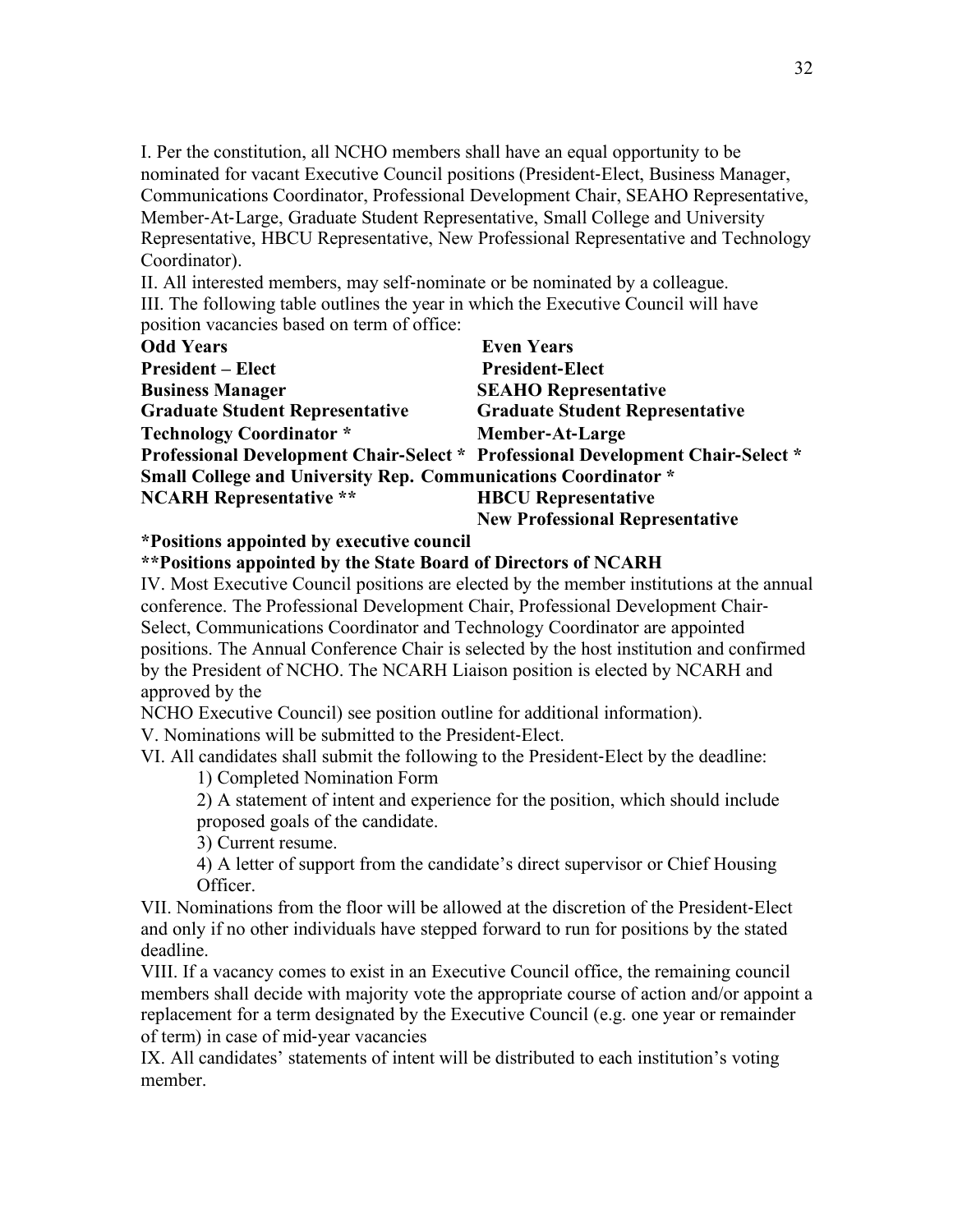X. Each candidate will be introduced to the electorate body during the business meeting at the annual conference.

XI. Voting will take place by secret ballot and in accordance with the organizational voting procedures outlined in the voting section of this policy book.

XII. Officer Election results will be announced to the association during the closing luncheon at the annual conference.

# **Executive Council Position Removal Procedures**

I. If a member of the Executive Council fails to fulfill the responsibilities of their position and/or does not attend the required 3 of 4 Executive Board meetings, removal proceedings could ensue. The President will make the removal decision in conjunction with the Past President and President-Elect. Procedures for this process are as follows:

1) Warning

i. Discuss concerns of missing information with the officer. Allow them the opportunity to correct the error within a reasonable time frame. ii. Informed the officer verbally and in writing of concerns of missing information from the officer. Allow them the opportunity to correct the error within a reasonable time frame.

iii. If follow up attempts fail to produce necessary outcomes, move to the removal phase.

2) Removal

i. Provide the officer the written details of the accusations against them.

ii. Allow the officer the opportunity to correct the error within a reasonable time frame.

iii. If the officer fails to correct the error, the President will need to determine, with support of the Past President and President-Elect, the appropriate course of action.

iv. The officer must be notified of the decision outcome.

v. The officer's institution may also be notified at the discretion of the President. Notification of the rest of the Executive Council will follow along with procedures to fill the now vacant position.

3) Need to address the issue of President(s) needing to be removed.

# **NCHO Conference Policies**

I. A host school or schools will be identified by the Executive Council two years in advance of the conference. The host school(s) will appoint a chair for the conference and that individual will serve on the Executive Council for the year in which they host the conference.

II. If no institution or committee is identified, the Executive Council will find a central location and committee for the annual conference.

III. NCHO will coordinate a joint conference with NCCPA every third year following the 2001 Conference. During years where a joint conference occurs, NCCPA will receive a percentage of the profits based on the NCCPA attendance at the conference.

IV. With the wrap-up report and closing budget, the host institution/committee will be responsible for ensuring that all funds for the amount of the pre-conference loan plus the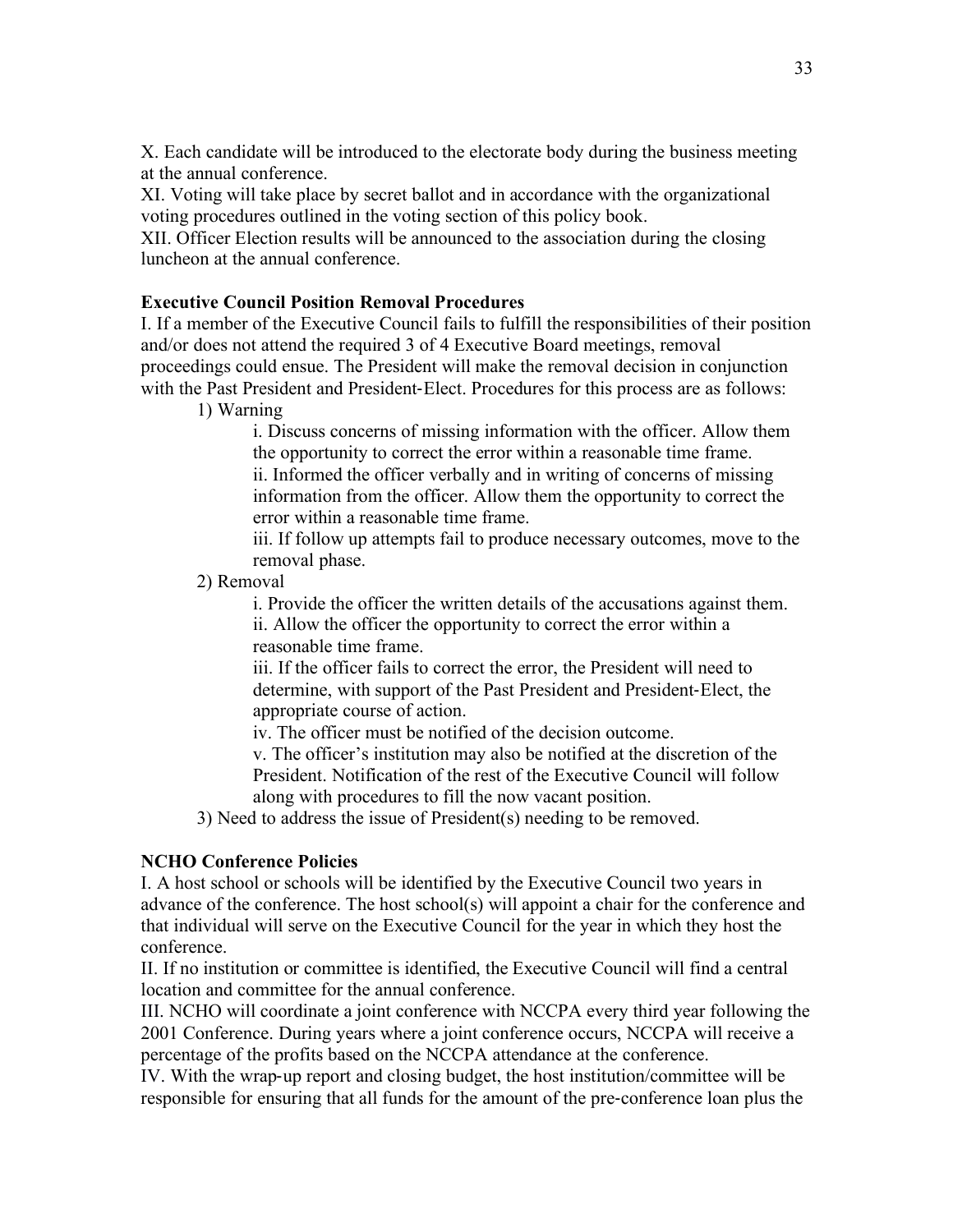amount of any excess money that was collected by attending schools and not needed for conference expenses have been deposited into the Conference Account. All closing reports and finances must be submitted to the NCHO Executive Council within 90 days of the annual

conference.

V. While planning the conference the conference staff is expected to continue certain Annual Conference "traditions". These include: General Business Meeting, Silent Auction, First Timer's Club , Conference Connections, Associates Area and connection opportunities, Conference Keynote Speaker (the host team is responsible for identifying a keynote)

VI. In addition to the Conference Chairs, one member of the executive council will be responsible for ensuring that relationships with the associates are developed and sustained. Associates will be charged an associates fee to support the operating budget of NCHO. Additional sponsorship opportunities will be provided to support the operation of NCHO and the exposure of Associates to the state.

VII. NCHO will charge an "Add-on" fee to the annual conference. The amount of the "Add-on" fee will be determined by the Executive Council each year.

# **NCHO RA Drive**-**In Conference Policies**

I. Schools wishing to host the RA Drive-In Conference must submit the Intent to Host Application (see appendix) to the NCHO Member-at-Large two weeks prior to the NCHO annual conference. The school that is awarded the bid will then host the RA Drive-In during the Fall of the next calendar year.

II. The NCHO Member-at-Large and the NCHO President will select the RA Drive-In Conference Host with feedback from the Executive Council. The RA Drive-In host school will be announced during the opening of the Annual Conference.

III. The selected host institution should be able to keep the conference registration fee to a minimal cost to participants and will work the NCHO Executive Council to set the registration cost.

IV. Upon submission of a budget, NCHO will offer guidance, technical assistance, and up to a \$1500 pre-conference loan.

V. The selected host institution should submit a written report to the NCHO Member-atlarge during the months of February, May, and September specifically outlining the following:

- 1) Conference budget/Budget changes
- 2) Conference theme and theme incorporation
- 3) Technological/Website needs
- 4) Registration procedures and forms
- 5) Program selection guidelines and forms
- 6) Conference schedule, events and guest speakers

VI. While planning the conference the conference staff is expected to continue certain RA Drive-In "traditions". Those traditions include, slide show, conference t-shirt, delegation pictures, and a specific programming track/roundtables for Advisors/Professionals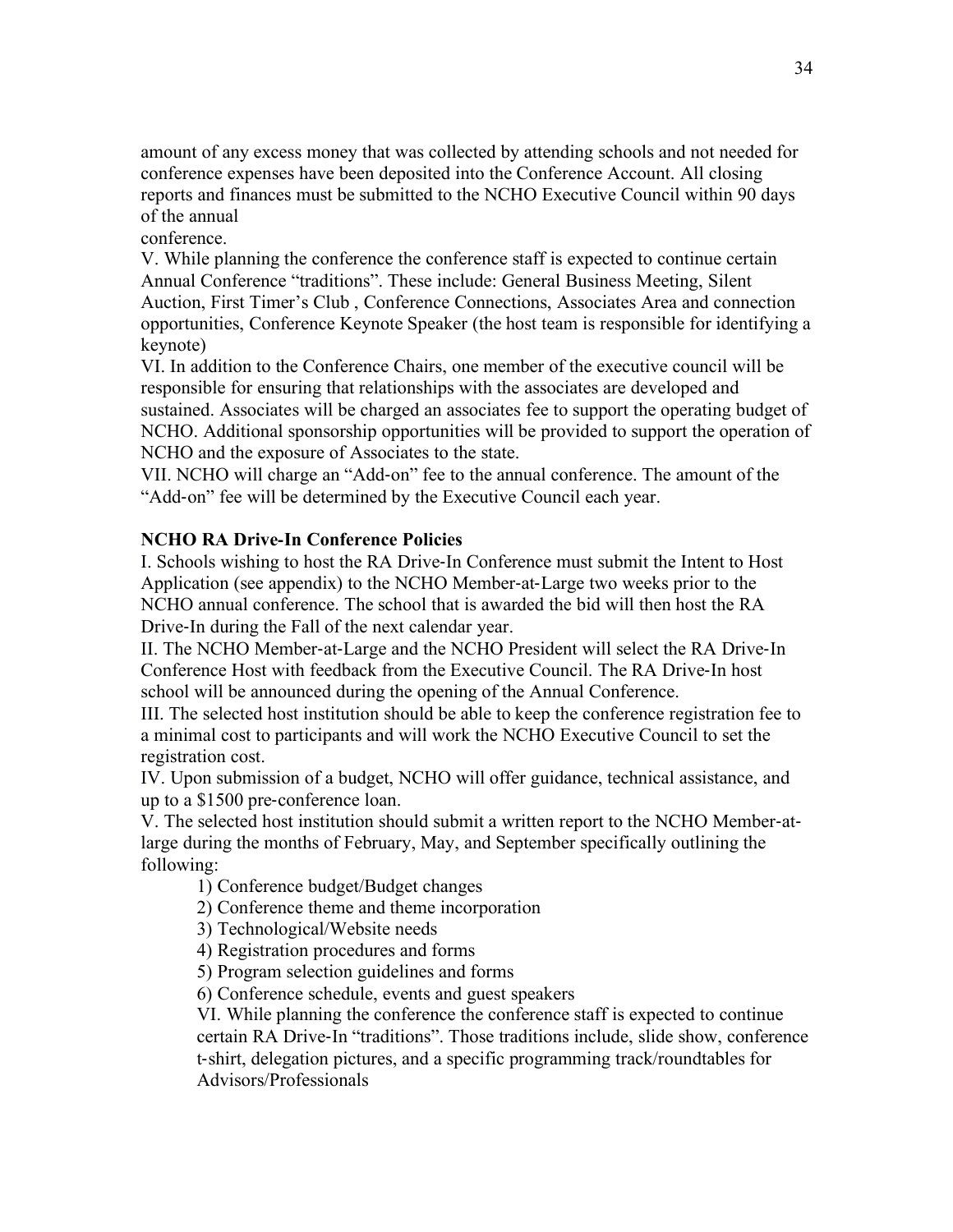VII. The NCHO Member-at-Large will share the information from the Host Institution's reports in the Executive Committee Meetings

VIII. The host institution will be asked for a wrap-up report within 90 days from the closing of the conference, along with a final conference budget, expenses register, and transition notes and advice for next year's conference host.

IX. With the wrap-up report and closing budget, the host institution will be responsible for submitting a check, made payable to NCHO, for the amount of the pre-conference loan plus the amount of any excess money that was collected by attending schools and not needed for conference expenses.

### **NCHO Finance Policies**

I. Silent Auction Revenue

1) The NCHO Past President will be responsible for soliciting items for the auction, determining auction protocol, collecting monies, distributing sold items, and reporting income to the Business Manager for deposit within 30 days of the end of annual conference. All receipts and a list of items sold at the auction must accompany the deposit slip.

2) Revenue from the Silent Auction will be used to support scholarships and social justice/diversity initiatives or sponsorships

II. Scholarships

1) The Past President is responsible for coordinating the application and selection process for each scholarship offered by NCHO. Once awards are determined, the Business Manager is responsible for ensuring proper expenditures of allotted amounts (reimbursement to individual or payment to conference host). 2) The following scholarships are awarded each year:

i. Small College and University NCHO conference registration (2)

ii. HBCU NCHO conference registration (2)

iii. Graduate Student NCHO conference registration (2)

iv. Undergraduate Student NCHO conference registration (1)

v. NHTI (1)

vi. SEAHO (1)

vii. RELI  $(3)$ 

viii. ACUHO-I (1)

III. Fiscal Year Timeline

1) The NCHO fiscal year begins July 1 and runs through June 30 of the following year. Any purchases made towards the Annual or RA Drive-In Conference must come from the fiscal year budget during which that conference was held. All previous year expenditures must be closed out prior to the start of the new fiscal year.

### IV. Budget Proposal Request Process

1) At the Spring Executive Board meeting, the Business Manager will provide a copy of the previous year's budget for planning purposes. Budget requests for the upcoming fiscal year must be to the Business Manager at least 2 weeks prior to the Summer Executive Council Meeting. A budget request consists of a line item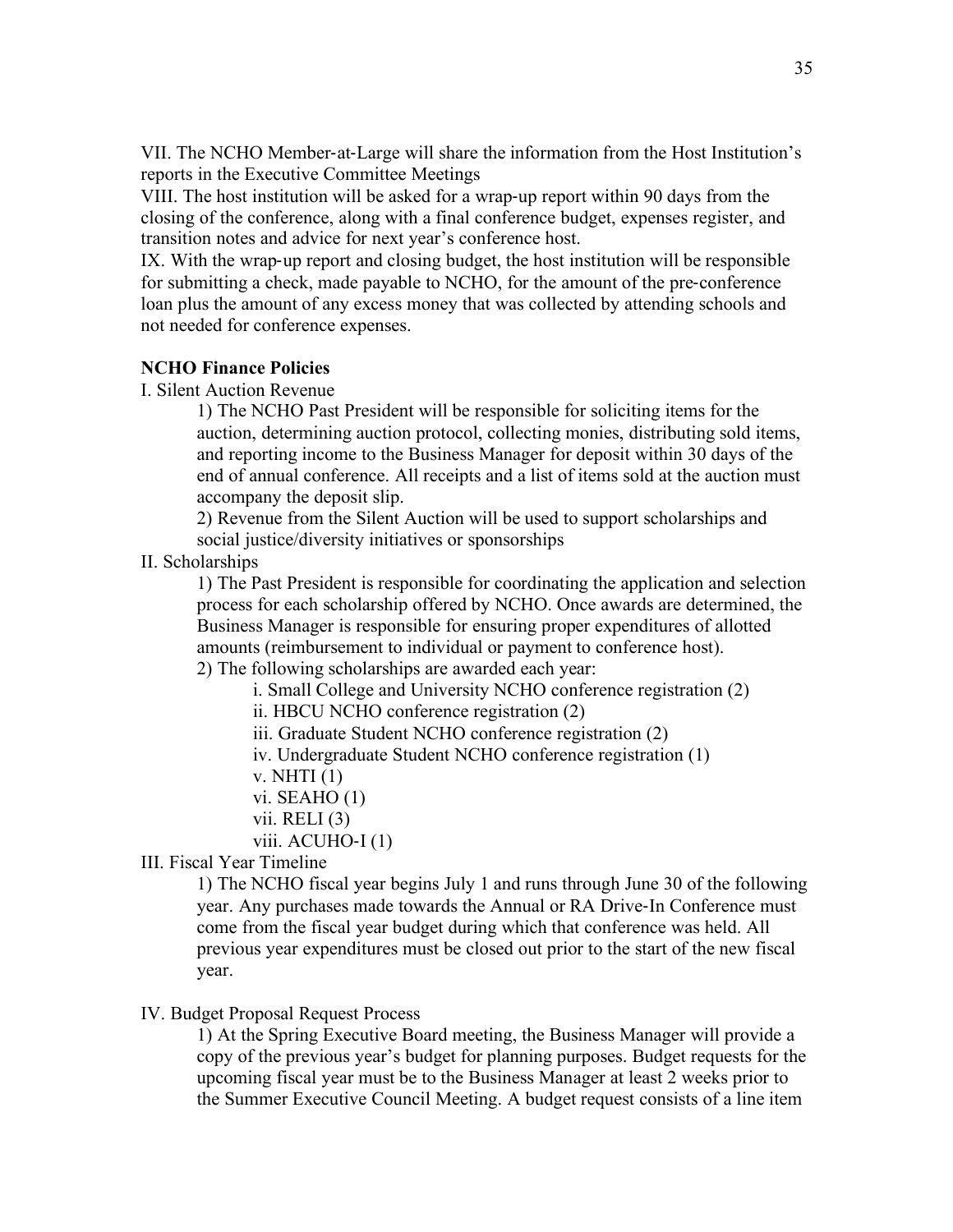prediction of what will be spent in your executive area during the next fiscal year. Each budget request should also contain a written explanation of any increases in budget request items from the previous fiscal year's budget expenditures.

#### V. Bank Information

1) NCHO has accounts with the North Carolina State Employee Credit Union. This includes a checking account, (for the general organization and for the Annual Conference), money market account and shares. The Business Manager will bring the monthly statements to all Executive Council meetings and the President must review all statements. The Business Manager has the authority to transfer money from account to account with the approval of the President.

#### VI. Signature Authority

1) The Business Manager, President and President-Elect of NCHO shall have signature authority on all NCHO accounts and financial investments. It is the responsibility of the current or outgoing Business Manager to coordinate the signature authority process immediately following elections and/or appointments to these positions.

#### VII. Conference Account

1) The Business Manager, President, President-Elect and Conference Chair(s) shall have signature authority on the Conference Account. The Business Manager will ensure \$1500 in seed money will be deposited in that account at the start of each fiscal year. Conference Chair(s) are responsible for ensuring that \$1500 is in the Conference Account at the close of financial business for the conference.

#### VIII. Conference Host Policies

1) All final reports and finances must be submitted to the Executive Council within 90 days of the close of the conference (this includes seed money)

#### IX. Investment Procedures and Approval

1) All investment decisions should be prudent for the NCHO organization.

2) Purposes for investing are as follows:

i. To offer NCHO financial stability;

ii. To use the current revenue to contribute positively to the NCHO membership;

iii. To provide funding for professional and educational development through grants and scholarships.

#### X. Investment Policies

1) The Business Manager will investigate investment options and make a recommendation to the Executive Council. The Executive Council will either approve or disapprove. If approved the investment opportunities will be voted on by the general membership during the annual business meetings. If timing becomes an issue, please refer to the voting section for appropriate options. The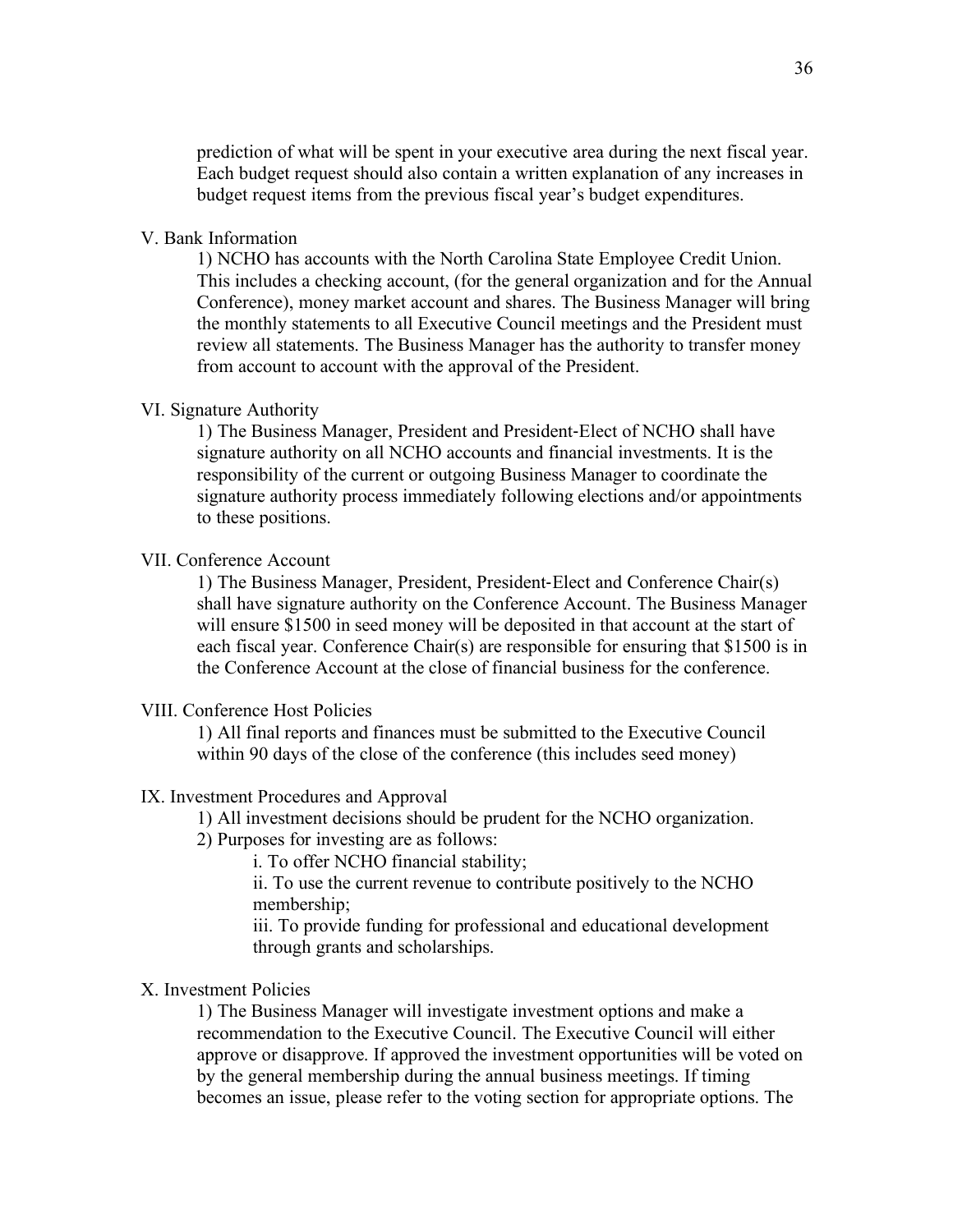President, President-Elect and Business Manager must approve all investments in writing.

2) All investments and NCHO operating budgets will be reviewed once a year as directed by the President of NCHO.

XI. Request for Reimbursement

1) Any individual or group requesting reimbursement from the NCHO organization checking account must submit the reimbursement form (including all appropriate documentation – receipts, conference registration forms, etc) to the Business Manager. All reimbursement requests must fit within one of the specified account line items from that fiscal year's approved budget.

2) All reimbursement rates for mileage will be consistent with the current state policies.

3) Expenditures that exceed an approved line item or budget will not be reimbursed without the approval of the NCHO Executive Council.

XII. Allocation to Accounts

1) The amount in the NCHO Checking account will equal the amount approved b y the Executive Council for the current fiscal year budget. Any overage will be deposited in the Money Market account. If the checking account does not have adequate funds to cover the approved budget it will remain at its balance and money will be transferred in later if needed.

# XIII. Recognition & Awards

1) A maximum of \$25.00 may be allocated for recognition of each Executive Council member who will be departing their position.

# XIV. Sponsorships and Donations

1) During each fiscal year a line item within the President's budget will be established for sponsorships and donations. The line item may be used at the discretion of the Executive Council for opportunities based on the interests of the organization. The line item may include a maximum of 15% of the previous year's budget surplus.

# **Executive Council Responsibilities**

I. Executive Council Position Expectations

1) Fulfill all expectations as outlined in the Constitution and Policy Book.

2) All executive board members will sign a copy of the job description.

3) Each Executive Council member is required to attend 3 out of 4 meetings. II. President

1) The President shall be the chief executive officer of the organization,

chairperson of the Executive Council and presiding officer at all business sessions of NCHO.

2) Position Responsibilities

i. Chair the Executive Council meetings, which convene a minimum of 4 times annually.

ii. Chair the Business Meeting(s)/General Session of the annual conference.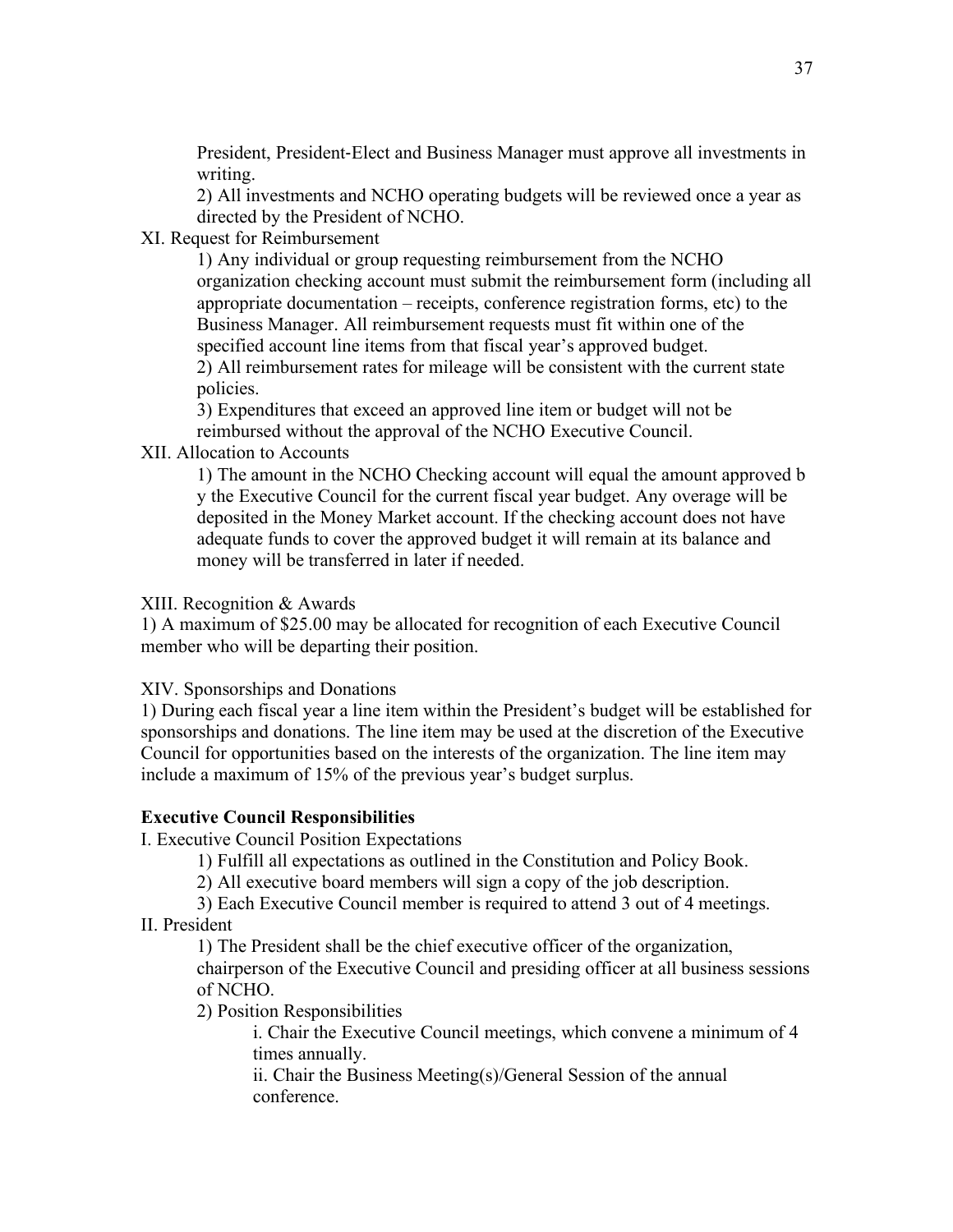iii. Have a comprehensive budgetary responsibility. Review operating budget and NCHO investment opportunities

iv. Review Constitution and Policy book annually

v. Act as a liaison with Associates

vi. Benchmark "Best Practices" regarding multicultural competencies across nation (institution level, organizations, etc) and make it available to NCHO members

vii. Recruit outside agencies (departments, organizations that are not Housing) to come and attend/present at NCHO, and provide funding for this to occur.

viii. Create an awareness of the "gaps" that our organization has in meeting the multicultural/social justice related needs (conference, access, marketing, etc) and work to resolve them

ix. Perform other duties as necessary

#### III. President-Elect

1) The President-Elect shall serve in this position for one year and will then become the NCHO President at the close of the annual conference. The President-Elect shall attend all Executive Council meetings as a voting member.

# 2) Position Responsibilities

i. Coordinate efforts to secure a conference host/site for the following year.

ii. Serve as the Nominations/Elections Coordinator, which includes notifying the body of elections and mid-term officer vacancies, soliciting candidates, and coordinating the nomination application process. iii. Shadow and work closely with the current NCHO President and perform other duties as assigned.

iv. Serve as a Liaison to all formal and Ad-hoc committees.

v. Create an awareness of the "gaps" that our organization has in meeting the multicultural/social justice related needs (conference, access, marketing, etc) and work to resolve them

#### IV. Past President

1) The Past President is responsible for overseeing the organization's annual awards and scholarships. The following procedures outline the expectations for this officer.

2) Position Responsibilities i. Create an awareness of the "gaps" that our organization has in meeting the multicultural/social justice related needs (conference, access, marketing, etc) and work to resolve them

ii. Annual Awards

a) Distribute information regarding the awards during spring, summer and fall. Develop strategies to encourage nominations. Share with the membership a list of previous award winners in an effort for them to see who has not received an award that they may think deserves the award.

b) Encourage submissions of service awards from each institution.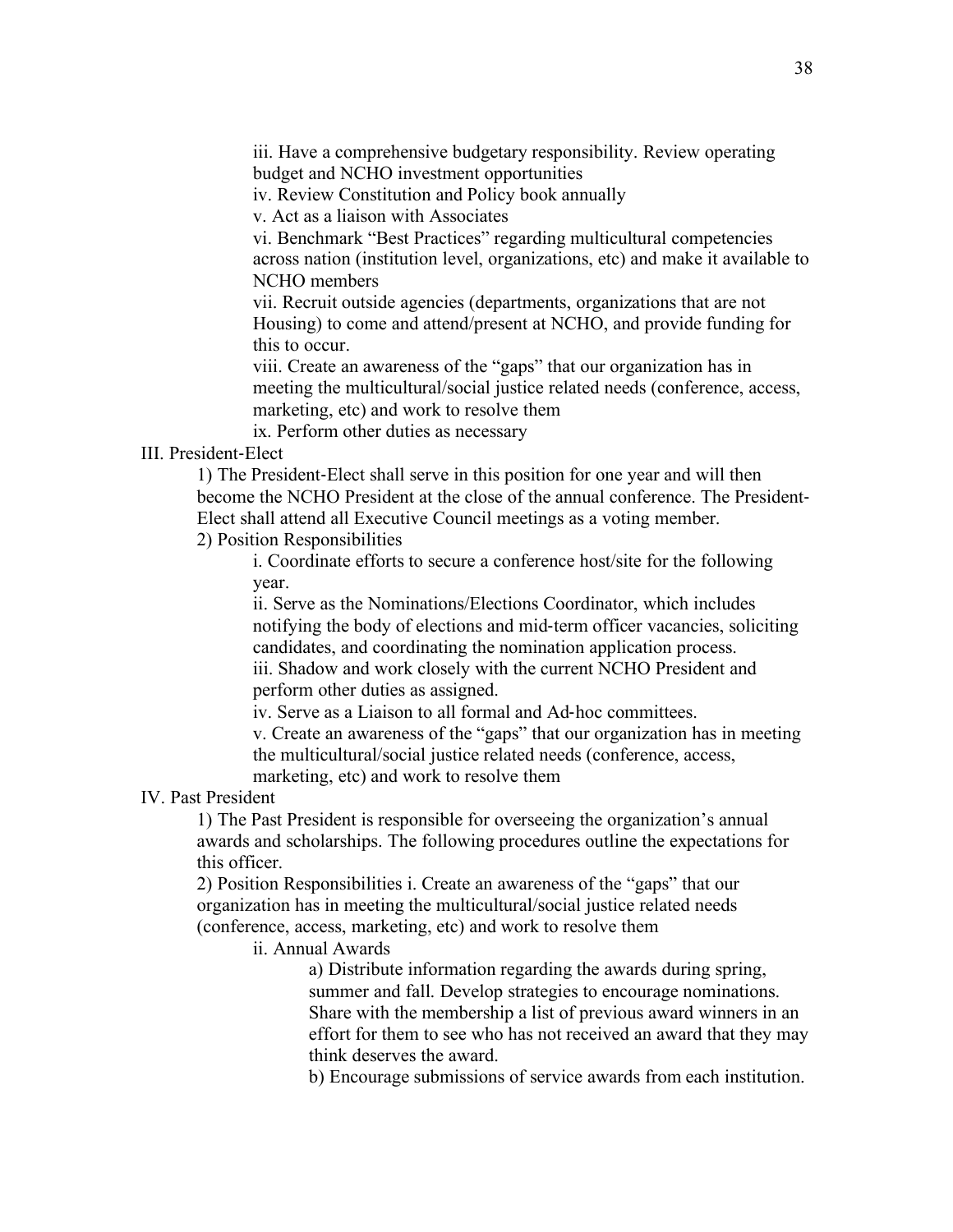c) Establish awards deadline. The deadline must be at least one month prior to conference and scholarship awards prior to earlybird registration deadline.

d) Coordinate an Awards Committee. Make sure the number of people serving on the committee equals an odd number so there cannot be a tie in the voting process.

e) Work with the Professional Development Chair and Conference Chair to schedule the presentation of the awards during the conference. Write up the presentation with an explanation of the award as well as the background on the award recipient. Purchase and prints certificates for service awards.

f) After conference, provide the Business Manager, Technology Coordinator, SEAHO Representative and Communications Coordinator with a list of award/scholarship recipients for the archives. Publish this list in the next issue of the Signpost.

g) Make presentation of NCHO Service Pins to Executive Council members during the conference.

h) Award descriptions (see addendum)

iii. Scholarships

a) Publish information regarding the scholarships in the summer/early fall Signpost. Ensure the details about the various scholarships do not include a financial amount but an explanation of what it entails i.e., graduate student registration to the annual conference, etc.

b) Collect scholarship applications and verify that all references and materials are submitted.

c) Because conference registration deadlines vary greatly, scholarship applicants should always register for the conference when they submit scholarship applications. Reimbursement will be made once a scholarship is officially awarded.

d) The Awards Committee will review applications and select recipient(s).

e) Inform scholarship recipients of their award in writing.

f) Coordinate with Business Manager the reimbursement or awarding of the scholarship.

Recipients will receive their awards for the NCHO conference from the Business Manager after they arrive at the conference. g) Work with the NCHO Professional Development Chair to insure that recipients of scholarships are informed of their obligation to present or write an article for *The Signpost*.

iv. Silent Auction the Past President is responsible for overseeing the Silent Auction.

V. Business Manager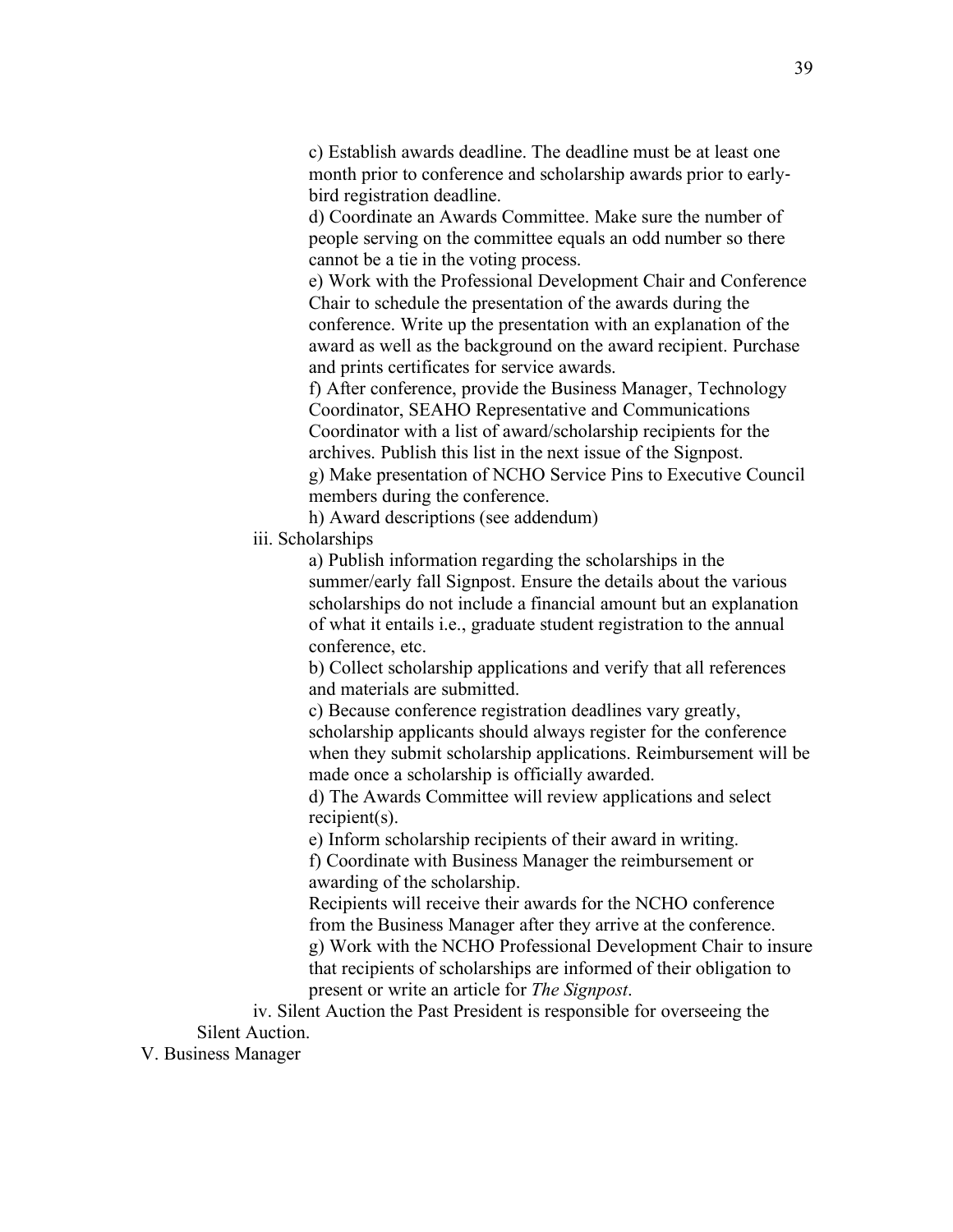1) The Business Manager is primarily responsible for all elements concerning the current financial standing of the organization. In addition, the Business Manager coordinates the agenda and publishes the minutes from all meetings.

2) Position Responsibilities

i. Collect and disburse the funds of the organization as authorized by the Executive Council and approved by the President and/or President-Elect. ii. Create and publish the yearly budget as approved by the Executive Council.

iii. Coordinate the voting information/placard for business meeting at annual conference.

iv. Present the financial report to the organization at the business meeting during the annual conference.

v. Keep minutes and reports of all organizational activities including those of the Executive Council. File a copy of all documents for historical purposes.

vi. Coordinate the budget approval process whereby all organizational entities request monies to support their position during the fiscal year. vii. Balance the budget monthly.

viii. Publish a yearly expense report broken down by budget categories.

VI. Communications Coordinator

1) Position Responsibilities

i. Responsible for publication of *The Signpost*

ii. Lead/Manage the newsletter committee

iii. Recruit for articles from membership and Executive Council

*iv.* Edit articles submitted to *The Signpost*

v. Select articles from The Signpost to be submitted to the SEAHO Report.

vi. Develop/Compose a consistent look for *The Signpost* including formatting and online publication.

vii. Develop/Compose consistent content for *The Signpost* (regular columns, features, professional calendar, staff announcements etc) viii. Publish *The Signpost* a minimum of 4 times a year

ix. Work with Technology Coordinator to get *The Signpost* on the website x. Connect with other Newsletters

xi. Create a consistent marketing plan/look to do all of the following:

a) Advertise for NCHO as an organization (get it's name out there)

b) Advertise to under-represented/not-represented groups in NCHO

c) Advertise incentives/benefits for being an active member within NCHO

d) Other areas/marketing campaigns as needed

xii. Create and Develop Surveys and Assessments for NCHO

xiii. Mange the Design/Logos of advertising plan and ensure their accessibility to Executive Council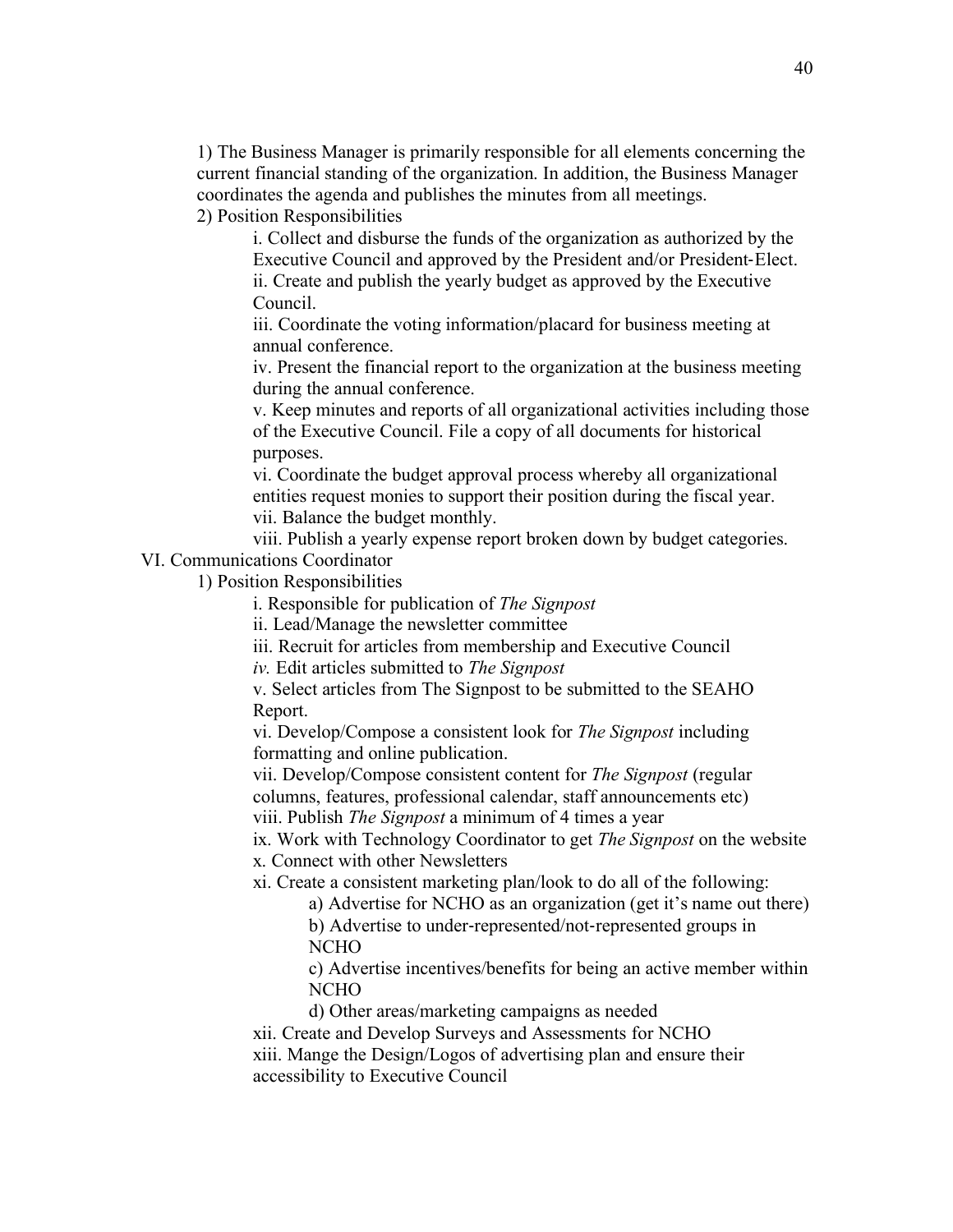xiv. Consult/liaison with other positions on the Executive Council to assist with marketing strategies and serve as a resource for each position regarding their marketing endeavor

xv. In addition to the President, the communications coordinator serves as the official point-person for NCHO, especially concerning media outlets xvi. Responsible for maintaining pictorial records of NCHO as necessary for marketing efforts. Any records should be shared with the Technology Coordinator

#### VII. Professional Development Chair

1) The Professional Development Chair is responsible for overall conference program at the annual conference. The Professional Development Chair will work closely with the Annual Conference Chair and Conference Committee. The following are procedures outlining the expectations of this position. 2) Position Responsibilities

i. Recruit and solicit members to serve on the Professional Development **Committee** 

ii. Convene and chair Professional Development Committee meetings. iii. Coordinate and implement a quality professional development program for the annual conference.

iv. Serve as a member of the conference planning committee and communicate with the conference planning committee on a regular basis to ensure an effective conference program

v. Print, distribute, collect, and tabulate the program evaluations.

vi. Offer a case study program for the professional development of members.

vii. Coordinate the Conference Connections.

viii. Develop and manage the Professional Development Committee budget.

ix. Coordinate any audio/visual needs that presenters may have in conjunction with the host site.

x. Assist in recruiting the Professional Development Chair-Select.

xi. Submit closing report to Annual conference Chair for inclusion in final report.

xii. Collaborate with the NCCPA on years where the annual conference is jointly hosted with NCCPA.

xiii. Host summer seminar regarding multiculturalism, diversity, and social justice (these can be partnered with already established items and or via the web).

xiv. Liaison with conference host committee to ensure all access at conference

xv. Ensure that the Professional Development Committee coordinate preconference workshops on diversity topics

xvi. Ensure that the Professional Development Committee explores philanthropy options for retreats/conference/ of NCHO delegates throughout the year.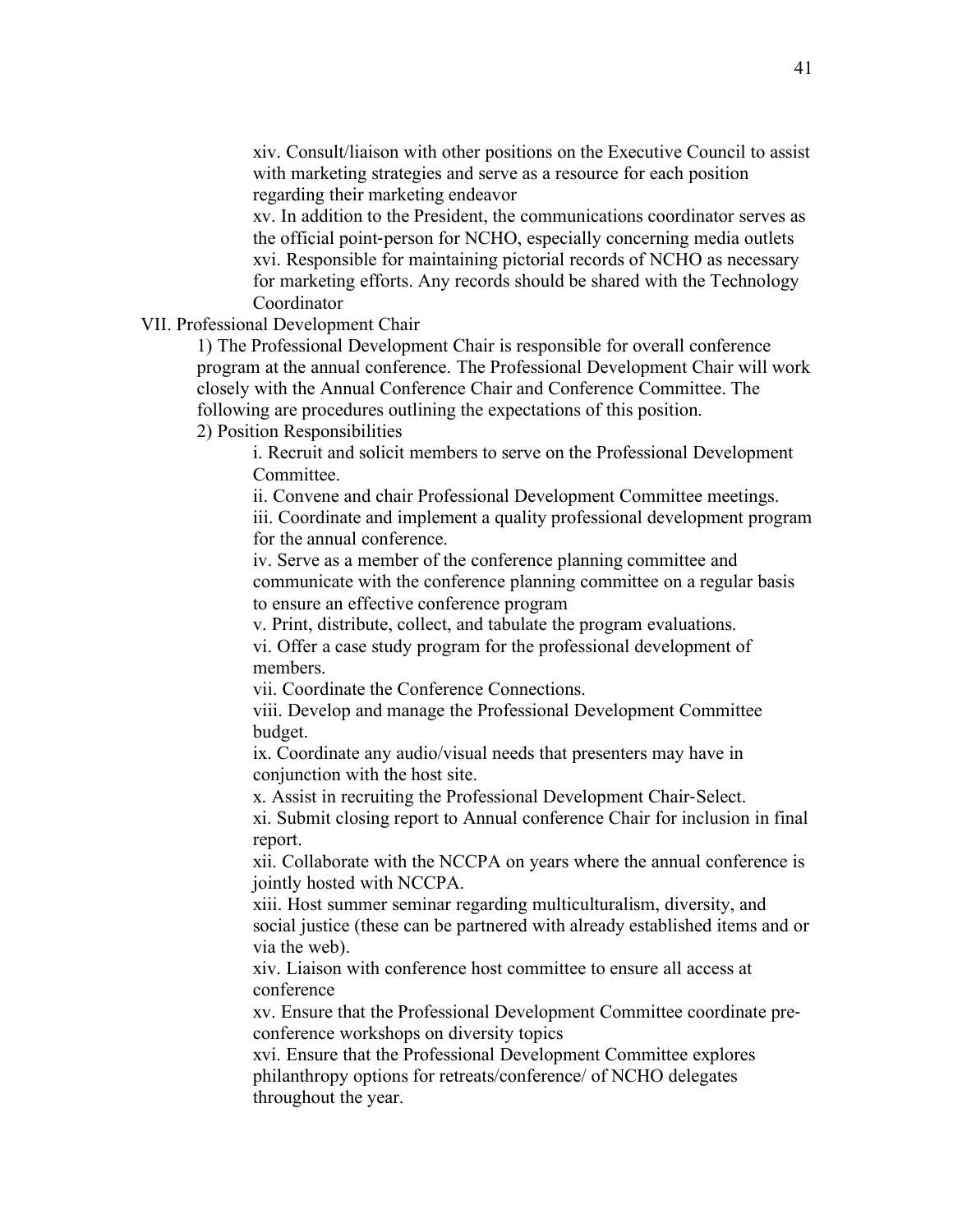xvii. Contact scholarship recipients to submit program proposals for the annual conference.

VIII. Professional Development Chair-Select

1) The Professional Development Chair-Select is chosen from within the Programming Committee. The President and Professional Development Chair collaborate to select the Chair-Select. The Professional Development Chair will delegate conference-related responsibilities to the Chair-Select.

i. Develop a drive-in/one day style spring social justice themed conference. Manage blog content (including multicultural and social justice topics).

ii. Manage webinars

iii. Ensure the Professional Development Committee explores philanthropy options for retreats and conference of NCHO delegates throughout the year.

iv. Coordinate on-going professional development opportunities outside of the annual conference.

IX. SEAHO Representative

1) The SEAHO Representative is the communication link between the general membership of North Carolina and the Southeast Association of Housing Officers.

2) Position Responsibilities

i. Solicit programs for the SEAHO conference from the state membership.

ii. Submit articles for the SEAHO report and the NCHO Signpost.

iii. Attend the mid-year SEAHO Governing Council meeting.

iv. Disseminate SEAHO information to the NCHO membership.

v. Attend the annual SEAHO conference and chair the state caucus.

vi. Act as a resource to the state membership on all SEAHO related business/services.

vii. Connect with SEAHO Human Relations Committee and share information to/from NCHO.

X. Annual Conference Chair

1) The Annual Conference Chair is responsible for the Association's Annual conference from the point of host site selection to evaluation of conference. The Chair will work closely with the Professional Development Chair and Professional Development Committee.

2) Position Responsibilities

i. Report conference-planning progress.

ii. Coordination for the annual conference

a) Negotiate and secure hotel conference accommodations.

b) Negotiate and secure conference meals.

c) Secure adequate meeting space.

d) Arrange entertainment as necessary for the association.

e) Coordinate Associate activity.

f) Create conference schedule

g) Ensure accessibility to conference services and facilities.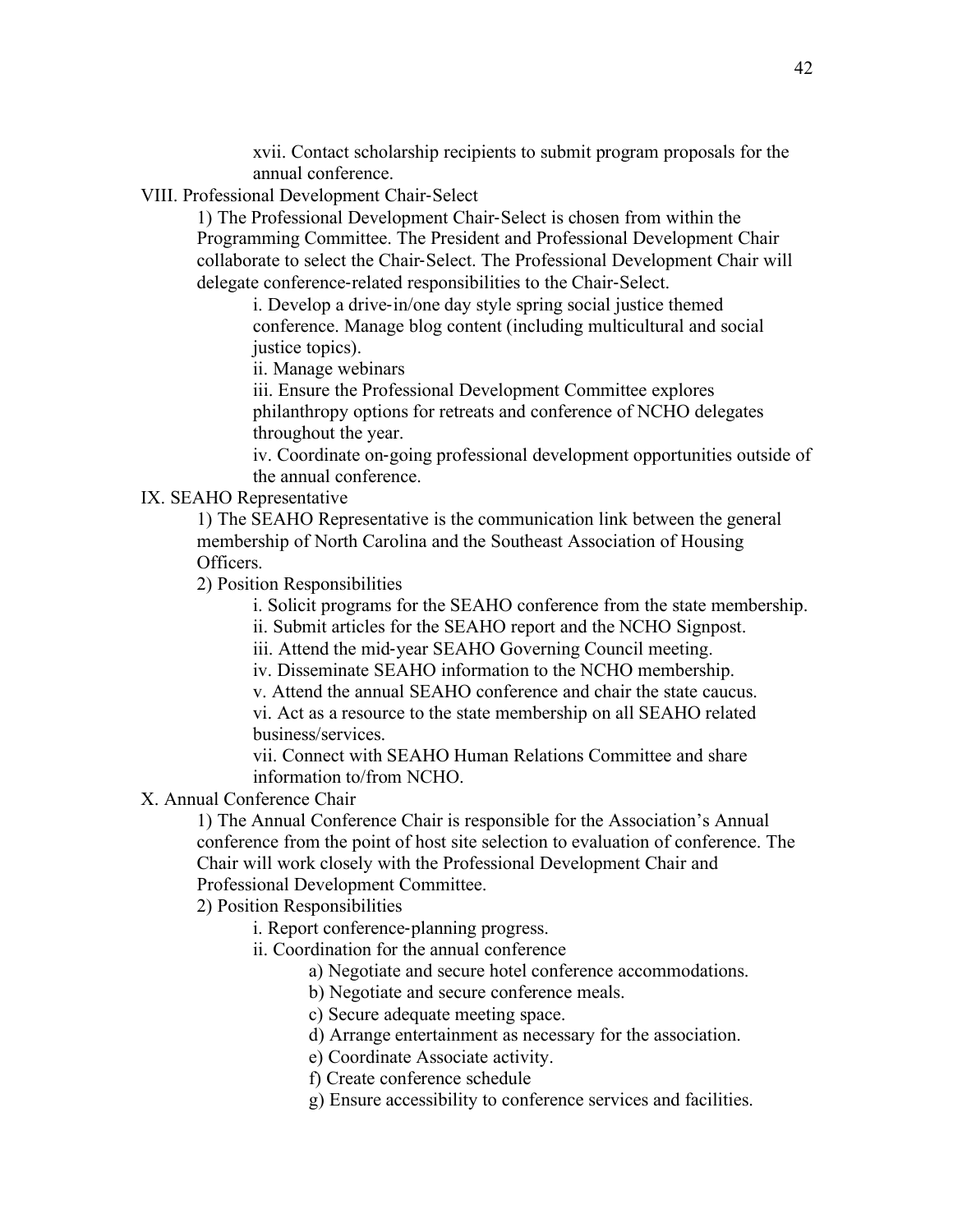h) Coordinate distribution of the annual conference program and other materials related to the conference.

i) Coordinate conference registration.

j) Coordinate printing, distribution, collection, and tabulation of the comprehensive conference evaluation.

k) Provide the guest speaker for the opening banquet of the conference, in consultation with the Professional Development Chair.

l) Coordinate conference technology.

m) Submit end of conference report within 90 days to the Executive Council.

n) Work in collaboration with Executive Council positions that have roles and responsibilities at the annual conference.

XI. Member- at- Large

1) The primary responsibility for the Member-at-Large is serving the needs of the membership on the Executive Council and through the Membership committee. The Member-at-Large will work closely with various segments of the

organization as outlined below.

2) Position Responsibilities

i. Chair Membership Committee and ensure the completion of their duties: a) Increase the diversity of institutional involvement beyond the

annual conference.

b) Market and explain mission and values of the organization in conjunction with the Communications Coordinator

- c) Membership outreach
- d) Connect new members to NCHO
- e) Assist with committee recruitment

ii. Create a clearinghouse for involvement

iii. Serve as the principal liaison for the RA Drive-In Conference iv. Serve as the Membership Director for the Association by creating

support materials and services

v. Assists the Business Manager and Technology Coordinator in maintaining the directory information on NCHO website

vi. Coordinate institutional contacts with the Executive Council

### XII. Small College and University Representative

- 1) The Small College and University Representative is responsible for ensuring the issues and needs of small colleges and universities are being addressed by NCHO.
	- 2) Position Responsibilities

i. Actively encourage all member small colleges to be participants in NCHO activities.

ii. Assist the Professional Development Committee in gathering program proposals from small colleges for presentation at the annual conference. iii. Moderate the Small College Roundtable at the annual conference.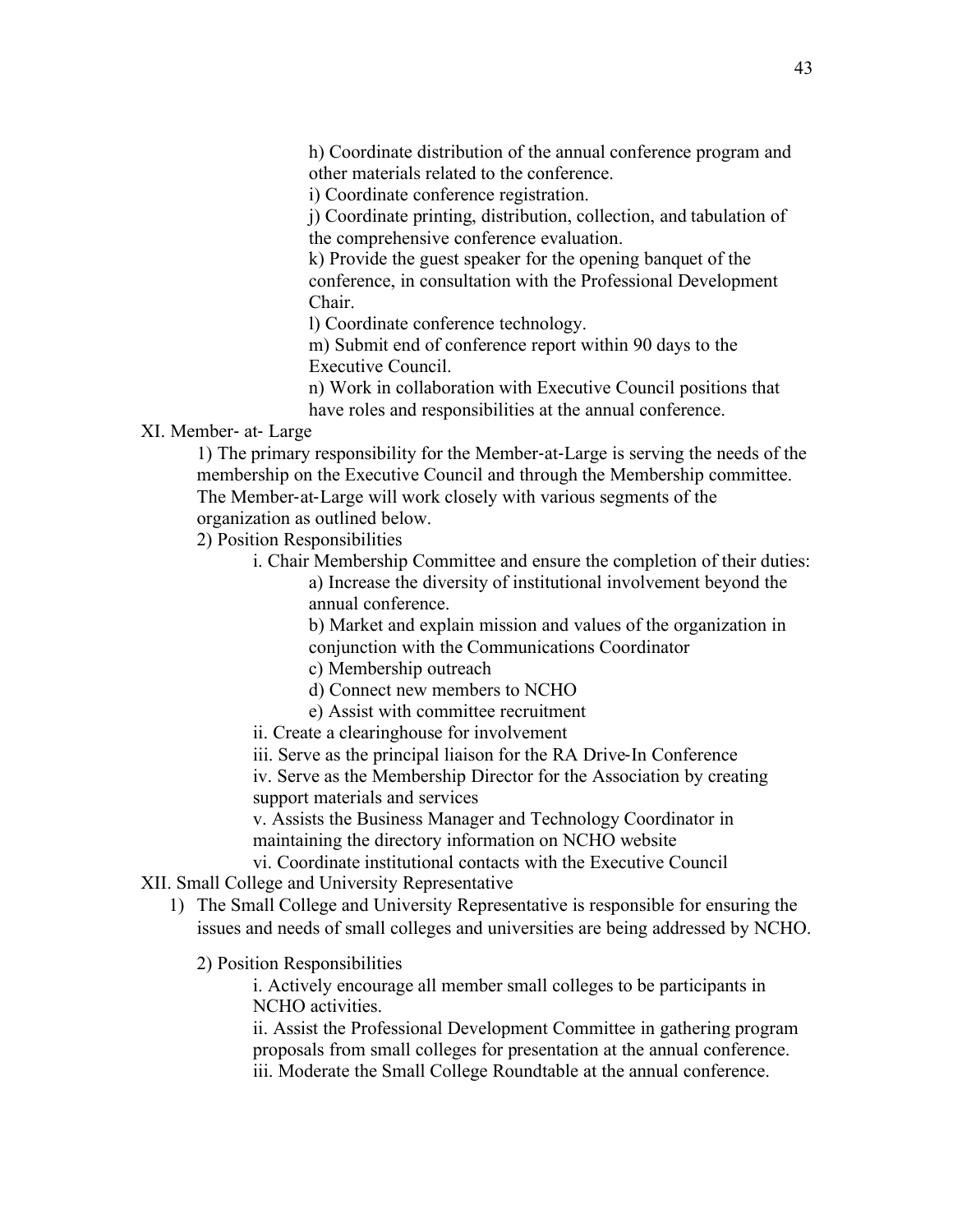iv. Assist in membership outreach: establish a network, which encourages small college participation, professional recognition, award nomination, etc. within the association.

v. Submit articles for *The Signpost*

vi. Provide issues and topics concerning small colleges to the Executive Council and general members as appropriate.

#### XIII. Graduate Student Representative

1) The main role of the Graduate Student Representative is to support and encourage graduate students that work in the areas of Student Affairs and Residence Life to become active participants in NCHO activities.

2) Position Responsibilities

i. Provide input and perspectives to the decisions of the NCHO Executive Council as it affects graduate students that work in the area of Student Affairs and Residence Life.

ii. Establish and maintain an information and communication network among graduate students that work in the areas of Student Affairs and Residence Life.

iii. Organize annual Graduate Professional Summit.

iv. Assist the Professional Development Committee in gathering program proposals from graduate students for presentation at the annual conference v. Moderate the Graduate Student Roundtable at the annual conference.

vi. Assist in membership outreach as necessary and encourage graduate student recognition, award nominations, etc. within the association. vii. Submit articles for *The Signpost.*

viii. Update transition report of position and present to Graduate Student-Elect at the annual conference.

#### XIV. NCARH Liaison

1) The North Carolina Association of Residence Halls is supported in purpose and effort by the North Carolina Housing Officers. The NCARH Liaison is responsible for the advising NCARH and serving as their voice on the Executive Council.

2) Position Responsibilities

i. Attend all State Board of Director (SBD) meetings of NCARH. ii. Advise the members of the NCARH State Board of Directors in your capacity as liaison for NCHO and as outlined in the NCARH policies. iii. Provide constructive and positive feedback to the State Board of Directors on matters concerning the operational, administrative, and financial functions of NCARH.

iv. Attend all NCHO Executive Committee meetings and report regarding the work and progress of NCARH.

v. The NCARH Advisor (or his/her appointed representative) shall attend the annual NCHO Conference and present a report to NCHO on all activities and issues pertaining to NCARH.

vi. The NCARH Advisor will make sure that the Director of NCARH invites a member of the NCHO Executive Committee that is not a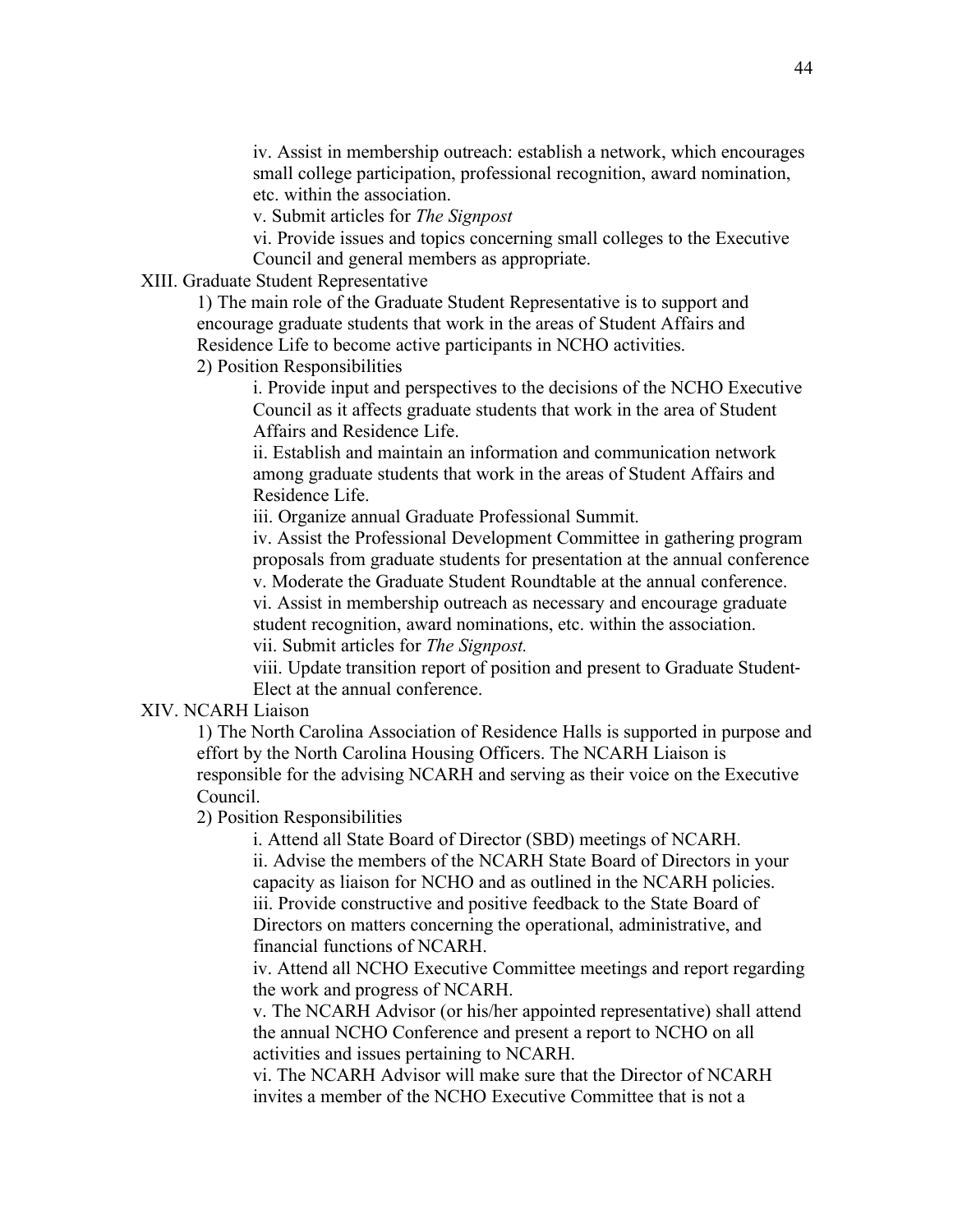NCARH participant, to attend the annual NCARH Conference and bring remarks from the NCHO organization.

vii. Act as a liaison/resource to other RHA/NRHH advisors in the state. XV. HBCU Representative

1) The HBCU Representative shall be a member the association representing an institution identifying themselves as Historically Black College or University. The HBCU representative will serve a term of two years.

2) Position Responsibilities

i. Actively encourage all HBCUs to participate in NCHO activities.

ii. Provide input and perspectives to the decisions of the NCHO Executive Council as it affects HBCU's

iii. Assist the Professional Development Committee in gathering program proposals from HBCUs for presentation at the annual conference.

iv. Establish and maintain an information and communication network among HBCU professionals

v. Moderate the HBCU roundtable at the annual conference.

vi. Submit articles for *The Signpost*

vii. Assist in membership outreach: establish a network, which encourages HBCU participation, professional recognition, award nomination, etc. within the association.

XVI. New Professional Representative

1) The New Professional Representative shall be a member in the association representing a member institution of the North Carolina Housing Officers. The New Professional Representative shall serve a term of two years. When elected, the New Professional Representative shall be within their first three years of fulltime

Professional employment.

2) Position Responsibilities

i. Support and encourage new professionals that work in the housing/residence life profession.

ii. Facilitate the first timers club during the annual conference

iii. Assess the needs of new professionals every two years

iv. Provide resources on "bench-marking" for new professionals

v. Manage blog content (including new professional information)

vi. Coordinate new professional "roundtable"

vii. Communicate professional development opportunities to new professionals

*viii.* Write articles for *The Signpost*

XVII. Technology Coordinator

1) The Technology Coordinator shall serve for two years beginning and ending at the annual conference. This individual shall attend all Executive Council meetings as a voting member and fulfill the following position expectations.

2) Position Responsibilities

i. Develop and maintain the organization's web presence, to include hosting, domain registration, and layout/design of the site.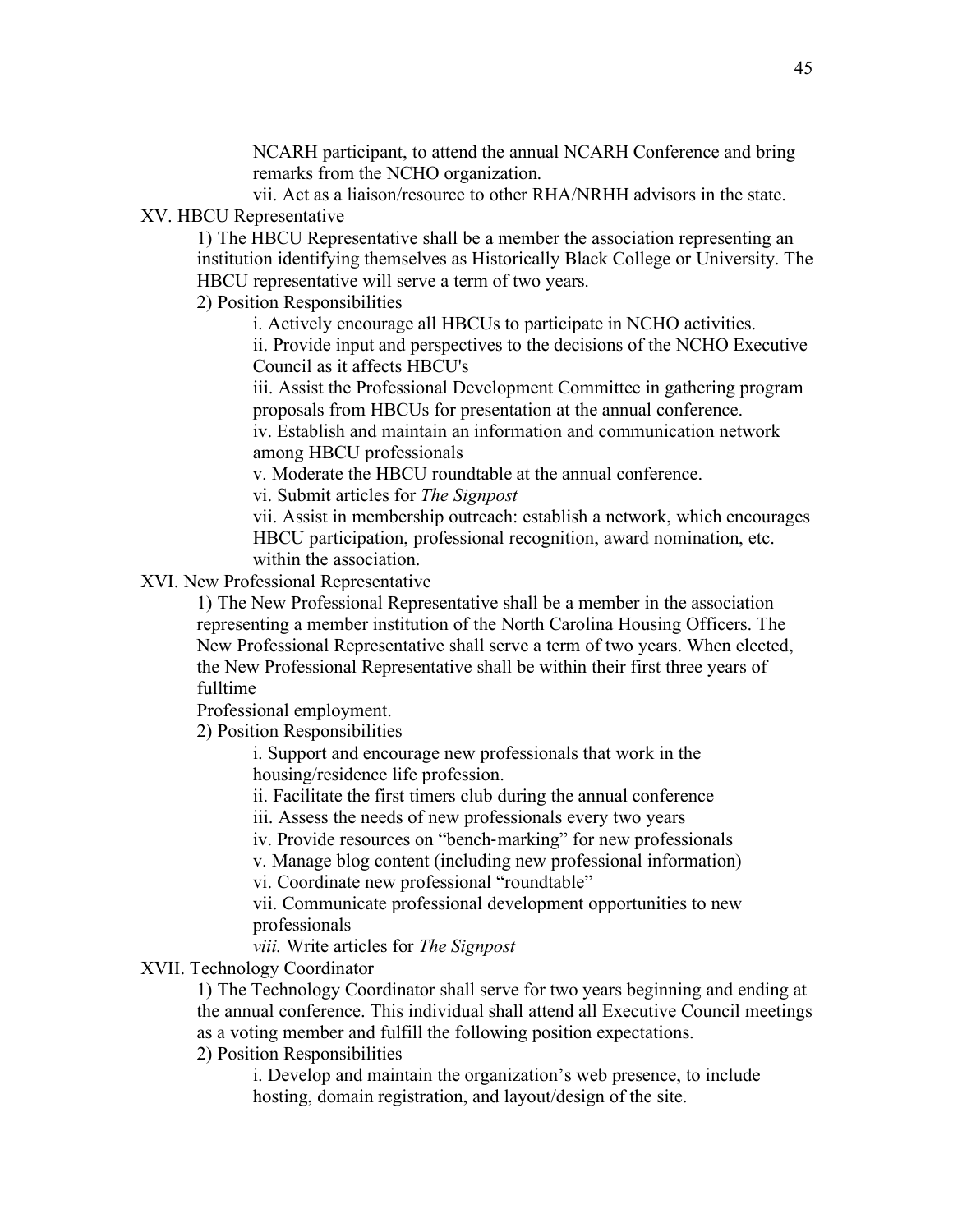ii. Maintain existing list services, including but not limited to the Executive Council Listserv, Small College and University listserv, Graduate Student listserv, HBCU and the NCHO Member Listserv. iii. Coordinate with members of the Executive Council to post relevant content on the organization's web site.

iv. Stay abreast of current trends in technology in order to advise the Executive Council on the best uses of technology for the organization. v. Maintain and update the NCHO Membership Directory in coordination with the Member-At-Large.

vi. Monitor and facilitate all list serve voting procedures.

vii. Assist in recruiting Technology Coordinator successor.

viii. Recruit and solicit members to serve on a Technology Committee (if deemed necessary).

ix. Mark recommendations and suggest policies based on all technology issues.

x. Manage the NCHO website in an inclusive manner (content, connection and access).

# *NCHO Policy Manuel Appendix*

# **NCHO Conference Hosts**

2013- NCCU, NCSU, UNC-CH, & Duke (40th Anniversary)

- 2012- North Carolina Central University
- 2011 Western Carolina University
- 2010 UNC-Chapel Hill (NCHO and NCCPA)
- 2009 UNC-Chapel Hill
- 2008 Wake Forest University
- 2007 East Carolina University (NCHO and NCCPA)
- 2006 NC State University
- 2005 Charlotte
- 2004 Wilmington (NCHO and NCCPA)
- 2003 Asheville *(UNC Chapel Hill assisted on Host Team)*
- 2002 Greensboro
- 2001 Greensboro (NCHO and NCCPA)
- 2000 Appalachian State University
- 1999 Greensboro (NCHO and NCCPA)
- 1998 Western Carolina University and UNC Asheville
- 1997 UNC Wilmington
- 1996 Lenoir- Rhyne College
- 1995 NC State University
- 1994 NC&TSU, Bennett C. Elon C, Greensboro C, High Point U and UNCG
- 1993 Appalachian State University
- 1992 UNC Wilmington
- 1991 UNC Charlotte
- 1990 Lenoir-Rhyne College
- 1989 East Carolina University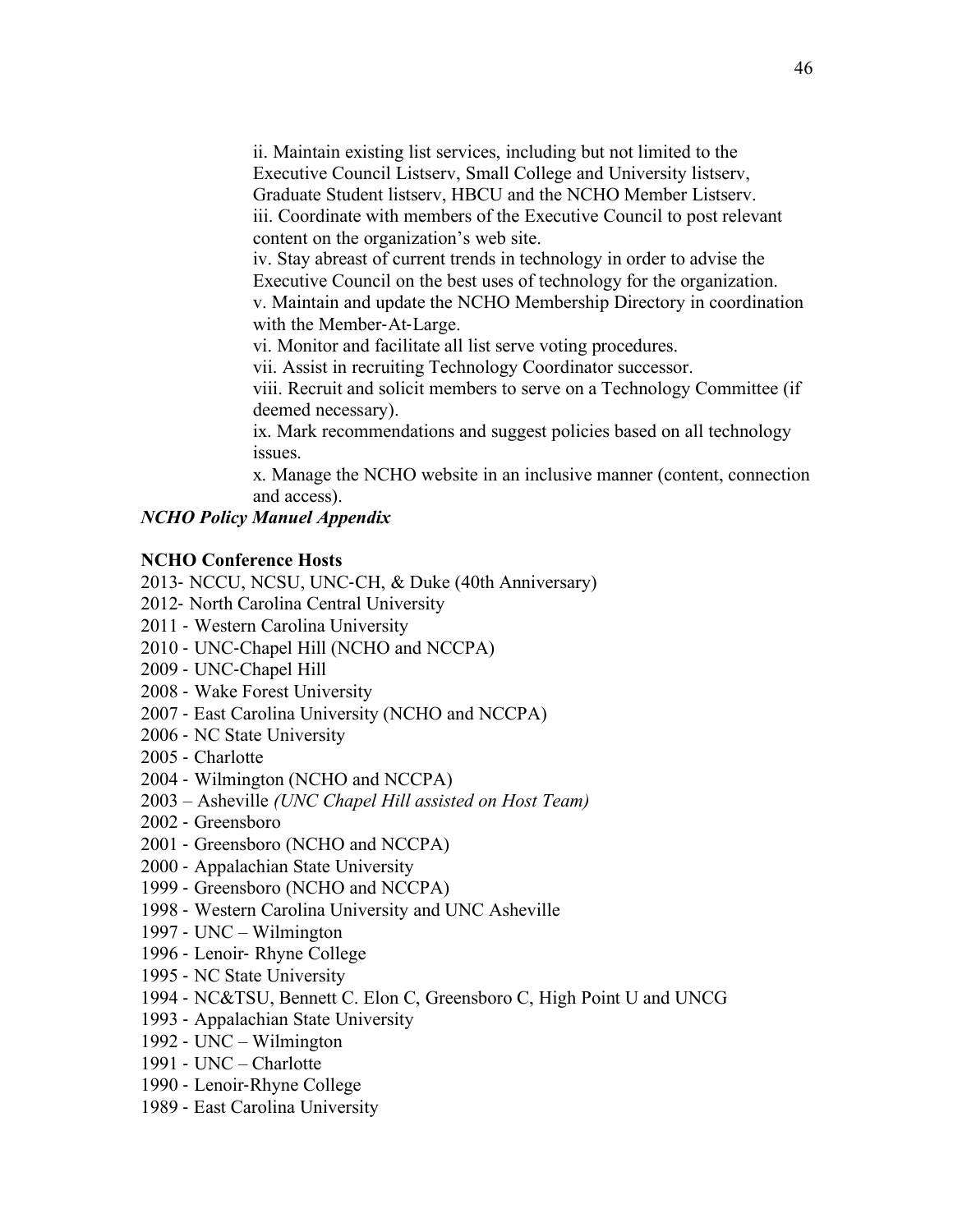- Wake Forest University
- NC State University
- UNC Chapel Hill
- UNC Greensboro
- Appalachian State University
- UNC Wilmington
- UNC Charlotte
- Western Carolina University
- East Carolina University
- Wake Forest/NC School of the Arts
- NC State University
- UNC Greensboro/Queens College
- UNC Charlotte
- Appalachian State University
- Wake Forest University
- UNC Chapel Hill

#### **NCHO Presidents**

- Jennifer Wilder (NCCU)
- Lisa LaBarbera (NCSU)
- Dei Allard (UNC -CH)
- Steve Mysak (ECU)
- Heidi LeCount (Meredith)
- Scott Carter (East Carolina University)
- Barry Olson (NC State University)
- Rob Foreman (Gardner -Webb University)
- Tim Blair (NC State University)
- Dawn Dillon (Peace College)
- Doug Searcy Gardner -Webb University)
- Joe Boehman (UNC Chapel Hill)
- Carol Cooper (NC School of the Arts)
- Al Calarco (UNC Chapel Hill)
- Paul Barnes (Wake Forest University)
- Chris Kaberline (UNC Wilmington)
- Don Miller (Lenoir -Rhyne College)
- Susan Grant (NC State University)
- Linda Inman (NCA&T SU)
- Doug Canipe (Appalachian State University)
- Chris Kaberline (UNC Wilmington)
- Brad Reid (UNC Charlotte)
- Don Miller (Lenoir -Rhyne College)
- Carolyn Fulgram (East Carolina University)
- Dennis Gregory (Wake Forest University)
- Cynthia Bonner (NC State University)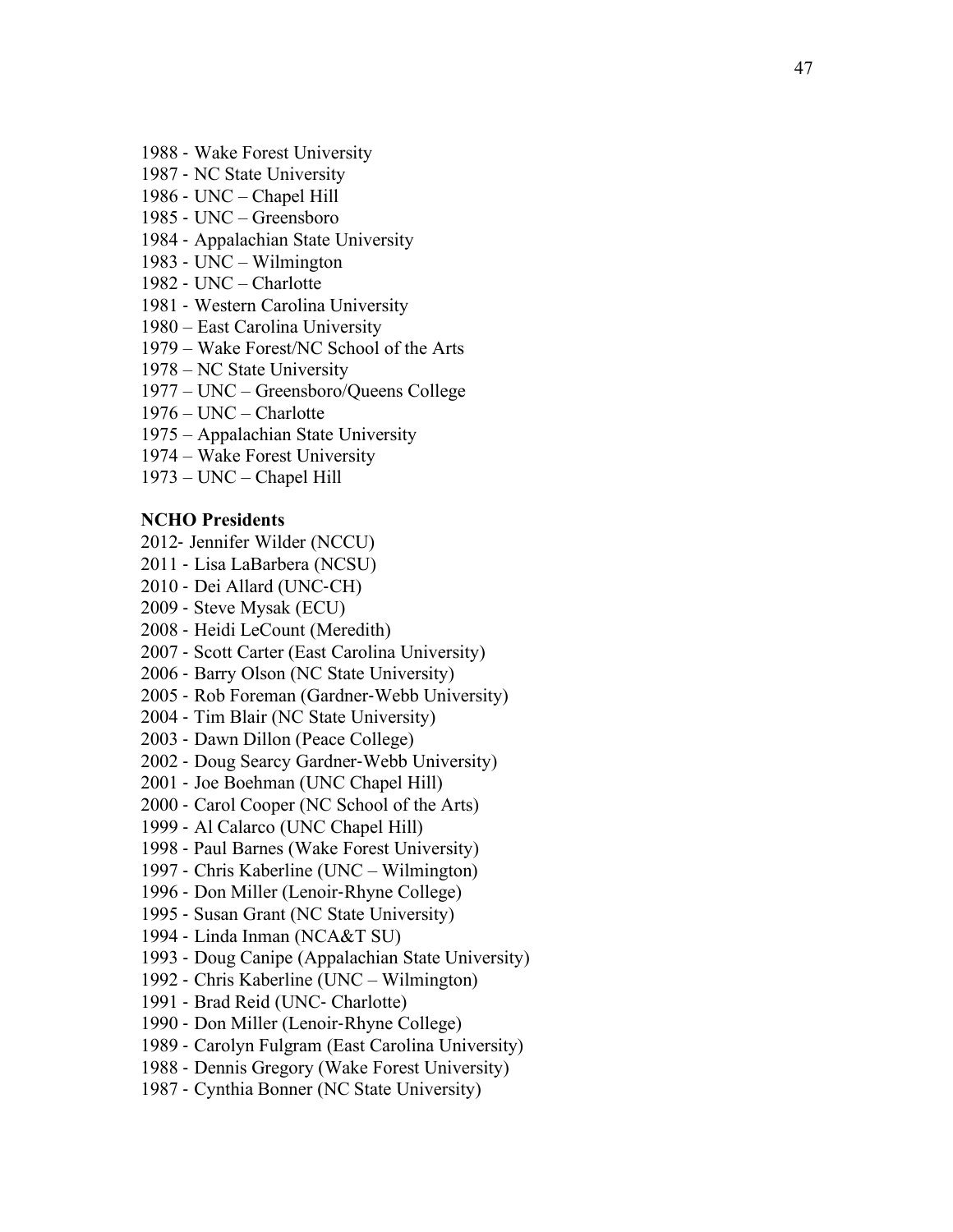- Lydia Lewis (UNC Chapel Hill)
- Steve Haulman (UNC Greensboro)
- Bob Dunnigan (Appalachian State University)
- Charlie King & Gary Juhan (UNC Wilmington)
- Jackie Simpson (UNC Charlotte)
- Randy Rice (Western Carolina University)
- Dan Wooten (East Carolina University)
- Ed Cunnings & Susan Given (Wake Forest/NC School of the Arts)
- Paul Marion (NC State University)
- Shirley Flynn & Chuck Lynch (UNC Greensboro/Queens College)
- Penny Camp (UNC Charlotte)
- 1975 Bob Dunnigan (Appalachian State University)
- ---------------
- 1973 Jim Condie (UNC Chapel Hill)
- *of* 23

#### **NCARH Conference Hosts**

- 2011 UNC Chapel Hill
- 2010 East Carolina University
- NC State University
- Appalachian State University
- 2007 Western Carolina University
- -NC A&T University
- Gardner-Webb University
- UNC Greensboro
- UNC Wilmington
- UNC Charlotte
- Appalachian State University
- Western Carolina University
- UNC Chapel Hill
- UNC Wilmington
- -
- UNC Charlotte
- -
- 1994 –
- 1993 –
- 1992 –
- 1991 –
- 1990 –
- 1989 –

### **RA Drive – In Conference Hosts**

- 2012 UNC Greensboro
- North Carolina Central University
- 2010 Appalachian State University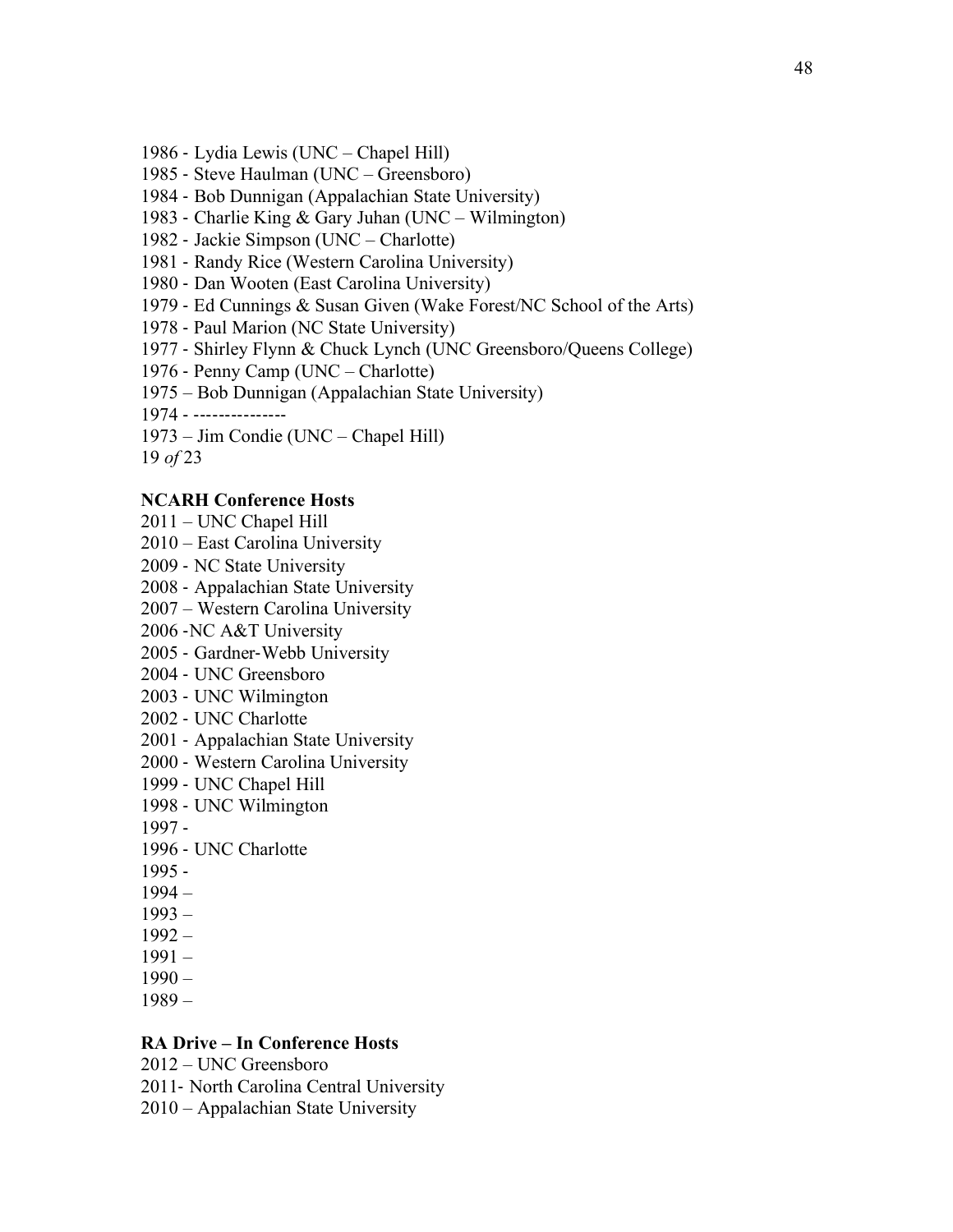$2009 - N/A$ 

2008 – Fayetteville State University

2007 – Winston Salem State University

2006 - Johnson & Whales University

2005 - UNC Chapel Hill

2004 - Western Carolina University

2003 - NC A&T University

- 2002 NC State University
- 2001 Gardner-Webb University
- 2000 UNC Wilmington
- 1999 Elon College
- 1998 Mar Hills College
- 1997 Louisburg College

1996 -

- 1995 UNC Wilmington
- 1994 UNC Chapel Hill
- 1993 UNC Charlotte
- 1992 Elon College
- 1991 -
- 1990 -

1989 - UNC Chapel Hill

- List GPS Hosts
- 2012 NCCU

2011- Western Carolina

2009 – NC State University

#### **NCHO AWARDS**

*Please take time to nominate individuals for NCHO Awards. All awards will be awarded at the Annual Conference.*

# **All Award Nominations are due by (Date)**

#### **Graduate Student of the Year**

The Graduate Student of the Year Award recognizes the contributions of a graduate student in housing or residence life. The recipient must currently be, or have been during the previous academic year, enrolled as part-time/full-time graduate student in NC and employed by a Housing/Residence Life Department. They have made an outstanding contribution to their campus position and/or academic program, which are considered to be above the expectations of a graduate student.

#### **Nominee Criteria:**

• Currently be, or have been during the previous academic year, enrolled as a parttime graduate student at an institution in North Carolina and employed by a Housing/Residence Life Department.

• Have made an outstanding contribution to their campus position and/or academic program that are considered to be above the expectations of a graduate student.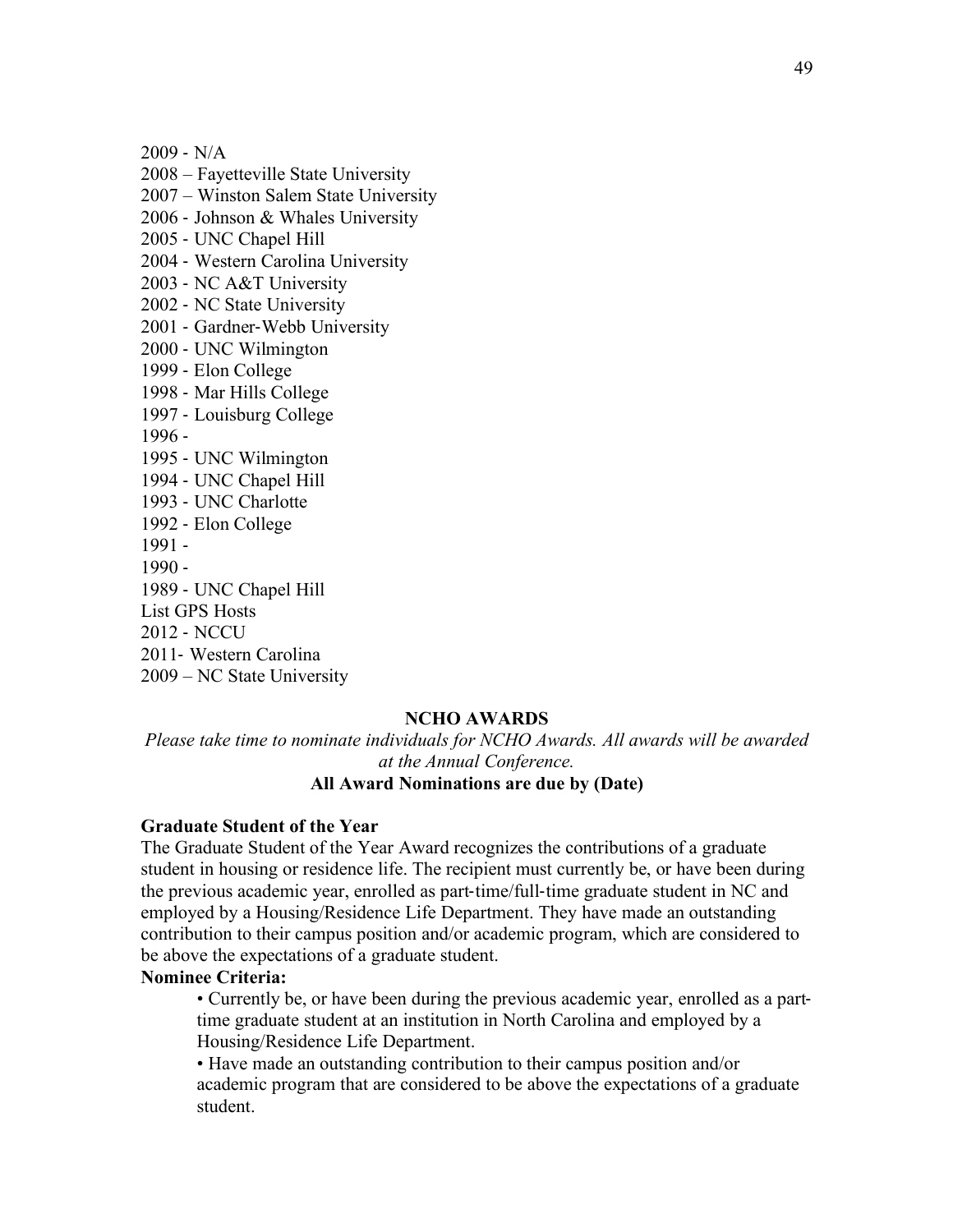# **Nomination Materials:**

- A completed Award Nomination Form
- One letter of support (not to exceed 2 pages):
	- Identifies how long, and in what capacity, the nominator has known the nominee.

- Identifies nominee's activities pertinent to this award, including examples of achievements and contributions, student's future aspirations, etc.

# **Outstanding New Professional**

The Outstanding New Professional Awards recognizes a colleague in the first three years of professional level employment in Housing and Residence Life who displays exemplary service to the field and their own institution.

# **Nominee Criteria:**

- Be currently employed by post-secondary institution in North Carolina.
- Be in the first three years of professional level employment.
- Have demonstrated outstanding performance in his/her position.
- Have made an outstanding contribution to their department and campus.
- Have demonstrated potential for successful and effective career in residence life work.

# **Nomination Materials:**

- A completed Award Nomination Form
- One letter of support (not to exceed 2 pages):

- Identify how long and in what capacity the nominator has known the nominee.

- Identify activities that the nominee has been involved in that are pertinent to this award including examples of achievements and/or contributions, how he/she approaches his/her work efforts, how he/she works with others, etc.

- Speak to the sustained exceptional performance of the nominee.

# **Bob Dunnigan Lifetime Service and Achievement Award**

This award is recognition for quality, long-term contributions and outstanding efforts of deserving professionals. It is acknowledgement of competent administrative skills, merited status among colleagues, and support of the recipient's campus community of students, faculty and staff. It is a tribute to the commitment to advancing the profession through leadership, research, and/or teaching, and the effectiveness of the recipient in developing junior staff members. The Bob Dunnigan Lifetime Service and Achievement Award reflects quality leadership in both university and community affairs.

# **Nomination Material:**

- A completed Award Nomination Form
- One letter of support (not to exceed 2 pages):

- Identify how long and in what capacity the nominator has known the nominee.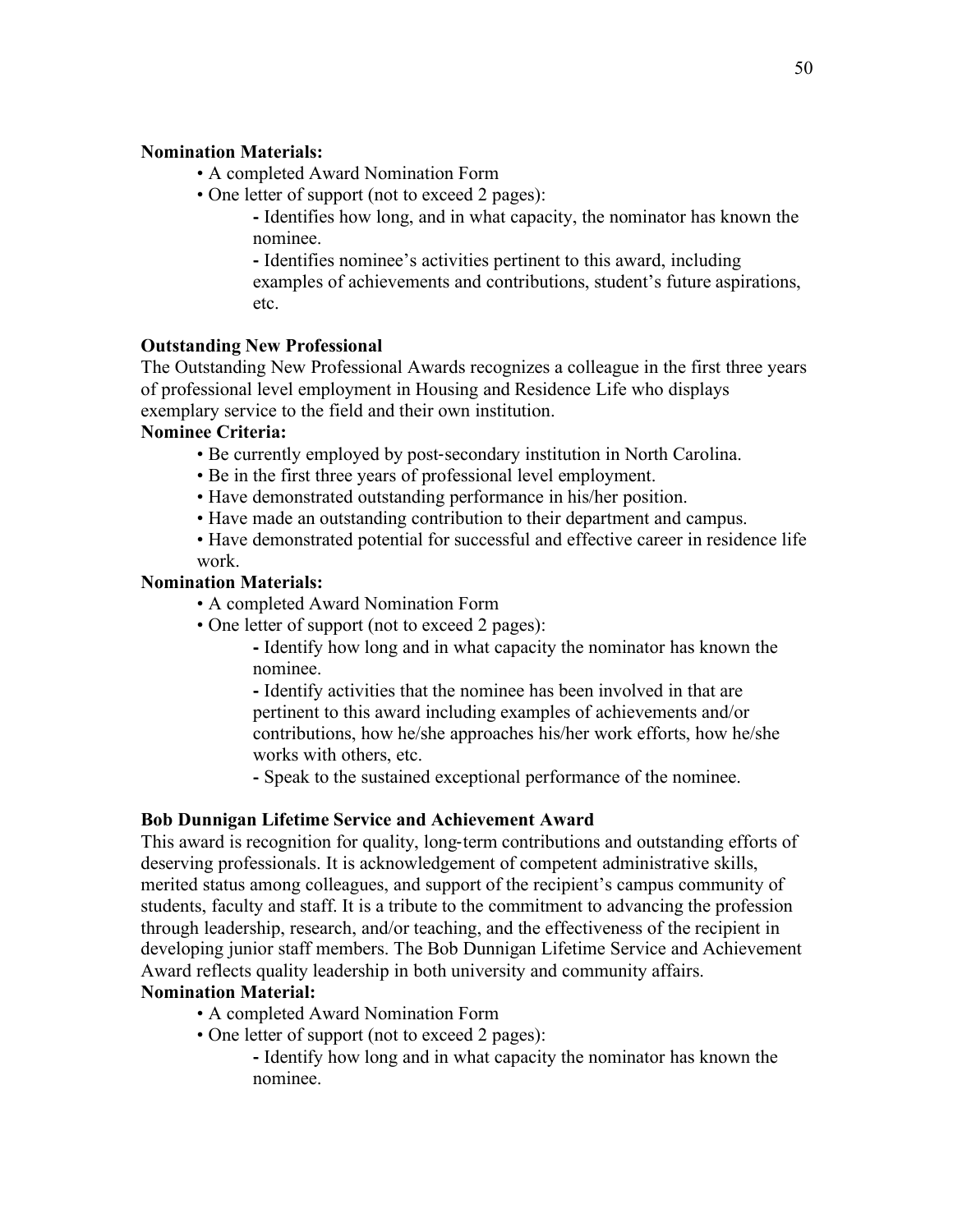- Identify activities, achievements, and contributions that the nominee has been involved in that are pertinent to this award.

### **Dan Wooten Award**

The Dan Wooten Award is awarded to the institution's student group known as RHA or RSA, or the group recognized as the governing body for residence hall students, for qualify contributions at the local (campus and community), state, and regional levels. **Nomination Material**:

• A completed Award Nomination Form

• A letter of endorsement from the Director of Housing and/or residence life is required.

• One letter of support (not to exceed 2 pages);

- Identify and explain accomplishments, results, and special initiatives of the group. (Due to the timing of the Annual NCHO conference, the nomination can be based on accomplishments of the prior academic year).

- The nomination should address how the organization has worked to meet the needs of, and improve the quality of life for the residential students.

# **R. Randy Rice Service Awards**

R. Randy Rice Service Awards are given to those deserving staff at individual institutions that have gone beyond the call of duty and/or service to support the mission, goals, and/or activities of the Residence Life and/or Housing program. Any member of the campus community – housekeepers, maintenance staff, food service staff, secretarial staff, and faculty member – is eligible for this award.

# **Nomination Material:**

• A completed Award Nomination Form

• A brief (short paragraph) explanation of service to you Residence Life/Housing program.

#### **NCHO Service Pins**

Recognition pins will be awarded annually to members of the Executive Council and subcommittee chairs who have not already received a service pin. No more than five other pins may be awarded to individuals for outstanding service to NCHO, SEAHO or ACUHO-I or for "special recognition" outside of the above criteria. Nominating Materials:

• A completed Award Nomination Form

• A brief (short paragraph) explanation of why the nominee should receive this recognition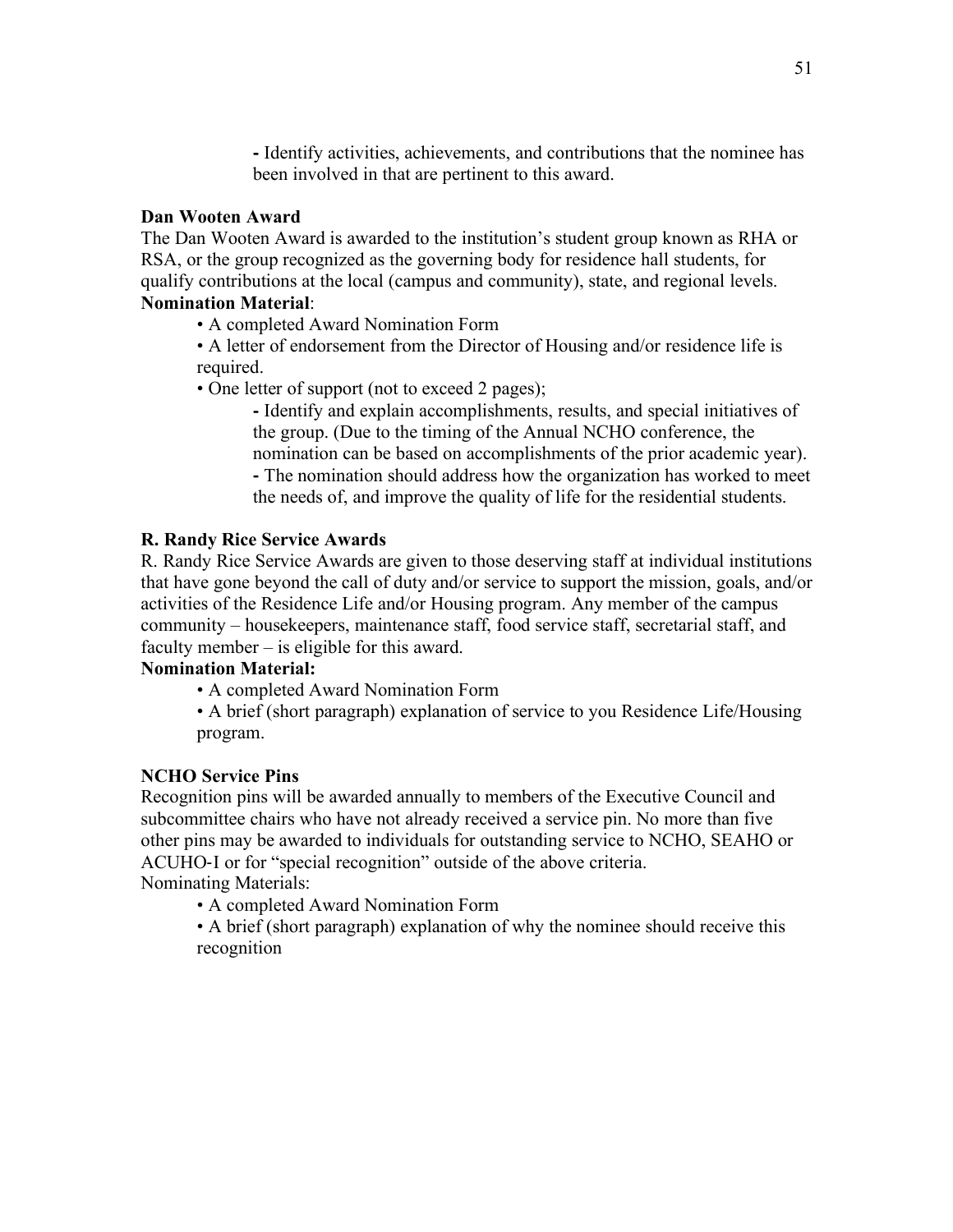Appendix B: NCHO Constitution

# **The Constitution of the North Carolina Housing Officers Revised June 2010**

--------------------------------------------------------------------------------

# **Article I: Name**

The name of this association will be the North Carolina Housing Officers.

# **Article II: History and Mission**

Organized in 1973 by North Carolina housing professionals, an association named the North Carolina Housing Officers was created to promote an exchange of ideas and philosophies among private and public institutions with residence hall and apartment programs. The organization adopted this new mission statement in the fall of 2002. Mission and Principles of the association of North Carolina Housing Officers (NCHO): The association of North Carolina Housing Officers (NCHO) is an organization dedicated to the education and professional development of housing and residence life staff at private and public institutions of higher education and learning in North Carolina. NCHO is committed to:

- Promoting the student affairs and housing profession.
- Providing affordable professional development opportunities.
- Promoting the standards established by ACUHO-I.
- Serving as a liaison between the members and other state, regional and national organizations.
- The philosophies of non-discrimination, equal opportunity and equal access to services, participation and leadership within the organization.
- Facilitating the pursuit and exchange of new information, theories, practices and delivery of housing and related services.
- Furthering the use of technology to provide efficient and timely service to members.

### **Article III: Membership**

Section 1. Institutional Membership – Any institution of post-secondary education providing a residential housing program in North Carolina is eligible for institutional membership. Membership will entitle one vote either voice or electronically per institution, election or appointment to office, and receipt of the NCHO Newsletter.

Section 2. Membership Committee – The Membership Committee shall be charged with the responsibility of recruiting new members and assisting the Business Manager in maintaining current names and addresses of the association's membership. The Memberat-Large will chair the Membership Committee.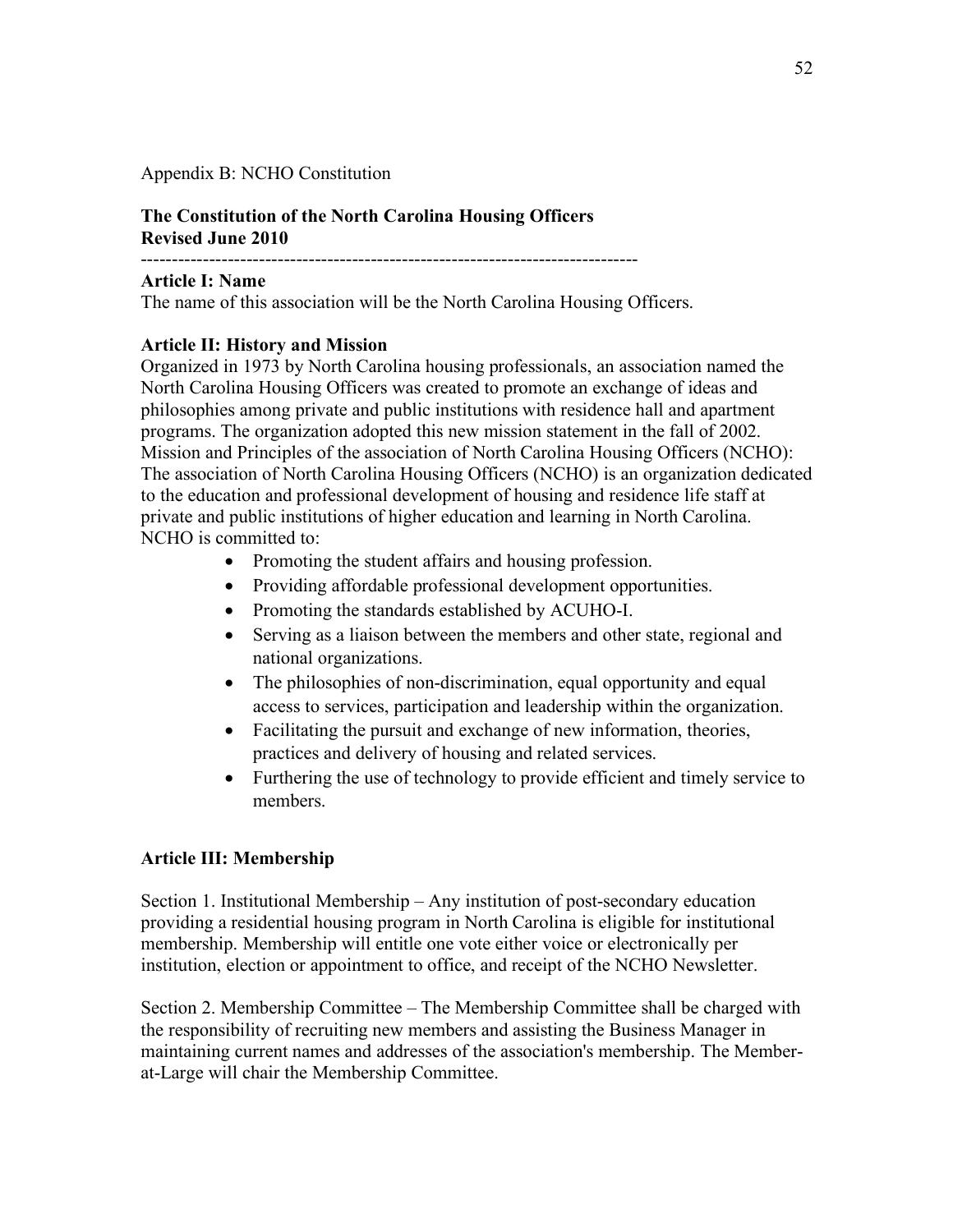#### **Article IV: Officers**

Section 1. Leadership

- The elected officers of NCHO shall be: President, President-Elect, Past-President, Business Manager, SEAHO Representative, Annual Conference Chair, Member-at-Large, Small College and University Representative, Graduate Student Representative, HBCU Representative and New Professionals Representative. Appointed positions shall be Program Chair, Communications Coordinator and Technology Coordinator. The Annual Conference Chair will be selected by the host institution and confirmed by the President of NCHO. The NCARH Liaison is selected by NCARH State Board of Directors and approved by the NCHO Executive Council. These officers shall make up the voting members of the council. The Executive Council of NCHO shall consist of the officers of the organization, and the following non-voting members: Program Chair - Select.
- The Executive Council shall serve as Board for the formulation and recommendation of policies to the association and shall act for the association between business meetings of the annual conference.
- Unless otherwise stated, the term of office begins and ends at the annual conference.

# Section 2. President

The President shall serve as the chief executive officer of the Association and chair of the Executive Council; preside over all meetings of the Association and the Executive Council; perform all other duties as designated by the Executive Council and/or Association membership; and perform all other duties customary to such office which are not inconsistent with the Association's Constitution. Specific duties are listed in the NCHO Policy book.

### Section 3. President Elect

The President-Elect shall be a member in the association for a minimum of three years. The President-Elect shall preside at all Association functions in the absence of the President; coordinate election process, work to secure conference site and chair two years in advance, serve as the Membership Committee Liaison. Members seeking committee experiences shall contact the President-Elect to be informed of committee opportunities, shadow and work closely with the current NCHO President and perform other duties as assigned. The President-Elect shall be elected at the annual conference for a three-year commitment of service which includes one year in each of the offices of President-Elect, President and Past President. Specific duties are listed in the NCHO Policy book.

### Section 4. Past President

The immediate Past President shall serve as chair the Awards/Recognition Committee, coordinate the Silent Auction at the Annual Conference, serve as a resource and advisor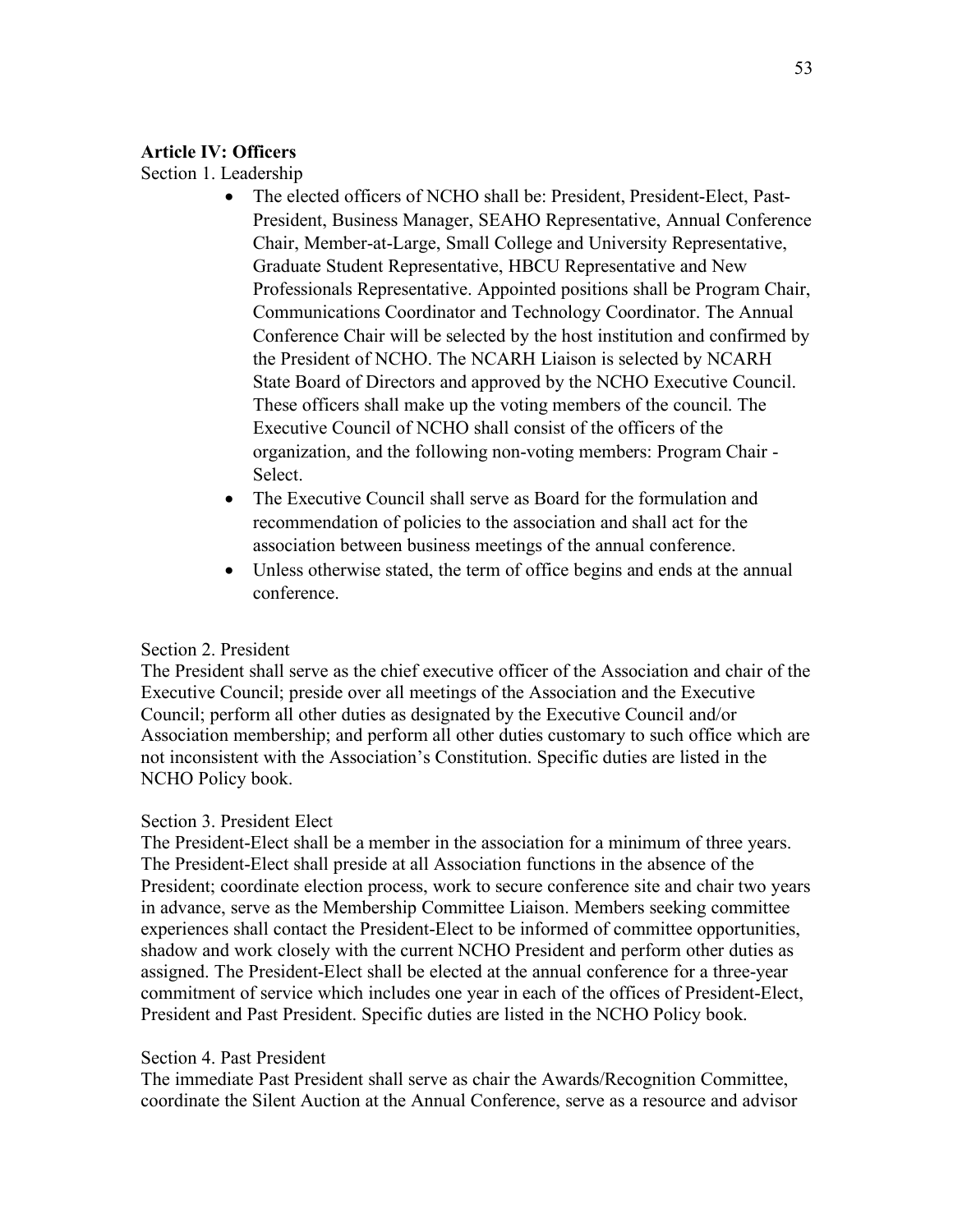to the current NCHO President, serve as the NCHO Historian, and perform other duties and responsibilities as assigned by either the President or the Executive Council. The Awards/Recognition committee, which is comprised of the Past-Presidents of NCHO or members of the organization, shall solicit NCHO Service Award nominations, nominations for the Dan Wooten Award, and other award/recognition needs of the organization. Specific duties are listed in the NCHO Policy book.

#### Section 5. Business Manager

The Business Manager shall be a member in the association for a minimum of two years. The Business Manager is primarily responsible for all elements concerning the current financial standing of the organization as well as organization membership. In addition, the Business member coordinates the agenda in collaboration with the president and publishes the minutes from all meetings. Specific duties are listed in the NCHO Policy book.

#### Section 6. Member-at-Large

The Member-At-Large shall be a member in the association for a minimum of two years. The Member-at-Large shall serve for a term of office of two years. The Member-at-Large primary responsibility is serving needs of the membership on the Executive Council and through the Membership Committee. Specific duties are listed in the NCHO Policy book.

#### Section 7. SEAHO Representative

The SEAHO Representative shall be a member in the association for a minimum of three years. This person must have several years of significant involvement in NCHO prior to running for this position. The SEAHO Representative first responsibility is to chair the state caucus meeting at the next SEAHO Conference. The SEAHO representative shall serve a term of office for two years and will transition their elected replacement at their last SEAHO Conference, following the fall election of a new representative. The SEAHO Representative will represent NCHO at all SEAHO Executive Council meetings including the SEAHO annual conference and mid-year meeting. Specific duties are listed in the NCHO Policy book.

#### Section 8. Communications Coordinator

The Communications Coordinator shall serve for a term of two years. The Communications Coordinator is responsible for producing the NCHO Newsletter, *The Signpost*, creating a marketing plan for NCHO and, in conjunction with the President, serving as a point-person for the organization. Specific duties are listed in the NCHO Policy book.

Section 9. Historically Black College and University (HBCU) Representative The HBCU Representative shall be a member in the association representing an institution identifying themselves as a Historically Black College or University. The HBCU Representative shall currently work at a HBCU and have at least two years of experience at the institution they are representing, or two years of experience at a HBCU. The HBCU Representative shall serve for a term of two years. The HBCU Representative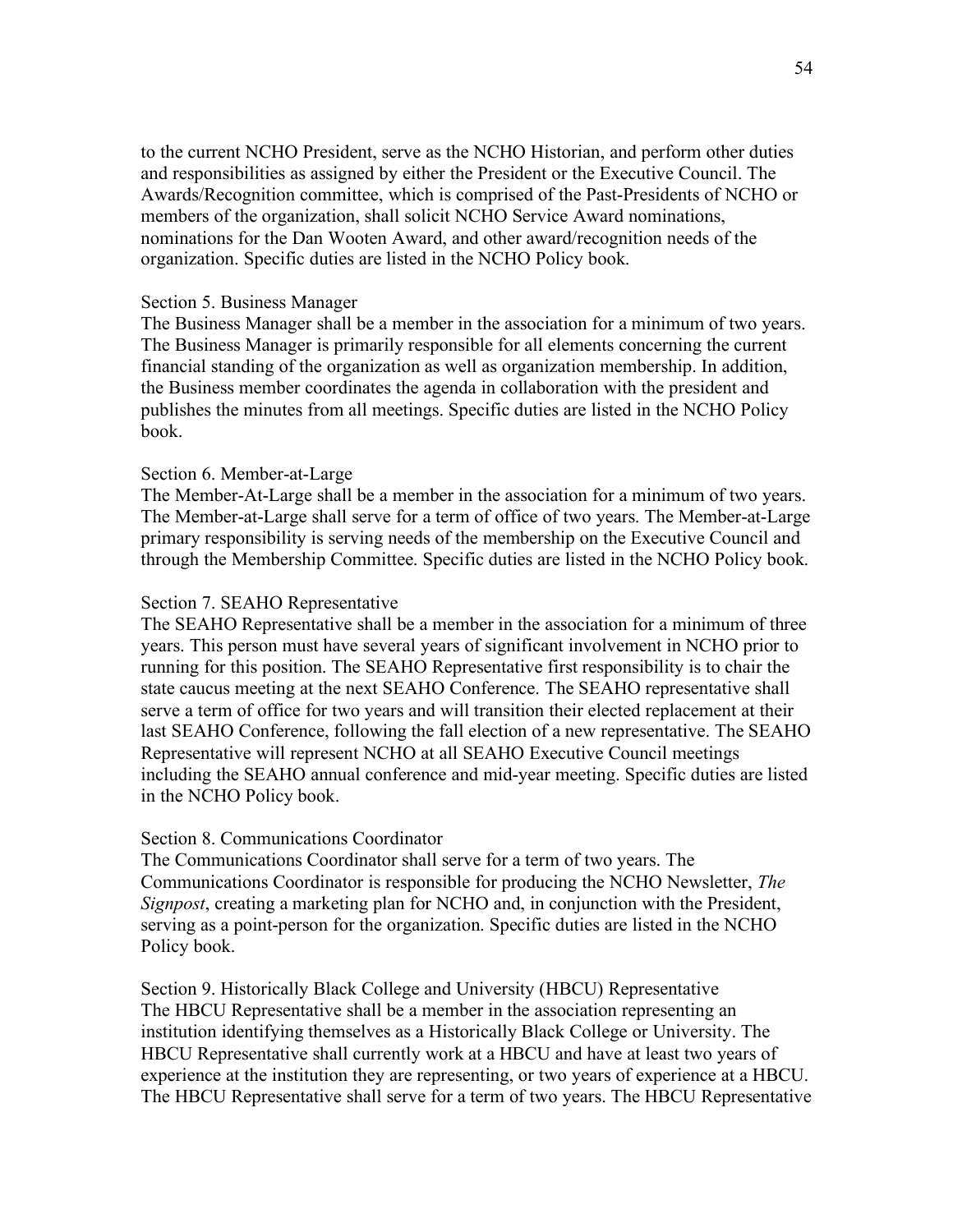should be able to articulate issues facing the housing/residence life profession at HBCU's. Specific duties are listed in the NCHO Policy book.

#### Section 10. Graduate Student Representative

The Graduate Student Representative shall be a member in the association who fulfills the following definition of a graduate student: an individual who is enrolled in either a masters or higher-level degree program, either full-time or part-time. The Graduate Student Representative shall serve for a term of one year. The main role of the Graduate Student Representative is to support and encourage graduate students that work in housing/residence life to become active participants in NCHO activities. Specific duties are listed in the NCHO Policy book.

#### Section 11. Small College and University Representative

The Small College and University Representative shall be a member in the association representing an institution with a capacity not to exceed 2,000 beds. The Small College and University Representative shall currently work at a small college or university and have at least two years of experience at the institution they are representing, or two years of experience at a small college. The Small College and University Representative shall serve for a term of two years. The Small College and University Representative should be able to articulate issues facing the housing/residence life profession at small colleges. Specific duties are listed in the NCHO Policy book.

#### Section 12. Technology Coordinator

The Technology Coordinator shall be a member in the association. The Technology Coordinator shall serve for a term of two years. The Technology Coordinator should have a high level of knowledge and access to appropriate technology to maintain the association's website and listserv. Specific duties are listed in the NCHO Policy book.

#### Section 13. Program Chair

The Program Chair shall be a member in the association and shall be the past Program Chair-Select. The Program Chair's term shall serve for a term of one year. The Program Chair shall work closely with the Annual Conference Chair(s) and Program Committee to coordinate and implement a quality professional development program for the annual conference. The Program Chair will preside over the Program Committee. Specific duties are listed in the NCHO Policy book.

#### Section 14. Program Chair-Select

The Program Chair-Select shall be a member in the association and shall be a past member of the Program Committee. The Program Chair-Select's term shall be for one year with a transition into the Program Chair role at the conclusion of the term. The Program Chair-Select shall work closely with the Program Chair to coordinate and implement a quality professional development program for the annual conference. Specific duties are listed in the NCHO Policy book.

Section 15. Annual Conference Chair(s)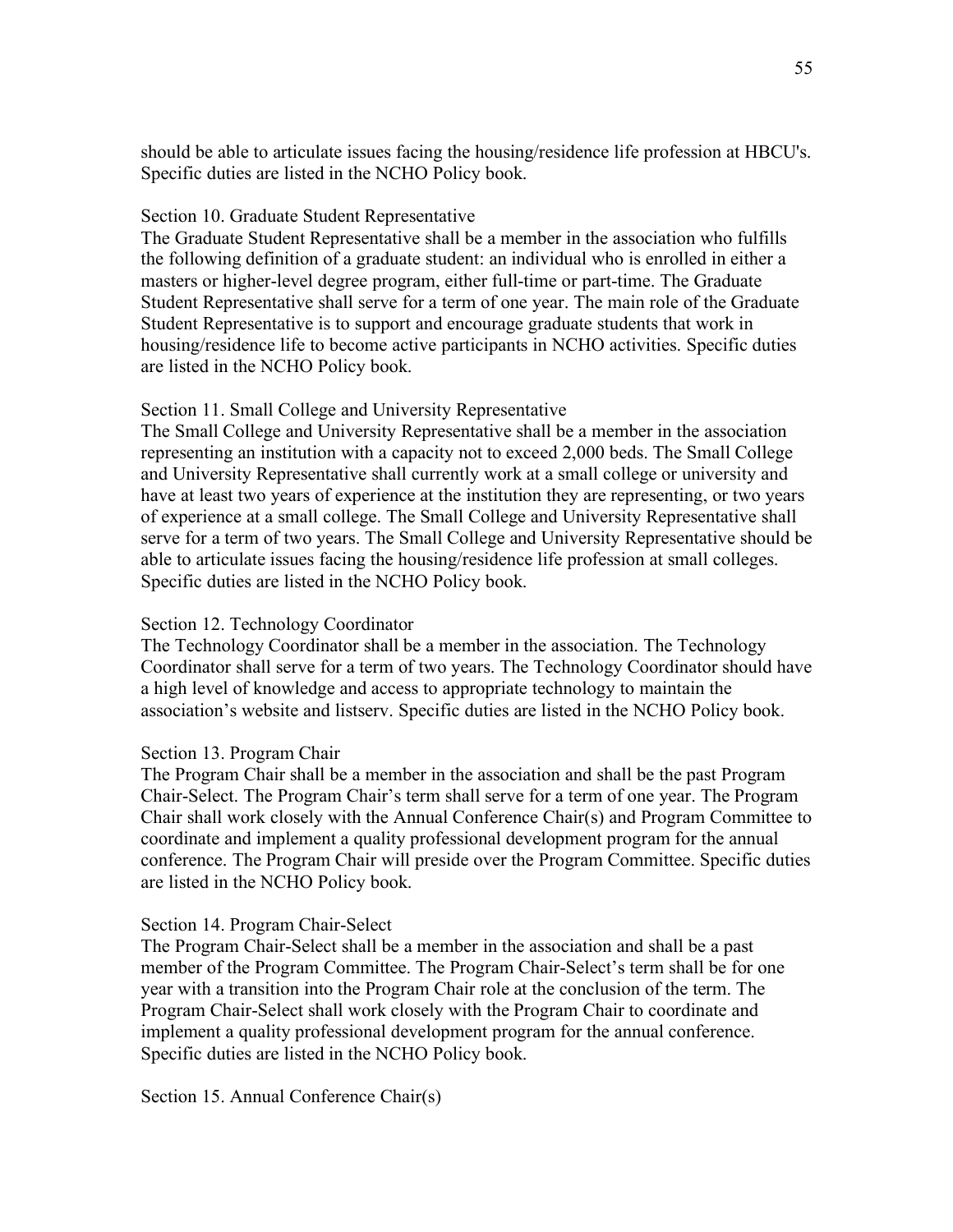The Annual Conference Chair(s) shall be a member in the association. The Annual Conference Chair(s) shall serve a term of one year beginning at the end of the annual conference and continuing through the evaluation process of the following conference. The Annual Conference Chair(s) will preside over the conference committee and will work closely with the Program Chair/Committee to provide a quality professional conference. Specific duties are listed in the NCHO Policy book.

#### Section 16. NCARH Liaison

The NCARH Liaison shall be a member in the association and should have experience in advising their institution's residence hall association (et. al.). The NCARH Liaison shall serve for a term of two years usually beginning at NCARH (February) and serving through two consecutive NCARH and NCHO conferences. This position will be selected by the State National Communication Coordinators (or their yielded representative) of NCARH at their Annual state conference or at the next NCARH NCC meeting if a midterm vacancy is created. The term of advising will commence at the close of the annual NCARH conference. The NCARH Liaison is expected to be present at NCARH, No Frills, SAACURH and when possible NACURH. Specific duties are listed in the NCHO Policy book.

#### Section 17. New Professional Representative

The New Professional Representative shall be a member in the association who when elected, shall be within their first three years of full-time professional employment. The New Professional Representative shall serve a term of two years. The main role of the New Professional Representative is to support, encourage and connect new professionals that work in the areas of housing/residence life to become active participants in NCHO activities. Specific duties are listed in the NCHO Policy book.

#### **Article V: Selection of NCHO Executive Council Officers**

All NCHO members shall have an equal opportunity to be nominated for vacant elected/appointed Executive Council positions (President-Elect, Business Manager, SEAHO Representative, Member-at-Large, Graduate Student Representative, Small College and University Representative, HBCU Representative and New Professionals Representative). Given the nature of the positions and institutional support required, those holding the Communications Coordinator, Program Chair, Program Chair-Select and Technology Coordinator will be selected by the Executive Council and approved by the membership at Annual Conference. All interested members, may self-nominate or be nominated by a colleague. Nominations will be submitted to the President-Elect. If the member accepts the nomination, the member/candidate shall submit a statement of intent and experience by the published deadline. Each member/candidate will be introduced to the electorate body during the business meeting at the annual conference. Voting will take place by secret ballot (one vote per institution) and a candidate will need a simple majority vote (50% plus 1) to be elected to the position. Officer selections will be announced to the association at the annual conference.

#### **Article VI: Leadership Vacancies**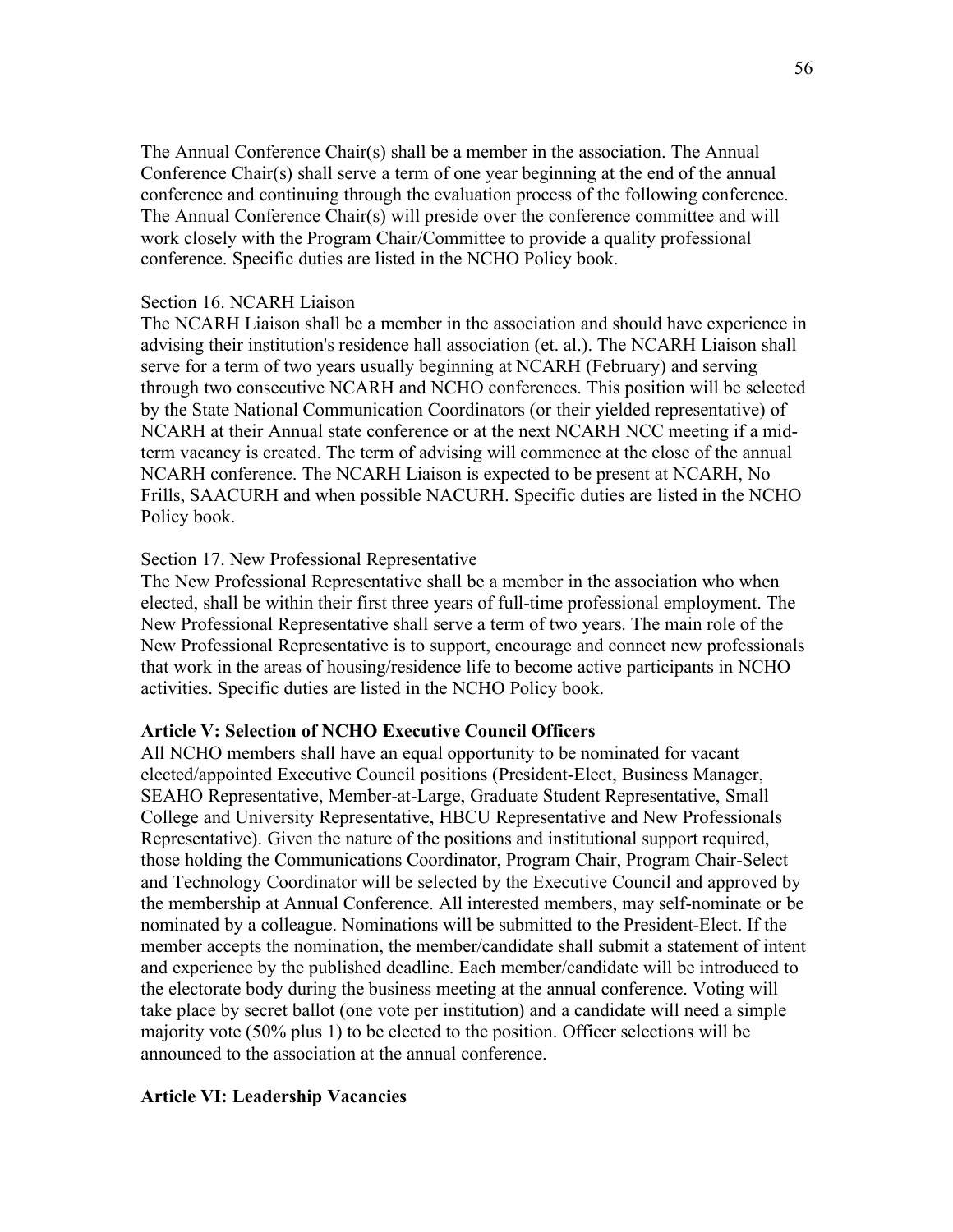If a vacancy comes to exist in any Executive Council office, the Executive Council shall decide, with majority vote, the appropriate course of action and/or appoint a replacement for a term designated by the Executive Council.

#### **Article VII: Bids to Host Annual Conference**

The Bid Process for the annual conference is outlined in the policy book. Conference host site shall be selected as outlined and voted on by the Executive Council.

#### **Article VIII: Constitutional Changes**

All proposed changes to the NCHO Constitution shall be brought to the membership at the annual conference for a vote (one vote per institution). Proposed revisions shall be put forth by the Executive Council in writing and distributed to individuals attending the annual conference. A majority vote from those in attendance at the Business Meeting of the annual conference is required for passage.

#### **Article IX: NCHO Policy Book**

The NCHO Policy book is an extension of the organization's constitution. It contains the policies and procedures for the "day to day" operations of the organization. Detailed Executive Council job descriptions, election information, financial policies, organizational forms, Executive Council voting procedures, annual conference guidelines and other information is included in the policy book. The document is to be maintained by the President and updated as needed. Changes to the policy book may be done so by the Executive Council. Changes to the policy book will be reported to the membership via email, posted on the website and included in the President's report at the end of their term.